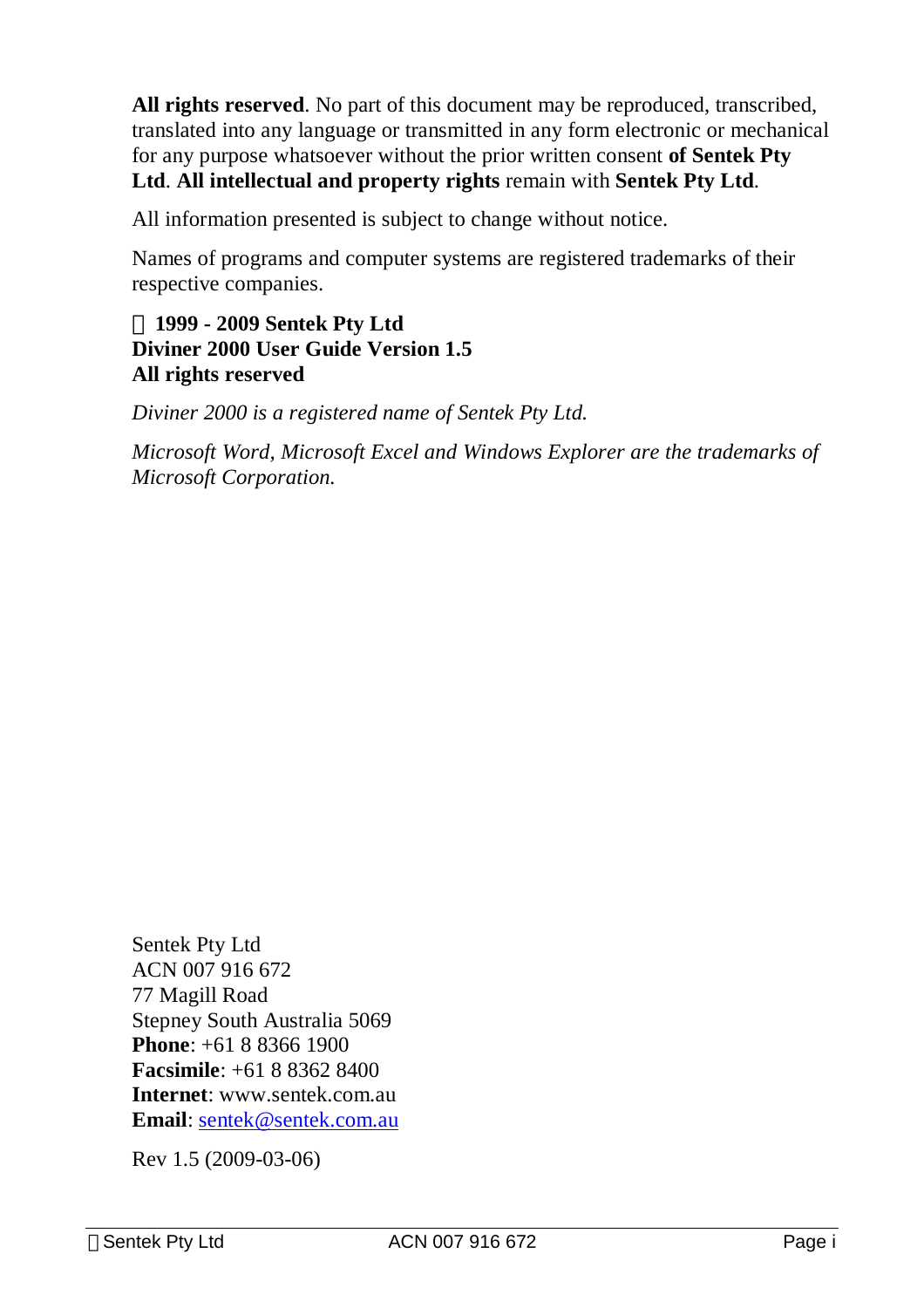# **Statements of Compliance**

#### **FCC note of compliance and statement of liability**

#### **Electro-Magnetic Compliance**

This equipment has been tested and found to comply with the limits for a Class B digital device, pursuant to part 15 of the FCC rules. These limits are designed to provide reasonable protection against harmful interference in a residential installation. This equipment generates, uses and can radiate radio frequency energy and, if not installed and used in accordance with the instructions, may cause harmful interference to radio communications. However, there is no guarantee that interference will not occur in a particular installation. If this equipment does cause harmful interference to radio or television reception, which can be determined by turning the equipment off and on, the user is encouraged to try to correct the interference by one or more of the following measures:

- Reorientation or relocation of the receiving antenna.
- Connection of the equipment into an outlet on a circuit different from that to which the receiver is connected.
- Consultation with the dealer or an experienced radio/TV technician.

#### **EMC approvals**

The Diviner 2000 soil moisture probe has been tested and found to comply with the following EMC guidelines:

- EN55022:1994(CISPR22:1993) / AS/NZS3548:1995,Amendment 2:1997 Class B
- EN50082-1 : 1992 (IEC 801-2) (IEC 801-3) (IEC 801-4)
- FCC Part 15 Class A

#### **Marking**

The above EMC approvals allow the product to be marked CE, C-tick and FCC.

#### **Modifications**

Any modifications to any part of the equipment or to any peripherals may void the EMC compliance of the equipment.

#### **Radio Interference**

The sensor/probe is not to be operated in free air as it may cause interference to radio communication devices.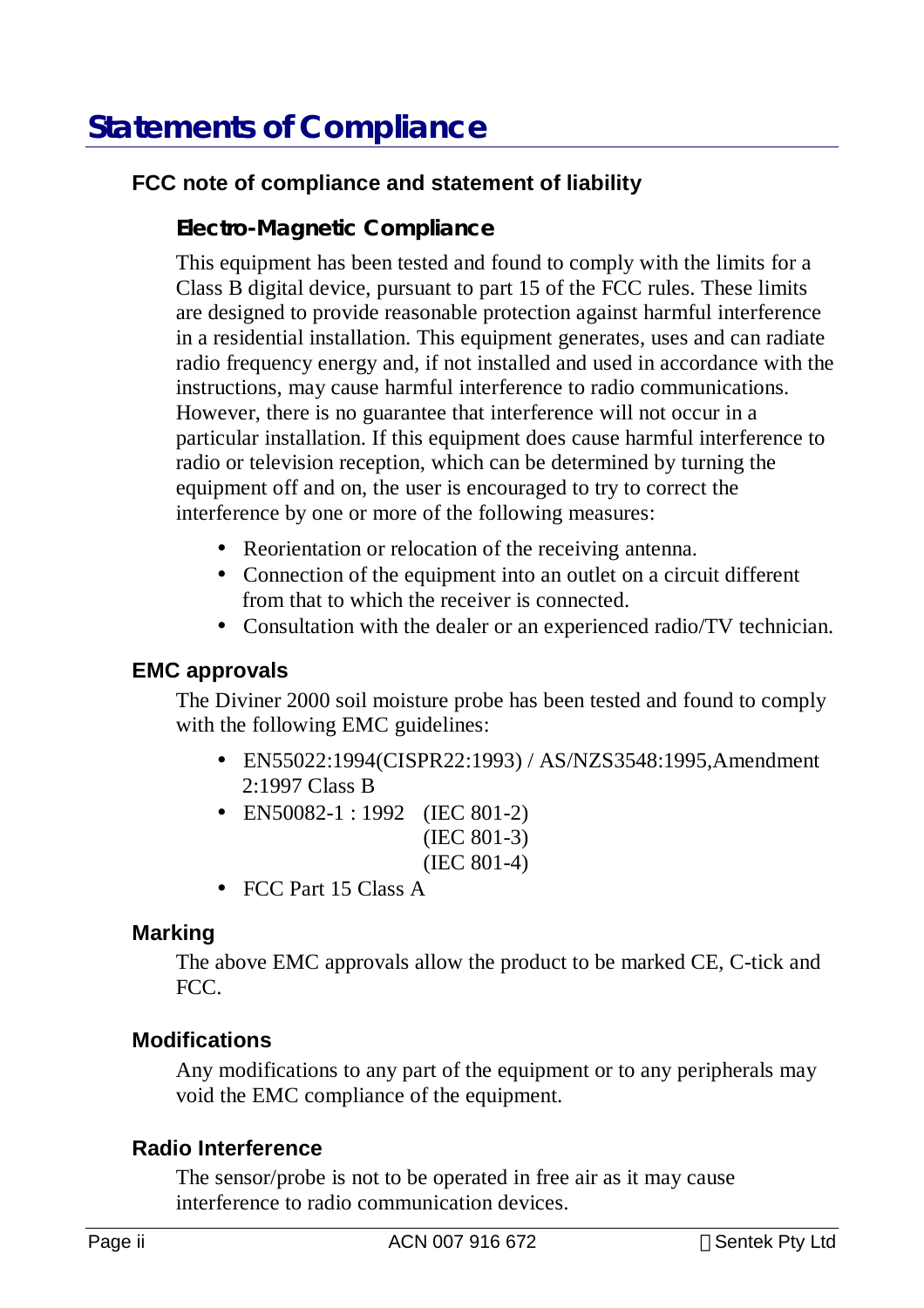# **Contents**

| Creating a soil profile with the default calibration equation  16 |
|-------------------------------------------------------------------|
|                                                                   |
|                                                                   |
|                                                                   |
|                                                                   |
|                                                                   |
|                                                                   |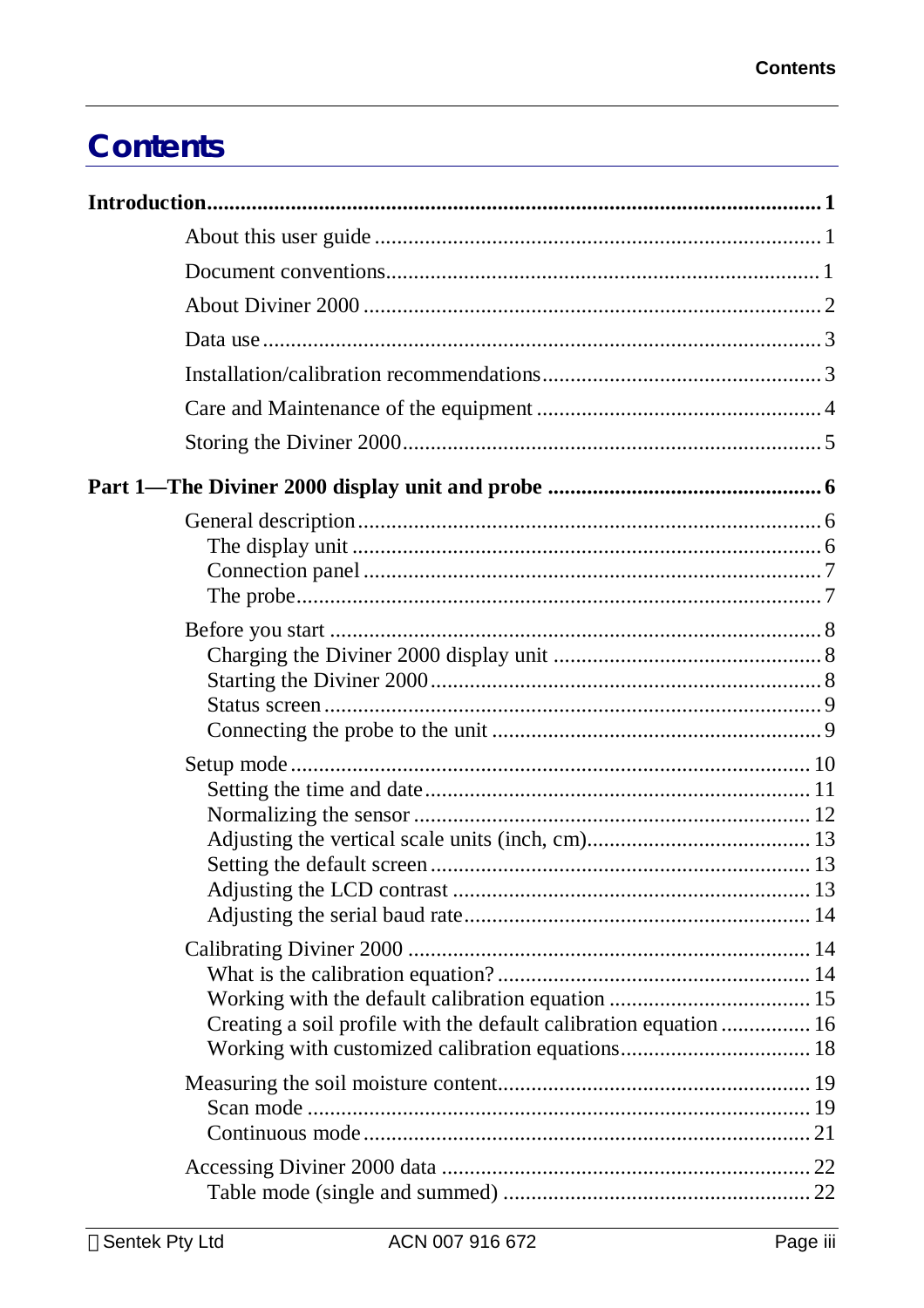#### **Contents**

| Why monitoring soil moisture for irrigation scheduling?29 |  |
|-----------------------------------------------------------|--|
| Plotting data on your Irrigation Management Chart  30     |  |
| Other basic records required for irrigation management 31 |  |
|                                                           |  |
| Important soil water phases for irrigation scheduling33   |  |
|                                                           |  |
|                                                           |  |
|                                                           |  |
|                                                           |  |
|                                                           |  |
|                                                           |  |
|                                                           |  |
|                                                           |  |
|                                                           |  |
|                                                           |  |
|                                                           |  |
|                                                           |  |
|                                                           |  |
|                                                           |  |
|                                                           |  |
|                                                           |  |
|                                                           |  |
|                                                           |  |
|                                                           |  |
|                                                           |  |
|                                                           |  |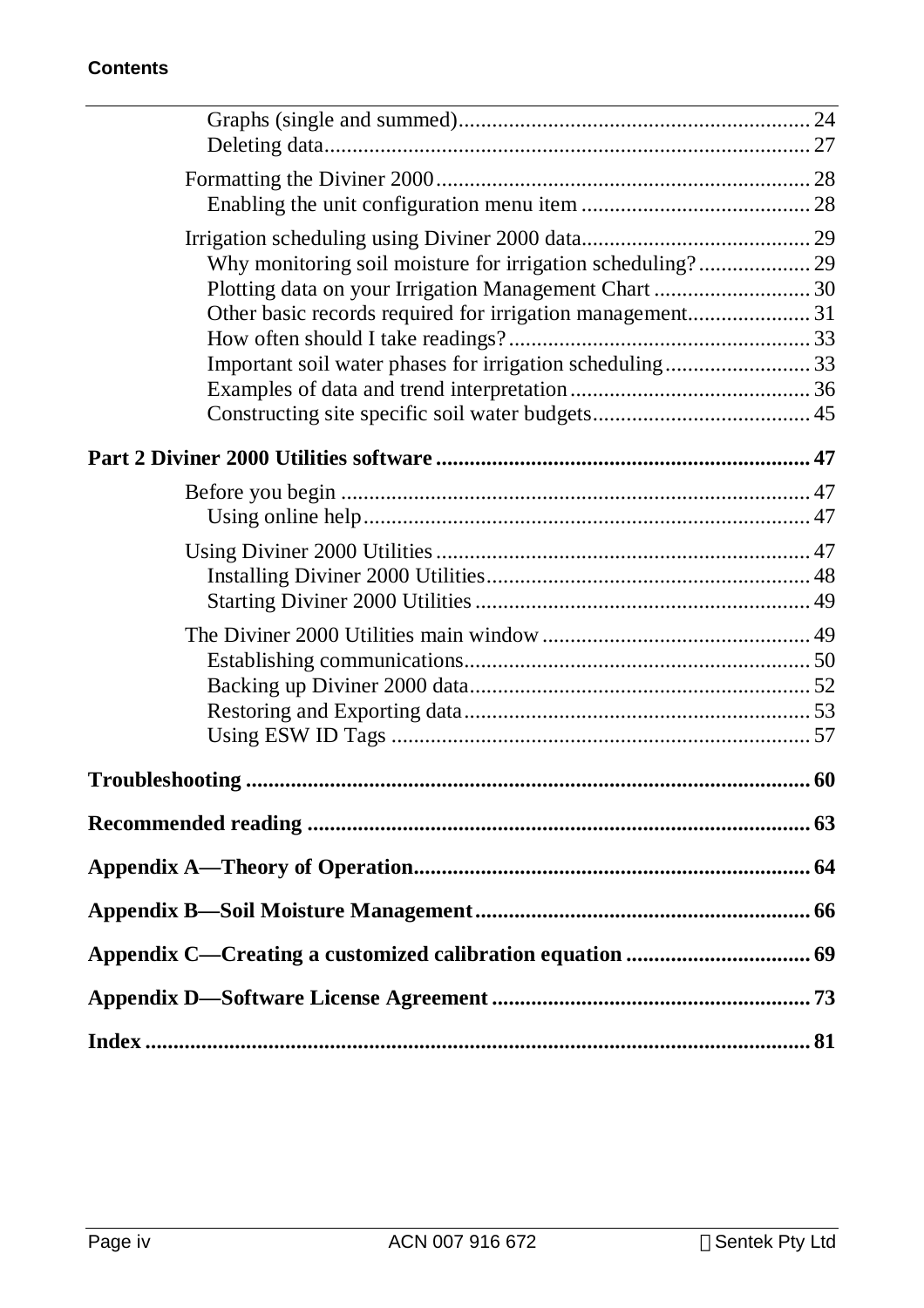# **List of Figures**

| Figure 1— Components of the Diviner 2000 display unit and probe 2      |  |
|------------------------------------------------------------------------|--|
|                                                                        |  |
|                                                                        |  |
|                                                                        |  |
|                                                                        |  |
|                                                                        |  |
|                                                                        |  |
|                                                                        |  |
|                                                                        |  |
|                                                                        |  |
|                                                                        |  |
|                                                                        |  |
|                                                                        |  |
|                                                                        |  |
|                                                                        |  |
| Figure 15—To show trends with continuous, frequent and infrequent data |  |
|                                                                        |  |
|                                                                        |  |
|                                                                        |  |
|                                                                        |  |
|                                                                        |  |
|                                                                        |  |
|                                                                        |  |
| Figure 22—Depth of irrigation balances soil moisture extraction  42    |  |
|                                                                        |  |
|                                                                        |  |
|                                                                        |  |
|                                                                        |  |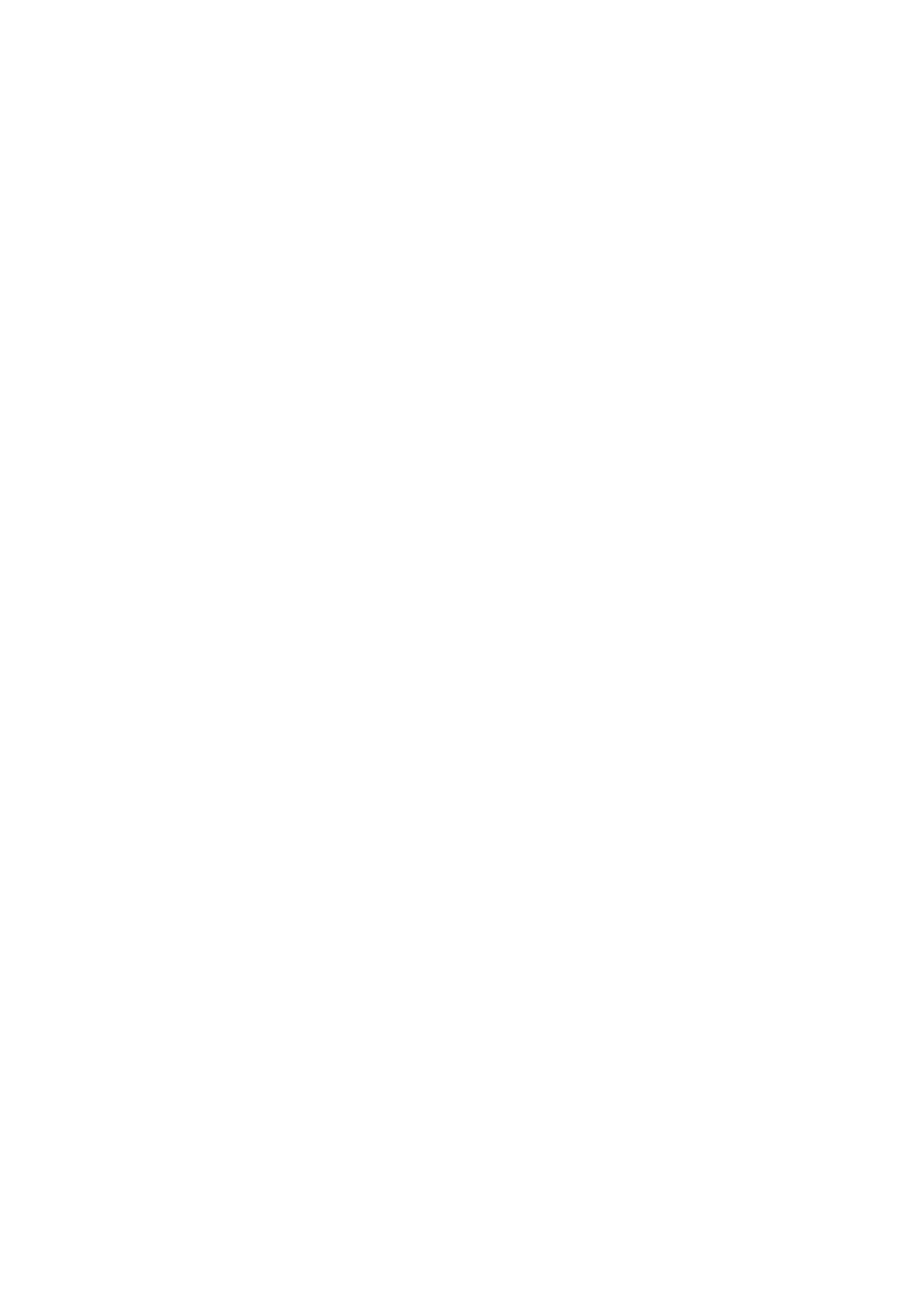# **Introduction**

# **About this user guide**

This user guide describes the Diviner 2000 display unit and probe and associated software in two parts. **Part 1** describes how to use the Diviner 2000 display unit and the probe; **Part 2** describes the Diviner 2000 Software Utilities. The Appendices contain technical information and software licenses.

# **Document conventions**

These document conventions have been used in this guide.

| <b>Conventions</b>              | <b>Type of information</b>                                                                                        |
|---------------------------------|-------------------------------------------------------------------------------------------------------------------|
| Arrow bullet<br>$\mathcal{O}()$ | Indicates a step-by-step procedure to follow—e.g. To take<br>a reading'                                           |
| <b>Bold text</b>                | Used to highlight an emphasized word, for example,<br>'Note:' or Warning                                          |
| This font face                  | Used for the names of modes and software commands e.g.<br>Setup mode and screen display messages.                 |
| <b>DELETE</b>                   | Screen and key names are reproduced as they appear on<br>the Diviner 2000 display unit and its LCD display        |
| Up and down<br>arrow keys       | Used to select an item in the menu on the LCD                                                                     |
| Left and right<br>arrow keys    | Used to cycle through the options in menu item                                                                    |
| Note:                           | Gives additional information                                                                                      |
| <b>Warning:</b>                 | Indicates a danger to personnel                                                                                   |
| Caution:                        | Indicates that failure to observe the correct procedure<br>could result in damage to equipment or misleading data |
|                                 |                                                                                                                   |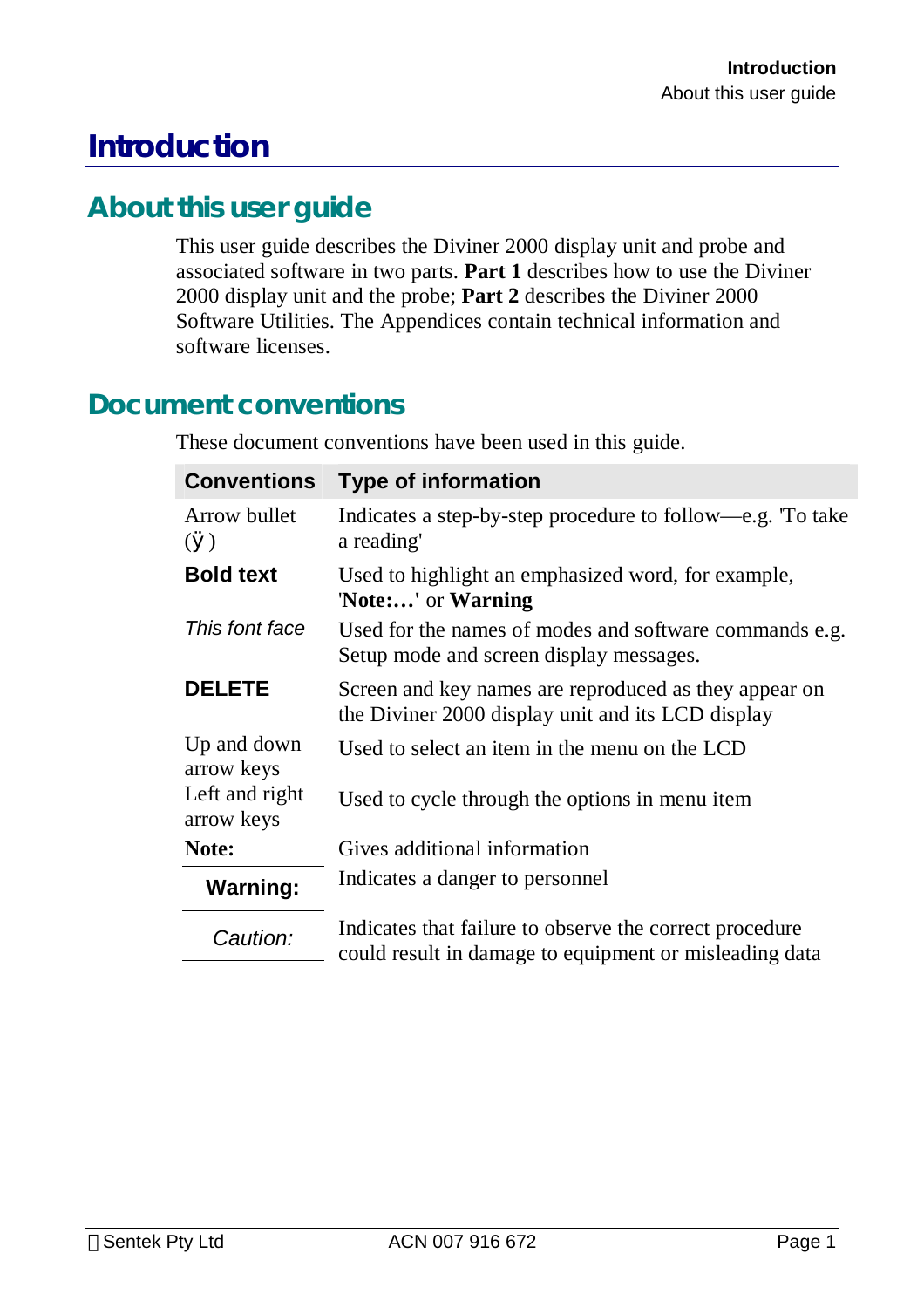# **About Diviner 2000**



#### **Figure 1— Components of the Diviner 2000 display unit and probe**

Diviner 2000 is a portable soil moisture monitoring system. It comprises a data display unit and a portable probe.

The portable probe measures soil moisture content at regular intervals of 10 cm (4 inches) down through the soil profile. Readings are taken through the wall of a PVC access tube. Data is collected from a network of access tubes installed in selected sites.

There is no need to stop, pause and hold the probe at a particular depth while you take a reading. In one *swipe and go* action, Diviner 2000 records data from all levels in the soil profile to the depth of the probe, i.e. 0.7 meters, 1 meter or 1.6 meters (28 inches, 40 inches or 65 inches).

Each reading is a snapshot of the soil moisture content at a specific depth in a particular soil profile. The more frequent the readings are taken, the more complete the soil moisture data. Sentek recommends that all sites are read at least once every 24 hours.

A series of readings may be:

- interpreted in the field using the display unit
- downloaded to your PC using Diviner 2000 Utilities
- displayed on the Irrigation Management Chart.

A series of readings shows trends in water use in the soil profile that mirrors the speed and depth at which crop water use occurs. The readings show how quickly, and where, the plant is removing water from the soil.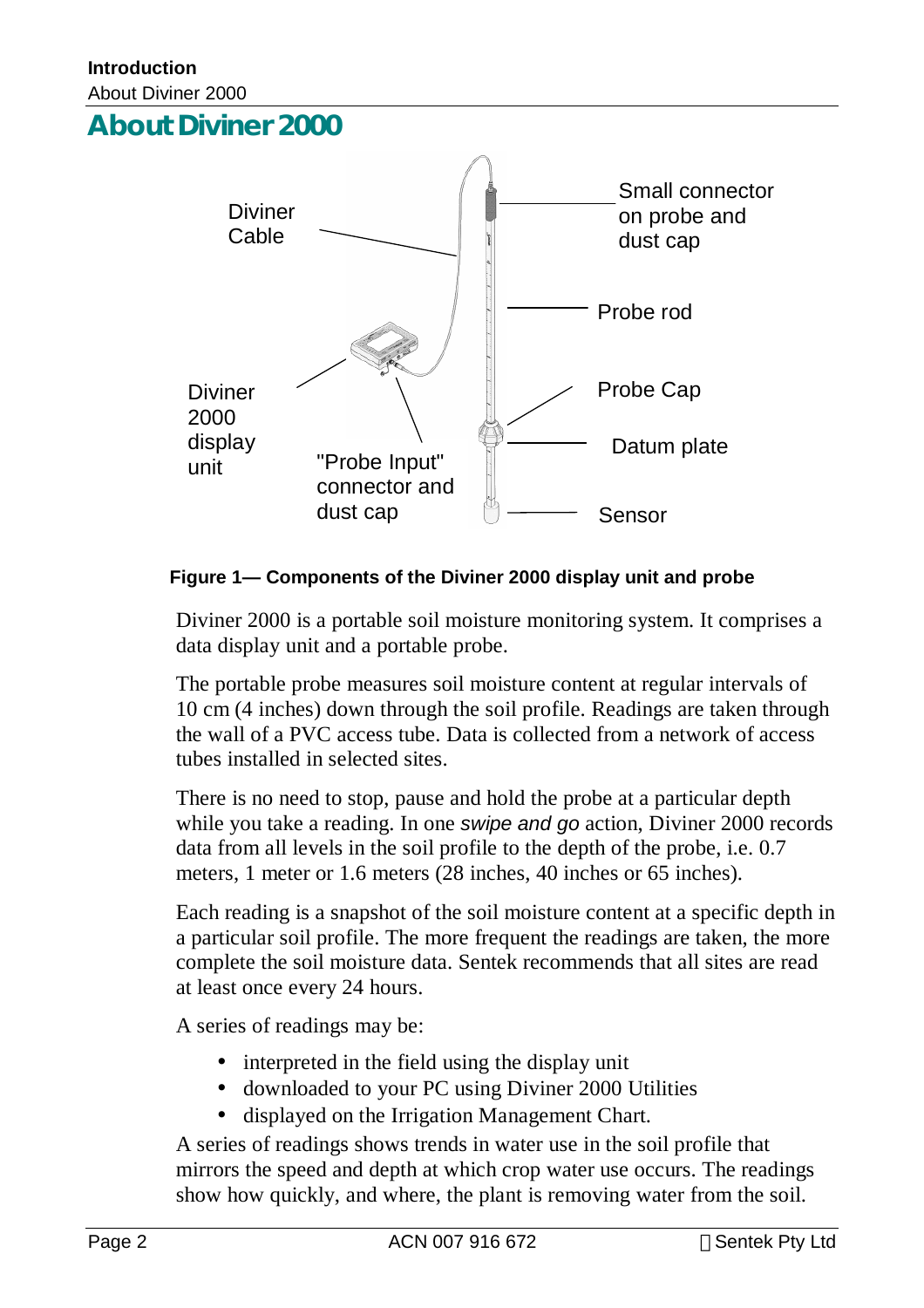You can estimate the extent of the living root zone of a plant and visualize the actual depth of an irrigation or rainfall event.

Since the Diviner 2000 display unit automatically displays the ten most recent soil moisture readings for the one site, you can easily identify soil moisture trends. However, data recorded with the Diviner 2000 display unit can be downloaded to your PC for backup farm record maintenance.

# **Data use**

The Diviner 2000 display unit, the probe, the installed access tubes and the Diviner 2000 Utilities software combine to give you meaningful data on soil moisture and:

- daily crop water use
- extraction patterns from different layers of a soil profile
- depth and distribution of the root zone
- depth, distribution and effectiveness of the 'wetting front' after an irrigation or rainfall event
- changes in soil texture and/or structure
- use of crop water use in stressed and/or non-stressed crops
- onset of crop water stress
- crop water use changes, e.g. the effects of different crops, varieties, ages, canopy sizes, fruit loads, irrigation system performances, soil types, topographical exposure, disease incidents, cultural management practices, soil salinity changes, soil structural problems, weather conditions and many other factors
- crop water use under water logged conditions
- occurrence and impact of water tables on the soil profile and the crops root zone
- changes of the shape of the 'wetting onion' in drip irrigation
- site specific budgets for optimal crop productivity and irrigation efficiency. With these budgets you can predict the next irrigation date and the necessary amount of irrigation to refill the profile.

Some of this information requires expert advice. This user guide will get you started.

Review the Diviner 2000 video, which came as part of your package. It shows the portability of the display unit and probe and illustrates the 'swipe and go' technique used for collecting data.

# **Installation/calibration recommendations**

**Sentek** recommends that trained distributors or agronomists set up and configure your Diviner 2000 system. Their experience and training should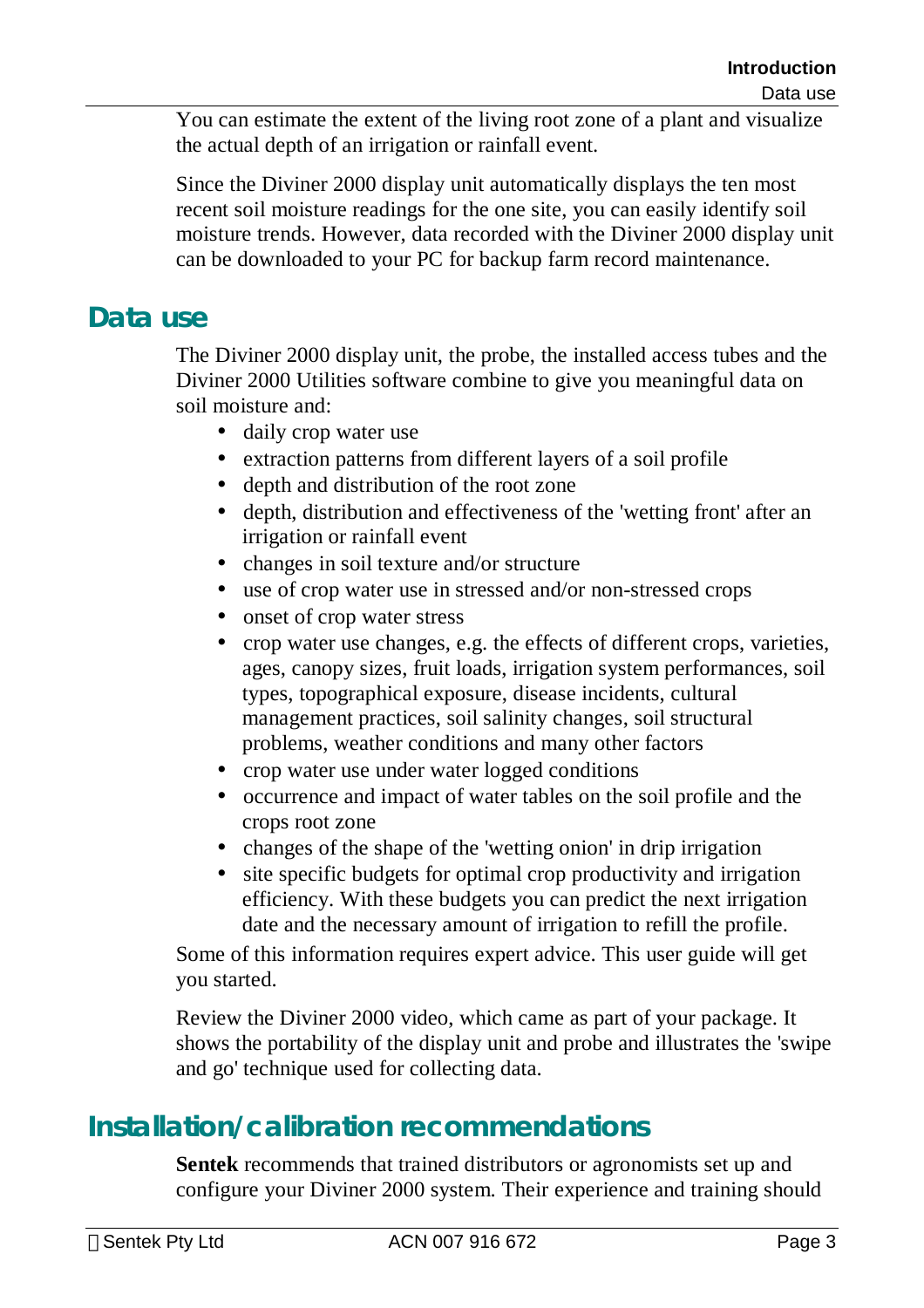#### **Introduction**

Care and Maintenance of the equipment

ensure accurate site selection, which with good access tube installation will provide you with meaningful soil moisture data.

# **Care and Maintenance of the equipment**

- Contact your Sentek distributor when repairs or maintenance are needed on the Diviner 2000 equipment. Do not attempt repairs yourself. This can result in further damage being caused to the equipment and will void any Sentek warranty.
- Keep all equipment clean and dry.
- Put equipment in the protective cases when it is not in use or is being transported.
- Secure equipment for transportation to the field.
- Disconnect Diviner cable from the Display Unit and from the Probe before transportation
- Always cover connectors with the supplied dust caps when cables are not connected.
- The probe cable dust cap is held in place with interlock fingers. To remove the dust cap slide (pull back) the connector sleeve toward the cable then withdraw the cap. Force is not required to remove the cap. You must align the red dots to replace the cap. The same technique is required to remove the cable connector from the probe handle.



**Figure 1a — Dust cap removal from probe cable**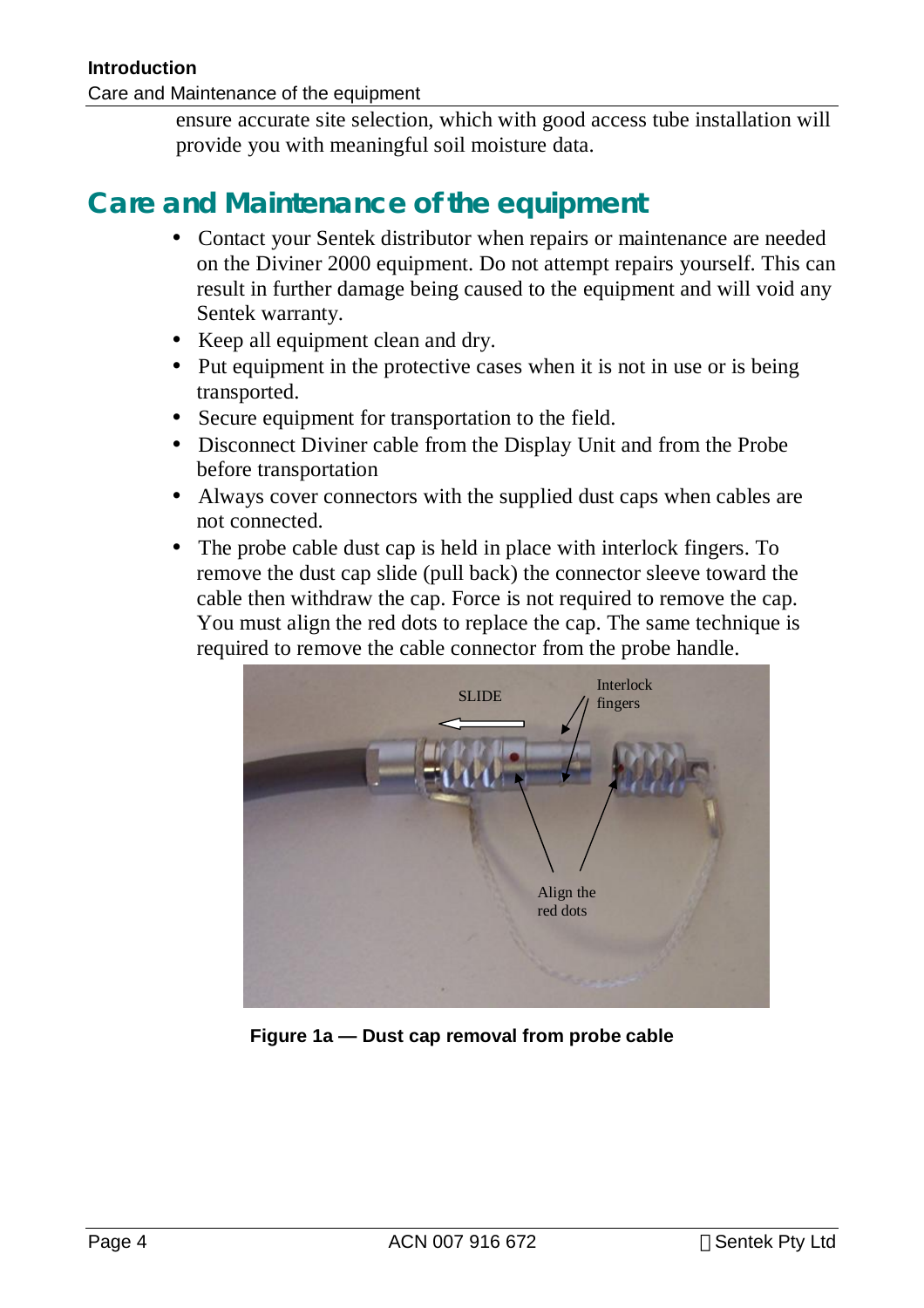• The screws located at the bottom of the sensor head do not provide access into the sensor. These screws are sensors that detect when there is water in the access tube.



**Figure 1b — Sensor head, water sensing screws** 

# **Storing the Diviner 2000**

The following recommendations should be followed when storing the Diviner 2000 display unit to maintain a high battery life:

- Charge the unit thoroughly prior to storage.
- Recharge the unit monthly to prevent total discharge of the battery. Repeat the charging if full charge is not achieved after the first cycle.
- Fully charge the Diviner 2000 display unit prior to the first use after storage.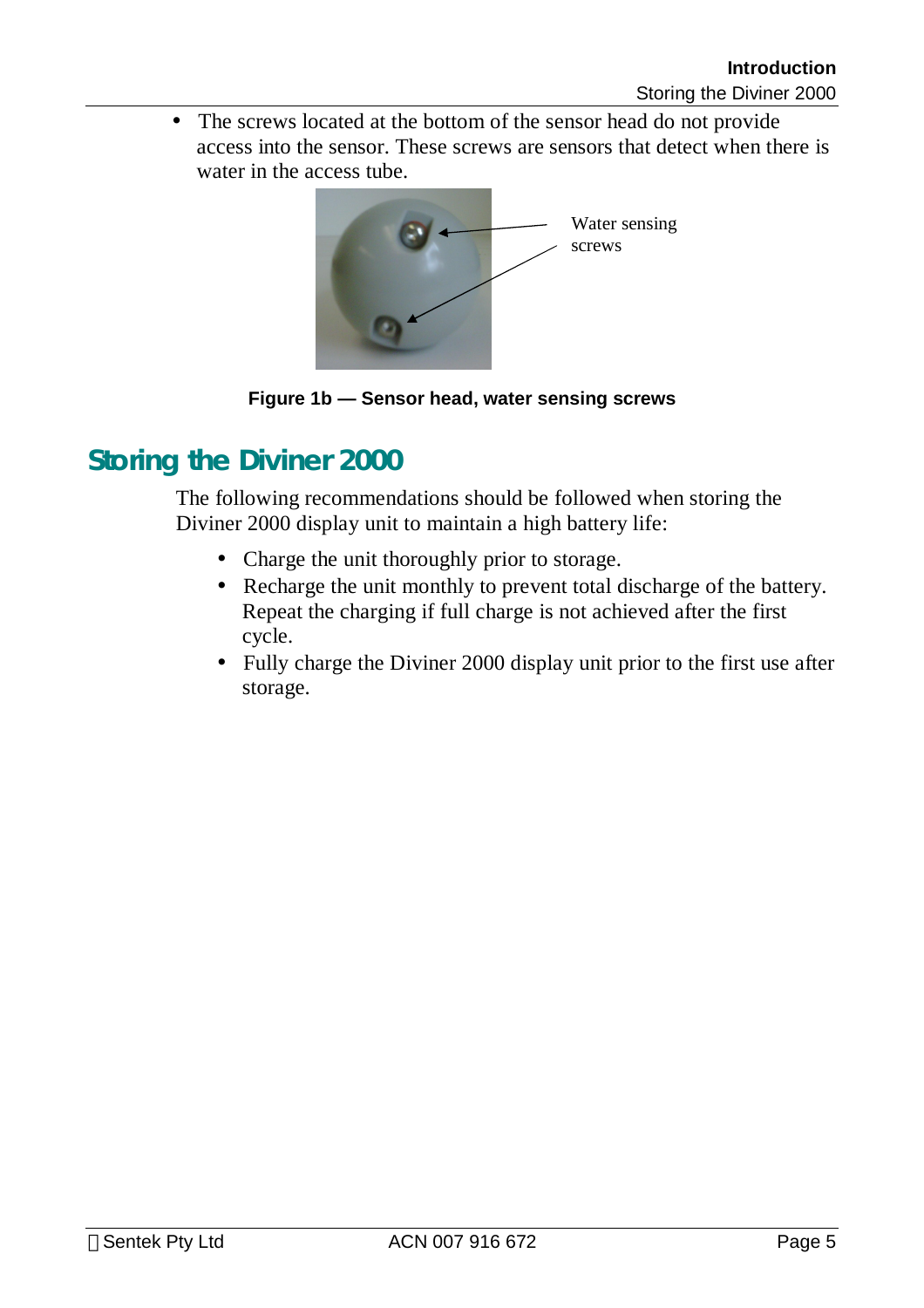# **Part 1—The Diviner 2000 display unit and probe**

# **General description**

The Diviner 2000 display unit is a data storage, display and conversion tool. It collects and stores information for up to 99 profiles or soil monitoring sites.

# **The display unit**



**Figure 2—Diviner 2000 display unit** 

The display unit has a screen surrounded by a keypad.

The keypad has four types of press buttons or keys:

| <b>Key type</b> | <b>Example</b> | <b>Description</b>                |
|-----------------|----------------|-----------------------------------|
| Function        | ENTER, DELETE, | Allows you to:                    |
|                 | <b>SCAN</b>    | • enter information               |
|                 |                | • delete information              |
|                 |                | • enter scan mode.                |
| Navigation      | <> PREVIOUS    | Allows you to:                    |
|                 |                | move between screens<br>$\bullet$ |
|                 |                | select options.                   |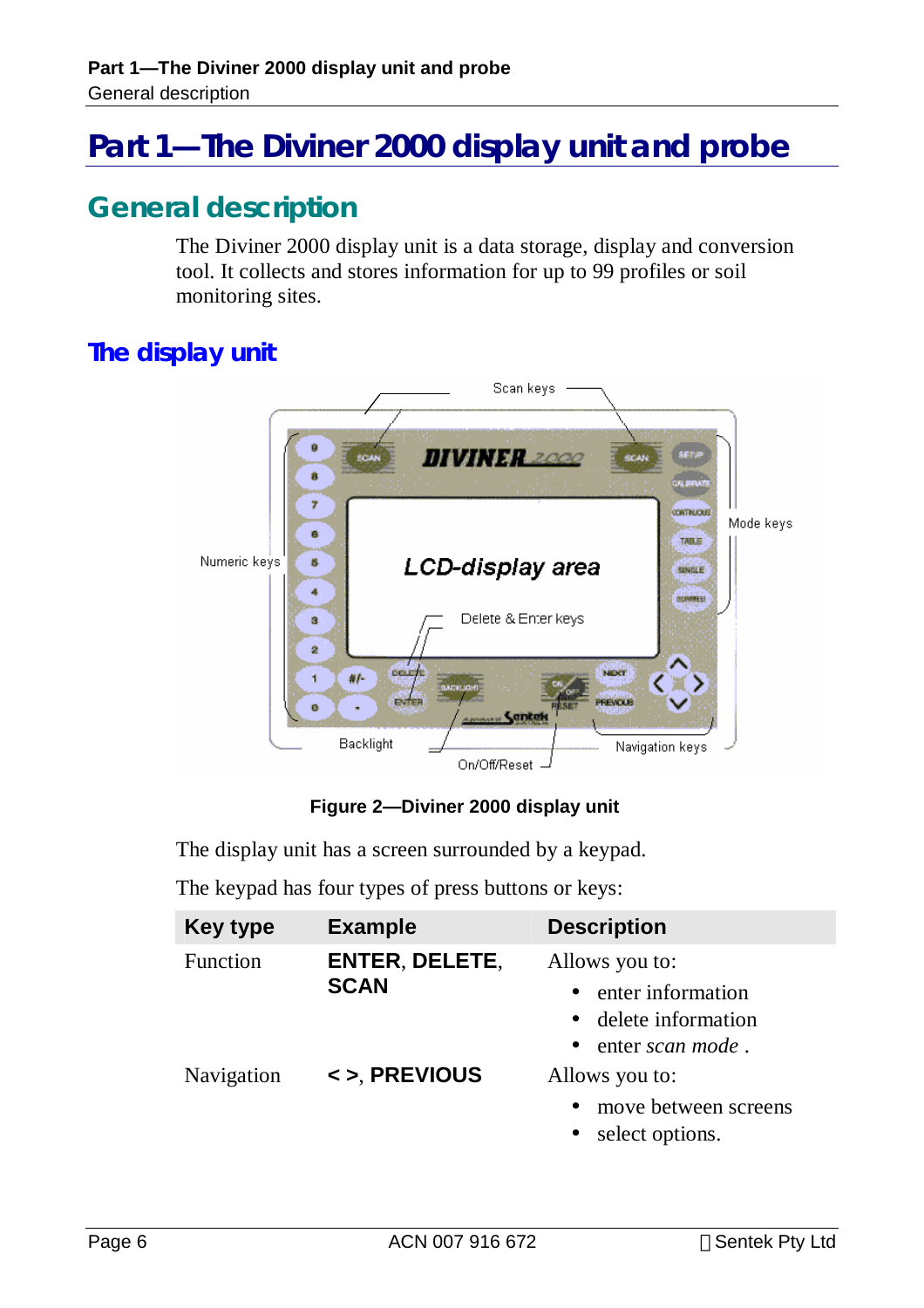#### **Part 1—The Diviner 2000 display unit and probe**

General description

| <b>Key type</b> | <b>Example</b>                                      | <b>Description</b>                             |
|-----------------|-----------------------------------------------------|------------------------------------------------|
| Mode            | <b>SETUP.</b><br><b>CALIBRATE,</b><br><b>SUMMED</b> | Access to data setup and<br>manipulation       |
| Numeric         | $1, 2, \ldots$                                      | Use to create profiles and<br>calibrate probes |

# **Connection panel**



#### **Figure 3—Connection Panel**

The connection panel is on the top of the display unit. There are connectors for the probe cable, External power connector for power pack and serial cable. Each connector is labeled and comes with a protective cover (dust cap)— only the probe connector cover is illustrated.

## **The probe**

The Probe consists of a metal rod with a probe cap and a sensor at the bottom. The connection cable from the Diviner 2000 display unit plugs in to the connector at the top end of the rod.

Probes are supplied in three scanning lengths, 0.7 meters (28 inches), 1 meter (40 inches) and 1.6 meters (65 inches). Markings on the rod, when they are aligned with the top of the probe cap, show the depth of sensor insertion below the soil surface. On one side markings are in centimeters; on the other in inches.

The probe collects readings automatically at 10 cm depth intervals. A 0.7 meter (28 inches) probe therefore collects readings from 7 depth levels, the 1.0 meter probe from 10 depth levels and the 1.6 meter probe 16 depth levels.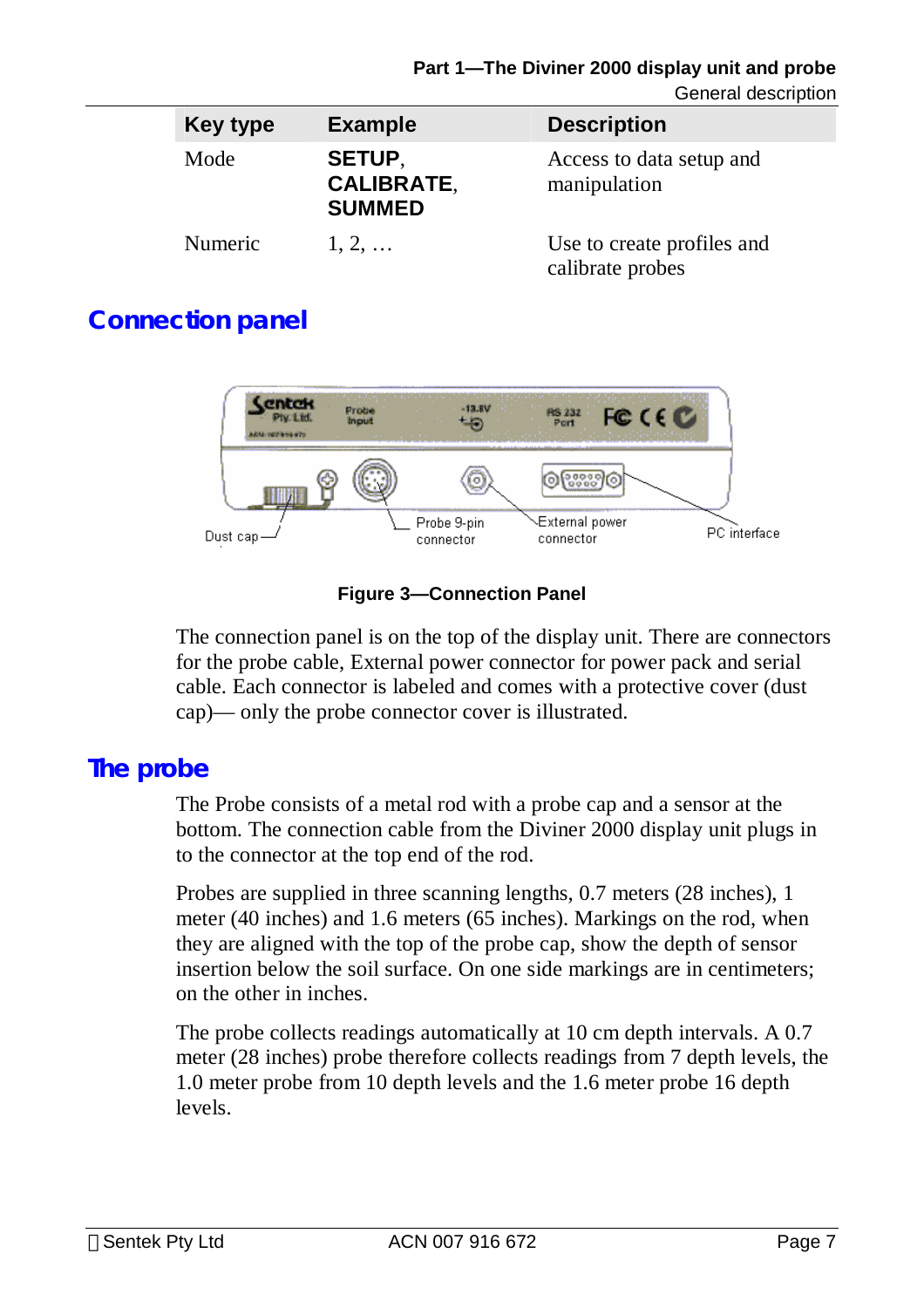## Before you start

# **Before you start**

# **Charging the Diviner 2000 display unit**

The Diviner 2000 display unit requires charging.

A 13.8V DC, 800 mA regulated power pack is supplied by Sentek Pty Ltd. Alternatively a 15V Universal (100-250V) AC Adaptor is supplied.

Always charge the Diviner 2000 display unit before and after use.

#### Ø **To charge the Diviner 2000 display unit**

- 1. Turn on the Diviner 2000 display unit.
- 2. Connect the power pack to the Diviner 2000 display unit
- 3. Verify that the prompt 'Charging' is displayed.
- 4. Turn off the Diviner 2000 display unit and leave to charge. The Diviner 2000 display unit is fully charged when 'charging' stops flashing (Maximum charge time  $=$  4 hours).
- 5. Disconnect the power pack.

## **Starting the Diviner 2000**

Ø **To turn on the Diviner 2000 display unit**  Press the **ON/OFF/RESET** key quickly and firmly. Initialization begins and the *Status* screen displays.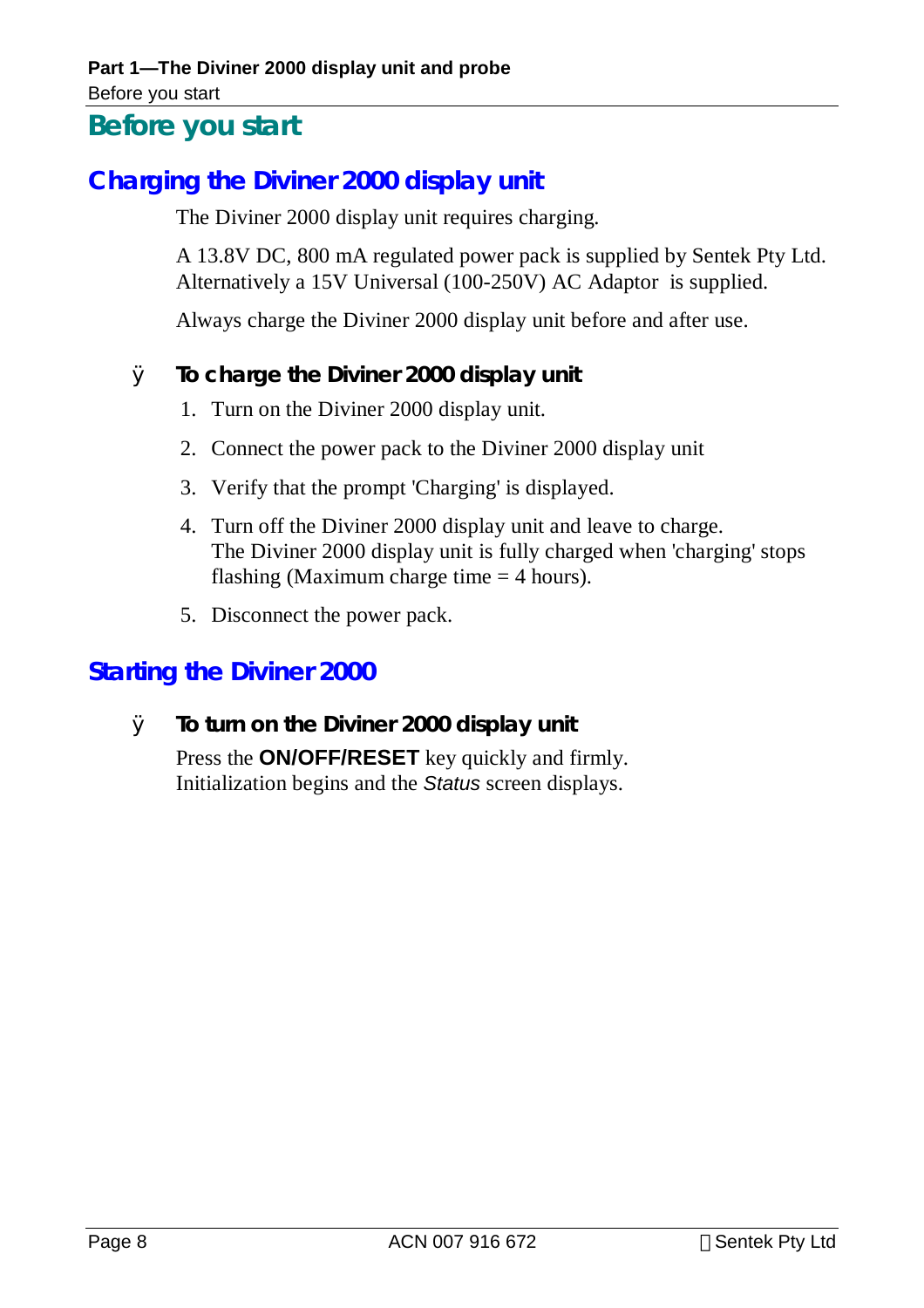# **Status screen**

The *Status* screen is displayed when the Diviner 2000 display unit is turned on. It is a summary screen describing the current status.

|                       | DIVINER 2000 PROFILE SCANNER MK I |   |
|-----------------------|-----------------------------------|---|
| <b>Time</b><br>Date   | 21:48<br>03-May-1999              |   |
| <b>Battery Status</b> |                                   | F |
|                       | <b>Memory Status</b>              | F |
|                       | <select mode=""></select>         |   |
|                       | For System restart press DELETE   |   |
|                       |                                   |   |

**Figure 4—Status screen** 

| feature               | means                                                                                                                                                                                                                                                                                                                           |
|-----------------------|---------------------------------------------------------------------------------------------------------------------------------------------------------------------------------------------------------------------------------------------------------------------------------------------------------------------------------|
| Time                  | current time                                                                                                                                                                                                                                                                                                                    |
| <b>Date</b>           | current date                                                                                                                                                                                                                                                                                                                    |
| <b>Battery status</b> | when the display unit is not connected to an<br>external power source the Battery status<br>displays the current battery charge level.                                                                                                                                                                                          |
|                       | When the display unit is connected to the<br>charger, the <i>Battery</i> status flashes the word<br>'charging'.                                                                                                                                                                                                                 |
| <b>Memory status</b>  | the memory status displays how much<br>memory has been used and how much<br>memory remains. Each time readings are<br>taken they are entered into the Diviner 2000<br>memory. The unit stores up to 990 readings.<br>A full memory is indicated by a black bar.<br>The oldest readings are deleted as new ones<br>are recorded. |

# **Connecting the probe to the unit**

- Ø **To connect the probe to the Diviner 2000 display unit** 
	- 1. Remove the dust cap from the "Probe Input" connector on the Display Unit.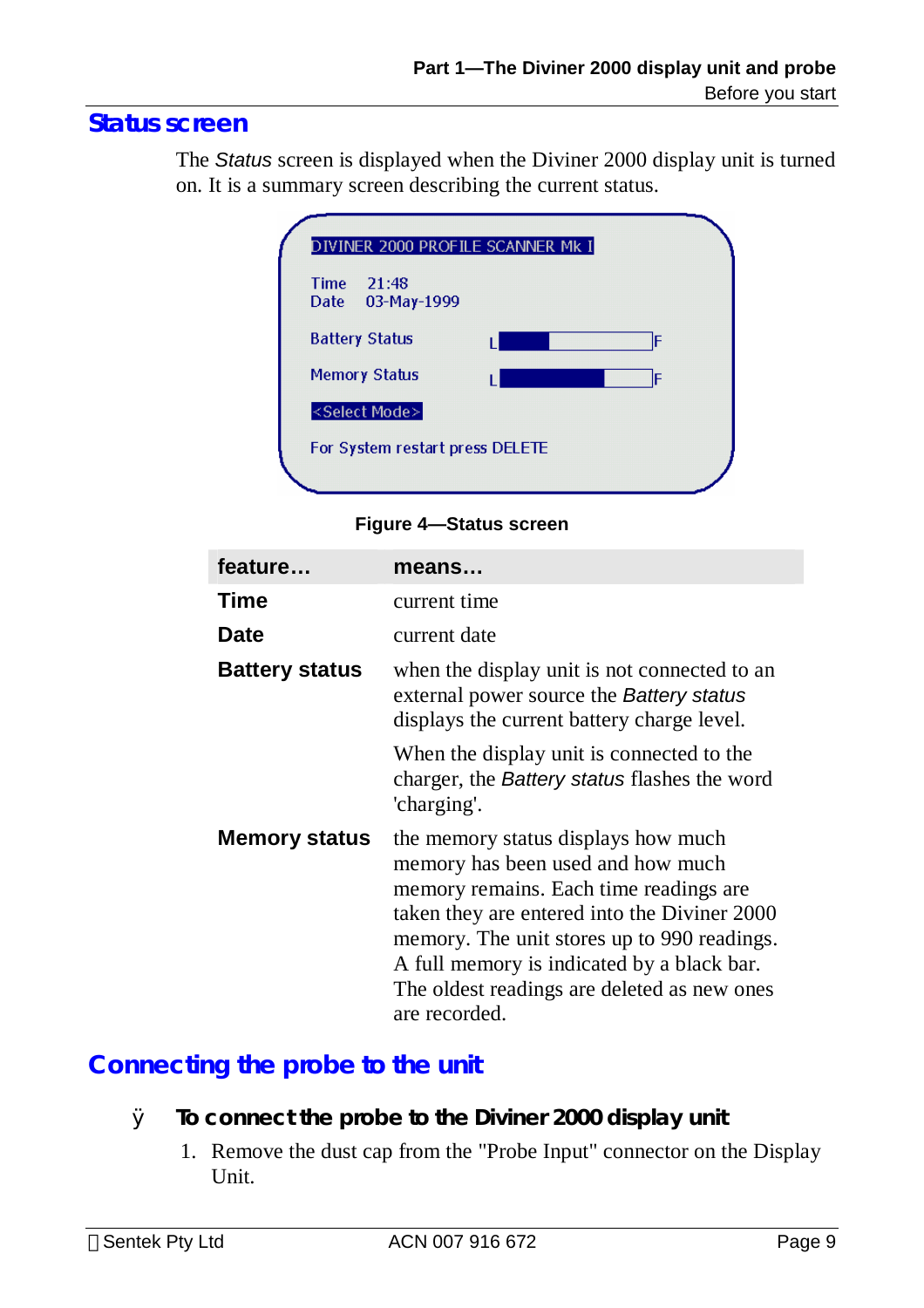#### Setup mode

- 2. Align the large connector on the probe cable with "Probe Input" connector. **Note:** It will only fit one way.
- 3. Insert and screw together to form secure connection.
- 4. Remove the dust caps from the small connector at the top of the probe and the small connector on the probe cable. See page 4.
- 5. Align the red marking on the small connector with the red mark on the probe connector and push them together.

**Note:** The small connector does not need to be screwed in and will only fit one way.

The Diviner 2000 display unit is now connected to the probe. You are now ready for setting up Diviner 2000.

# **Setup mode**

*Setup* mode is used to configure the Diviner 2000 display unit.

From the *Setup* screen you can:

- reset the time and date
- take air and water raw counts for probe normalization
- adjust the vertical scale (cm or inches)
- set the default screen for data presentation (none, single table, summed table, single graph, summed graph). **Note:** After completing a scan, the **Diviner 2000** display unit automatically displays the data on the chosen default screen.
- adjust the LCD contrast.
- set the serial baud rate to the rate of the computer's communication port.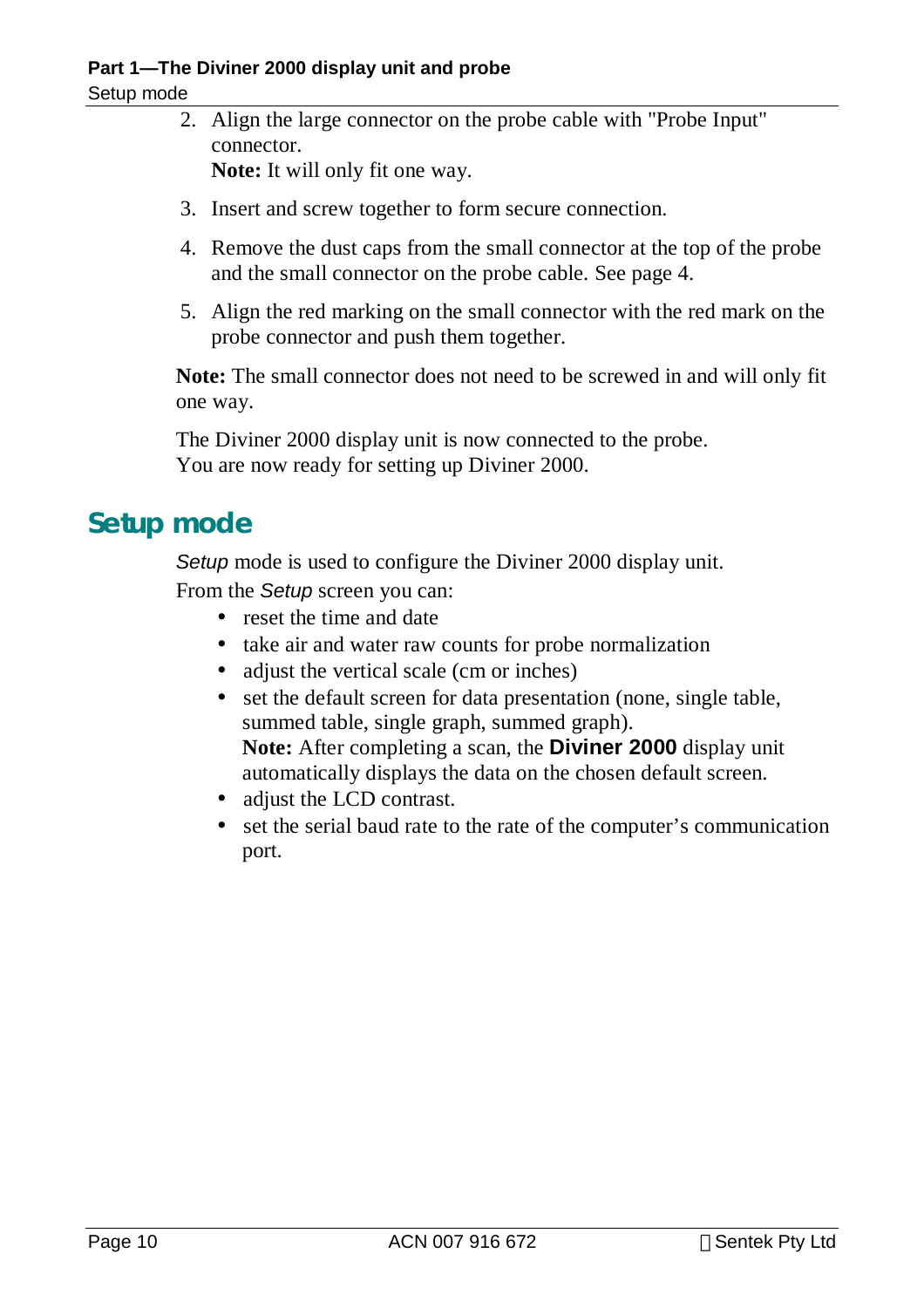## Ø **To enter Setup mode**

1. From any screen, press **SETUP**. The *Setup* screen displays.

| <b>SET UP MODE</b>                                                                                                 |                                                                                       |
|--------------------------------------------------------------------------------------------------------------------|---------------------------------------------------------------------------------------|
| Time (hh:mm)<br>Date (dd-mm-yy)<br>Air count<br><b>Water count</b><br>Probe type<br><b>Units</b><br>Default screen | 01:59<br>23-Feb-08<br>167709<br>124574<br>10cm/3.9in<br>metric<br><b>Summed Table</b> |
| <b>LCD Contrast</b><br><b>Serial Baud Rate</b>                                                                     | 9600                                                                                  |
| <select done="" mode="" when=""></select>                                                                          |                                                                                       |

**Figure 5—Setup screen** 

## **Setting the time and date**

**Diviner 2000** uses a 24-hour clock. The time and date settings indicate when a reading is taken in the field and forms part of the profile reading record.

- Ø **To set the time** 
	- 1. Use the arrow keys to move the cursor to the **Time** field. The *Time* function is highlighted.
	- 2. Enter the current four-digit time using the numeric keypad, e.g. 2219 for 10:19 pm. The time separator is added automatically.
	- 3. Press **ENTER** to save the new time setting. The cursor moves to the date setting.
- Ø **To set the date** 
	- 1. Use the arrow keys to move the cursor to the **Date** field. The *Date* function is highlighted.
	- 2. Enter the current two-digit day using the numeric keypad, e.g. 18.
	- 3. Press **NEXT** or **PREVIOUS** to select the month, e.g. May, June.
	- 4. Use the arrow keys to move the cursor to the year.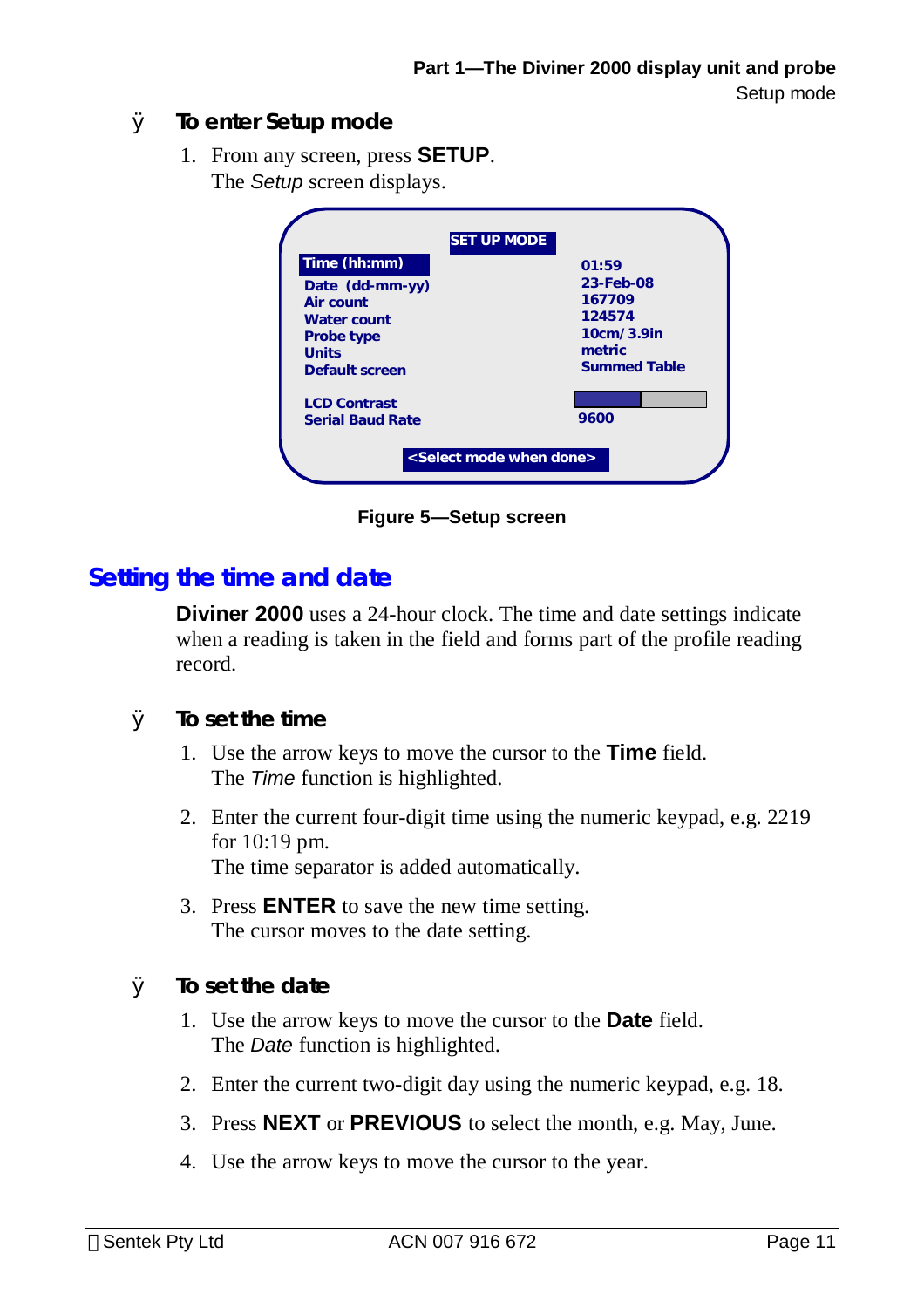#### **Part 1—The Diviner 2000 display unit and probe**

#### Setup mode

- 5. Enter the last two digits of the year using the numeric keypad, e.g. 99 or 00.
- 6. Press **ENTER** to save the new date setting. The cursor moves to the air count setting to begin normalizing the probe.

### **Normalizing the sensor**

The sensor is normalized using a special normalization tube to set the air and water counts. This is necessary because each sensor responds slightly differently to air and water. By entering these counts into the equation as described in Appendix A, it is possible to standardize all sensor readings, i.e. readings taken by different sensors become comparable.

This results in meaningful data and flexibility in the use of probes.

- Ø **To set the air count** 
	- 1. Use the arrow keys to move the cursor to the **Air Count** field. The *Air count* function is highlighted.
	- 2. Place the probe inside the sealed normalization tube.
	- 3. Hold the probe and normalization tube in the air, clear of all solid objects.
	- 4. Press **ENTER**.

**Note:** The reading is taken over a 10-second interval and the probe must be held in the air for this period.

- 5. If 'failed' is displayed on the screen, repeat the air count, steps 3 and 4.
- Ø **To set the water count** 
	- 1. Use the arrow keys to move the cursor to the **Water Count** field. The *Water count* function is highlighted.
	- 2. Press **ENTER** at prompt.
	- 3. Insert the probe into the sealed normalization tube.
	- 4. Place the tube and probe into a 10 litre water-filled bucket. **Note:** Make sure that there is at least 10 cm (4 inches) above the top, below the bottom and on each side of the probe.
	- 5. Wait until the measurement is complete.
	- 6. Repeat if an error message appears.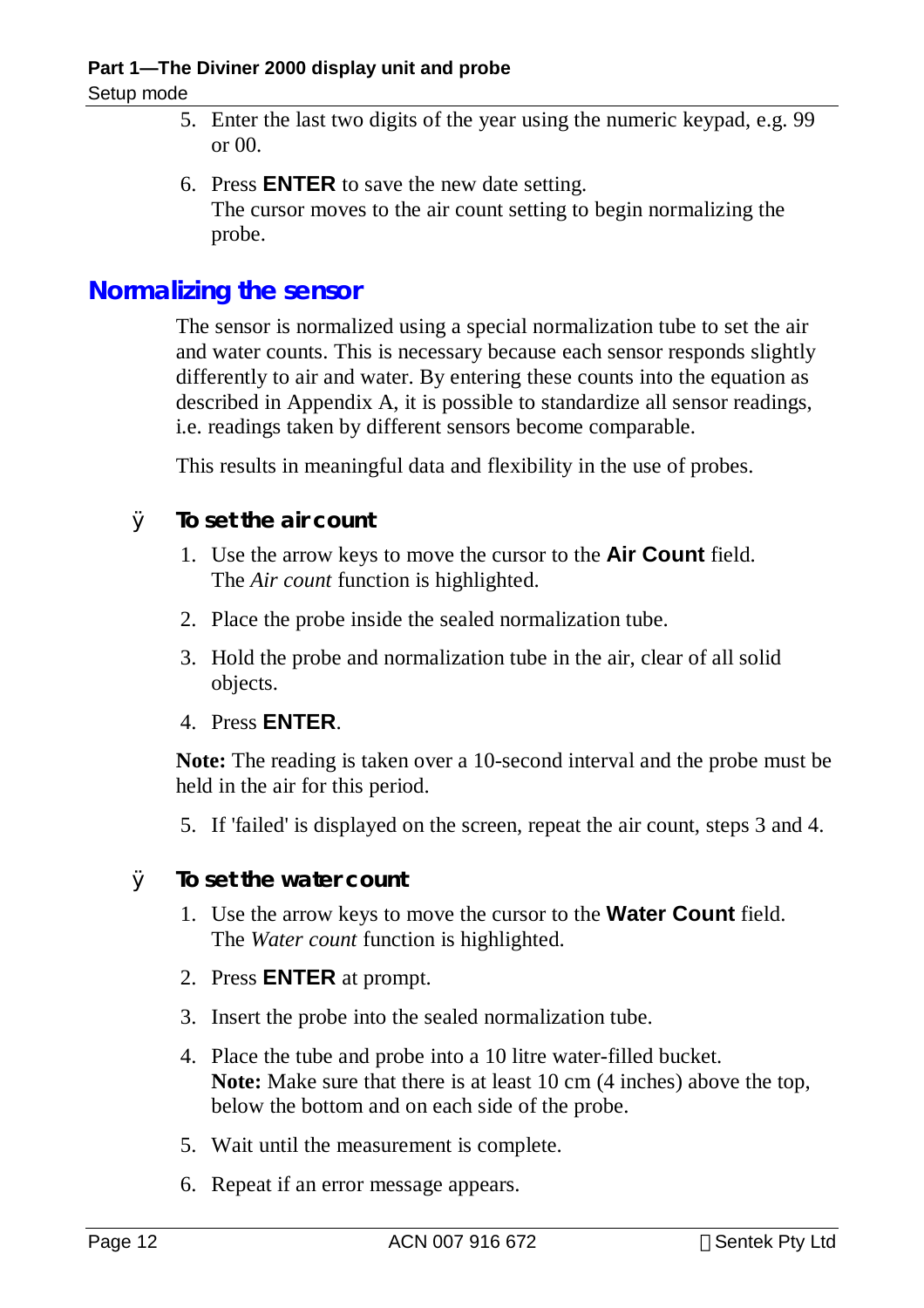*Caution* 

Sensor head should not be placed directly in water. Always use the sensor inside an access tube.

# **Adjusting the vertical scale units (inch, cm)**

**Note**: the Probe Type field cannot be changed. It is always 10cm/3.9 inch. The type of Units can be changed at any time as the data is store in independent units.

#### Ø **To adjust the vertical scale units**

- 1. Decide on your preferred setting of Imperial (inches) or metric (centimeters) .
- 2. Use the up/down arrow keys to move the cursor to the **Units** field.
- 3. Use the left/right arrow keys to toggle between the metric and imperial options.
- 4. Press **ENTER** to save or use the up/down arrow keys to move on to the next option.

#### **Setting the default screen**

This option selects which graph type is displayed after a scan is performed.

- Ø **To adjust the default screen** 
	- 1. Use the up/down arrow keys to move the cursor to **Default screen**  field.

The *Default screen* function is highlighted.

- 2. Use the left/right arrow keys to select from the available options; table, single or summed, (refer to page 22). **Note:** Sentek recommends that you set the 'summed' graph as the default screen.
- 3. If you select **None** the unit will stay in *Scan mode* after completing a scan.

# **Adjusting the LCD contrast**

Note: The **BACKLIGHT** button may enhance the readability in low light conditions.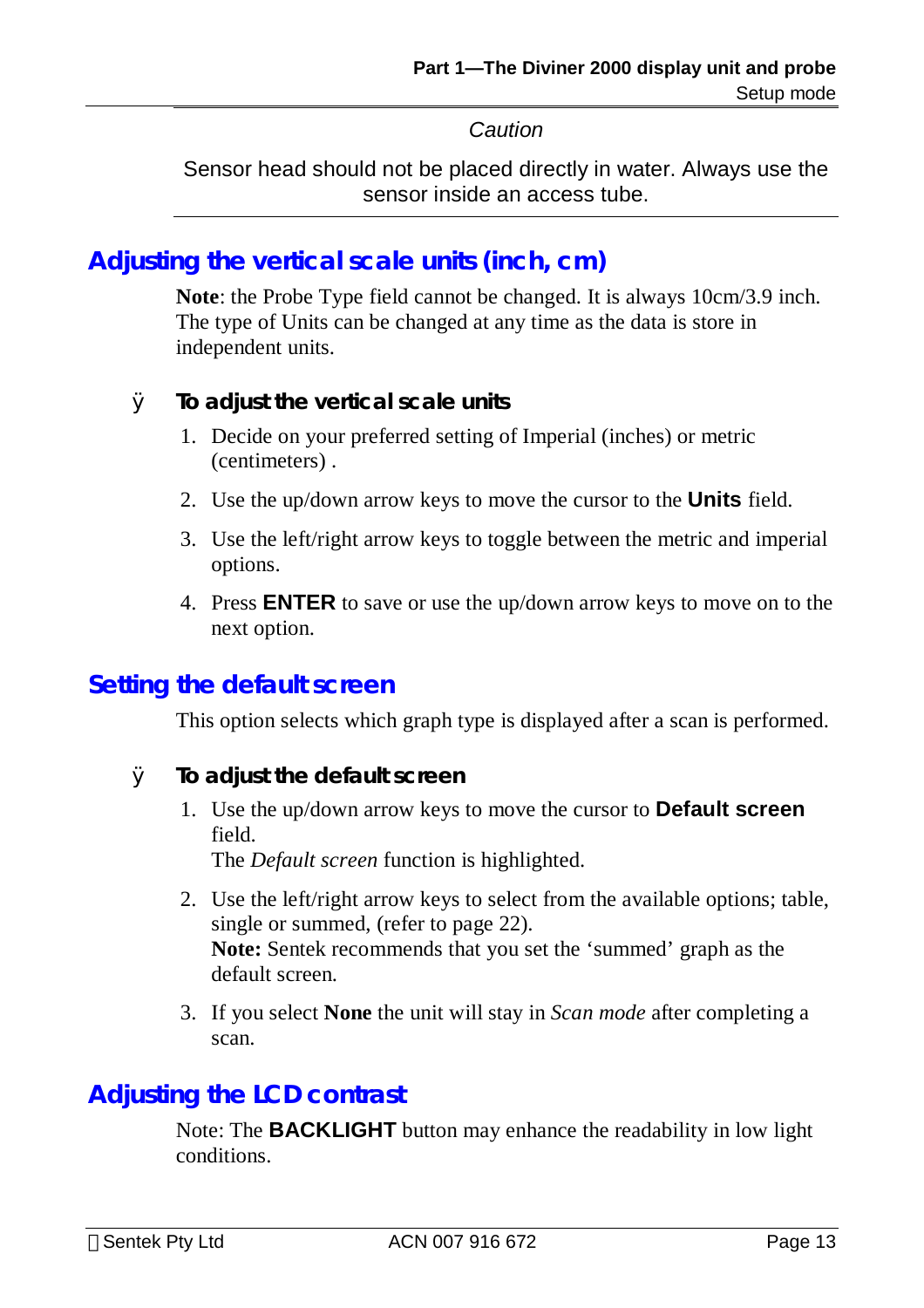- Ø **To adjust the LCD contrast** 
	- 1. Use the up/down arrow keys to move the cursor to the **LCD contrast**  field.

The *LCD Contrast* function is highlighted.

- 2. Use the left/right arrow keys to adjust the **Screen contrast** for optimal viewing, indoors or outdoors.
- 3. Press **ENTER** to save or use the arrow keys to move on to the next option.

# **Adjusting the serial baud rate**

Ø **To adjust the serial baud rate** 

Use the arrow keys to move the cursor to the **Serial Baud rate** field. The *Serial Baud rate* function is highlighted.

- 4. Use the arrow keys to adjust the rate to the desired connection speed for interfacing with your PC.
- 5. Press **ENTER** to save or use the arrow keys to move on to the next option.

# **Calibrating Diviner 2000**

Before you begin to use Diviner 2000 you must enter a calibration equation. Diviner 2000 does not automatically generate accurate volumetric soil water content data for all types of soils. To obtain this information you need to calibrate Diviner 2000

You calibrate by using either the default calibration equation supplied by Sentek Pty Ltd or deriving your own customized calibration equation. The Sentek Pty Ltd supplied equation gives 'relative data'; your own calibration equation gives 'absolute data'. For most users 'relative data' is sufficient.

# **What is the calibration equation?**

A calibration equation is a mathematical relationship between Diviner 2000 scaled frequency readings and real volumetric soil water content. It is determined by Gravimetric Sampling, refer to Appendix C. This mathematical relationship is described by an equation which has 'A', 'B' and 'C' values. An example is shown in Figure 6.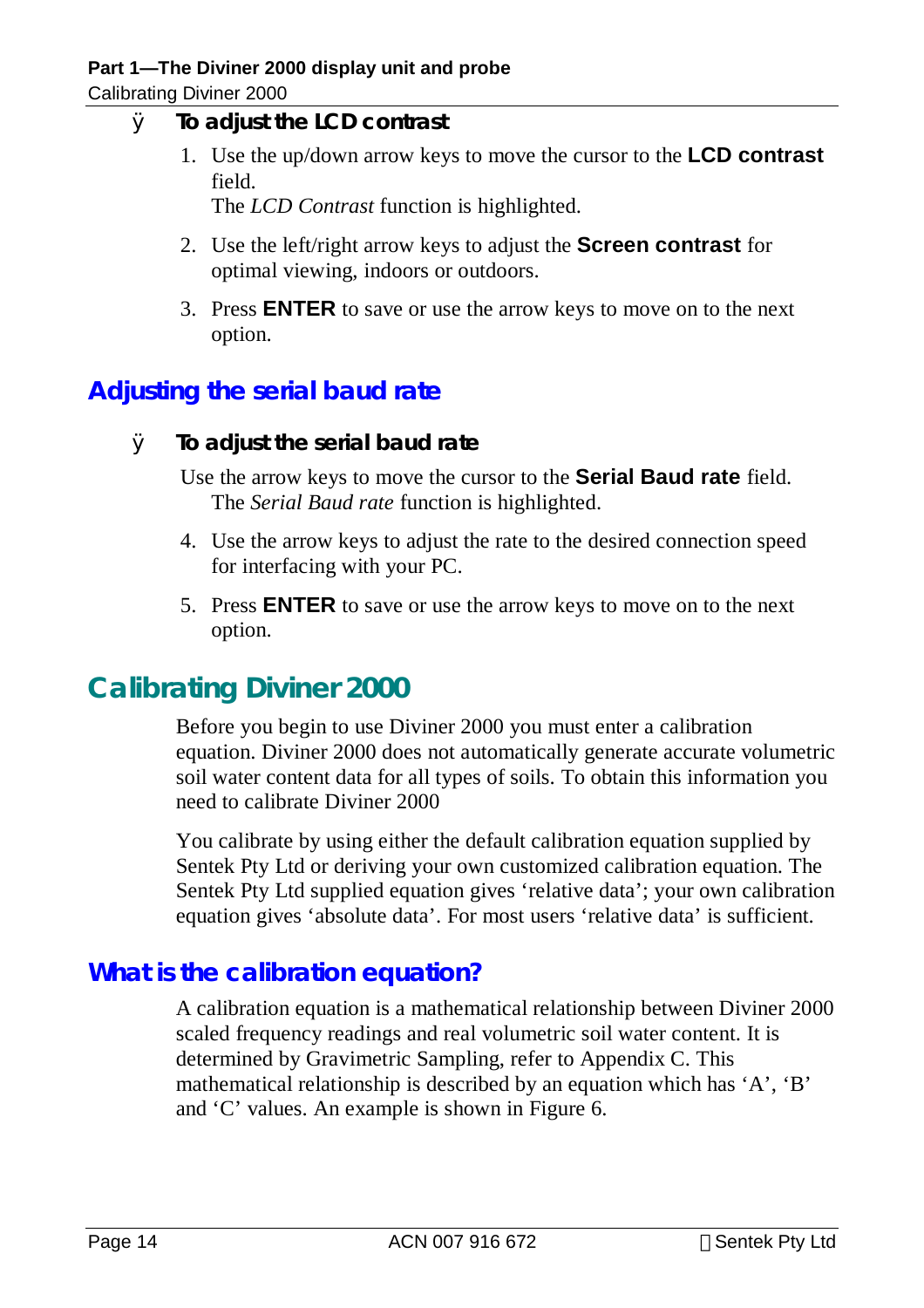

**Figure 6—Diviner 2000 calibration equation for combined soil textures** 

### **Working with the default calibration equation**

The default calibration equation is based on combined data gathered from sampling on sand, sandy loam and an organic potting soil. It is described in Figure 6. It is built into the Diviner 2000 display unit and is labeled as the calibration equation for soil type #01.

If you chose to work with the default calibration equation, the data will show relative soil water changes in all soil types except for those on which the equation is based. In these soil types, the data will show absolute values.

#### **Relative data**

Most users use this form of measurement because they are interested in the relative changes in soil water dynamics for their daily irrigation management practices.

This concept was introduced successfully with EnviroSCAN, Sentek Pty Ltd's continuous monitoring system. Almost all economic gains recorded with EnviroSCAN in commercial agriculture were made using the concept of 'relative change' in soil water dynamics.

Based on this experience, Sentek Pty Ltd recommends that relative changes in volumetric soil moisture content based on the default calibration supplied, can be used to show the most important soil water trends.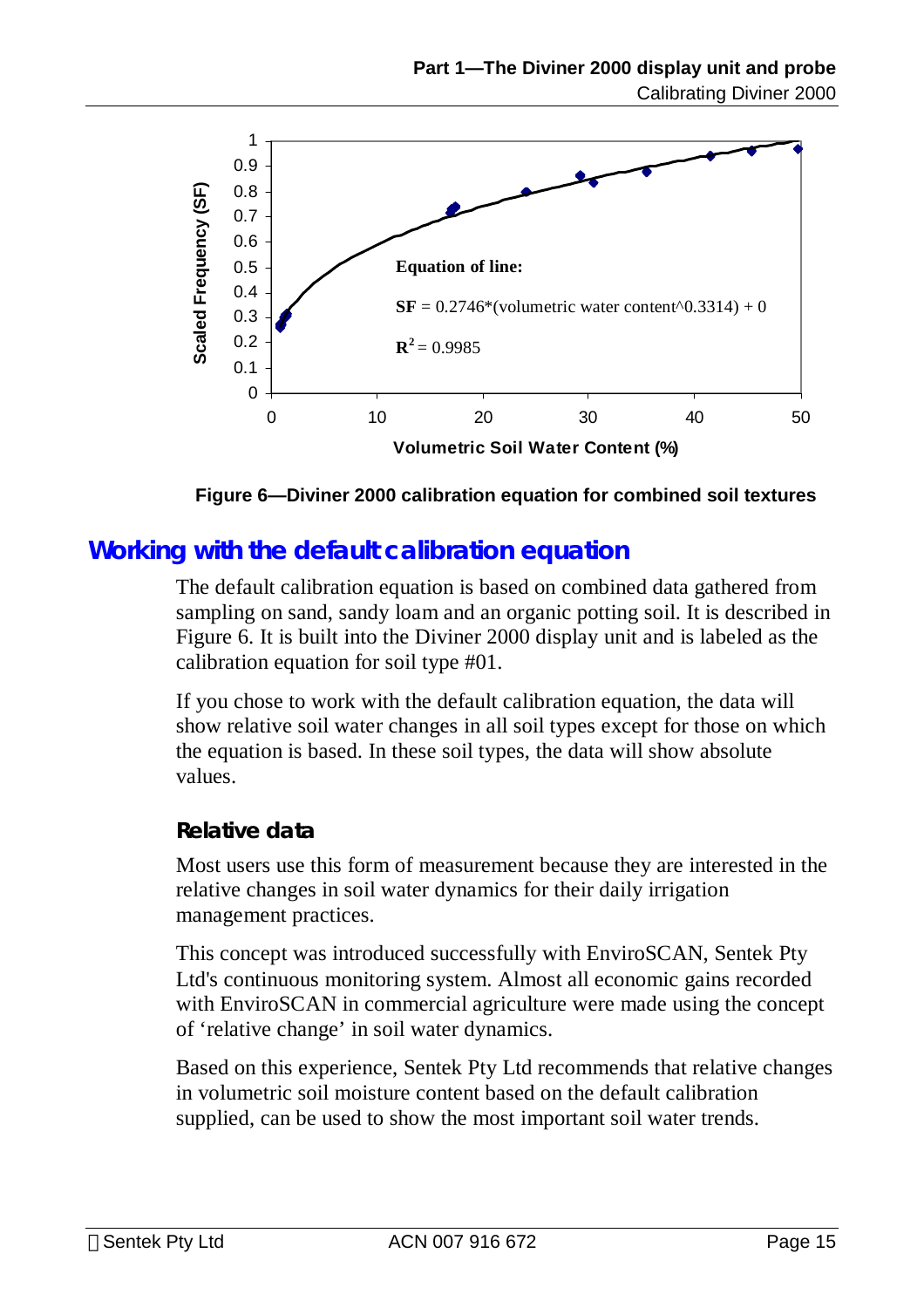### **Part 1—The Diviner 2000 display unit and probe**

Calibrating Diviner 2000

| ັ |                   |                |                                      |
|---|-------------------|----------------|--------------------------------------|
|   | <b>EnviroSCAN</b> | <b>Diviner</b> | $\mathbf{Cook} \approx \mathbf{Raw}$ |
|   | $A = 0.1957$      | $A = 0.2746$   | $-1000.0$                            |
|   | $B = 0.404$       | $B = 0.3314$   | 1.0                                  |
|   | $C = 0.02852$     | $C = 0.0$      | 1.0                                  |
|   |                   |                | $High = 1$                           |
|   |                   |                | $Low = 0$                            |
|   |                   |                | e.g. Raw $= 19700$                   |
|   |                   |                | $Cook = 19.700$                      |
|   |                   |                |                                      |

# **Creating a soil profile with the default calibration equation**

### Ø **To enter CALIBRATION mode**

1. Press **CALIBRATE.** 

The *Calibration Mode* screen displays. The units will be displayed in imperial (inches) or metric (cm).

| <b>CALIBRATION MODE</b>                                      |                 |     |     |     |   |
|--------------------------------------------------------------|-----------------|-----|-----|-----|---|
| Profile                                                      | $\overline{0}1$ |     |     |     |   |
| Datum                                                        | 0               |     |     |     |   |
| Depth                                                        | 10              | 20  | 30  | 40  | × |
| Soil type                                                    | #01             | #01 | #01 | #01 |   |
| Constant<br>A.<br>B.<br>Constant<br>$\mathbf{C}$<br>Constant |                 |     |     |     |   |
|                                                              |                 |     |     |     |   |

#### **Figure 7—Calibration screen**

| feature        | means                                                                                                                                                                                                                                 |
|----------------|---------------------------------------------------------------------------------------------------------------------------------------------------------------------------------------------------------------------------------------|
| <b>Profile</b> | soil profile ID number                                                                                                                                                                                                                |
| <b>Datum</b>   | The Datum is the reference point for<br>sampling depths. It is the bottom lip (datum<br>plate) of the access tube top cap. When the<br>Diviner probe is screwed into the top cap it is<br>automatically aligned with the datum plate. |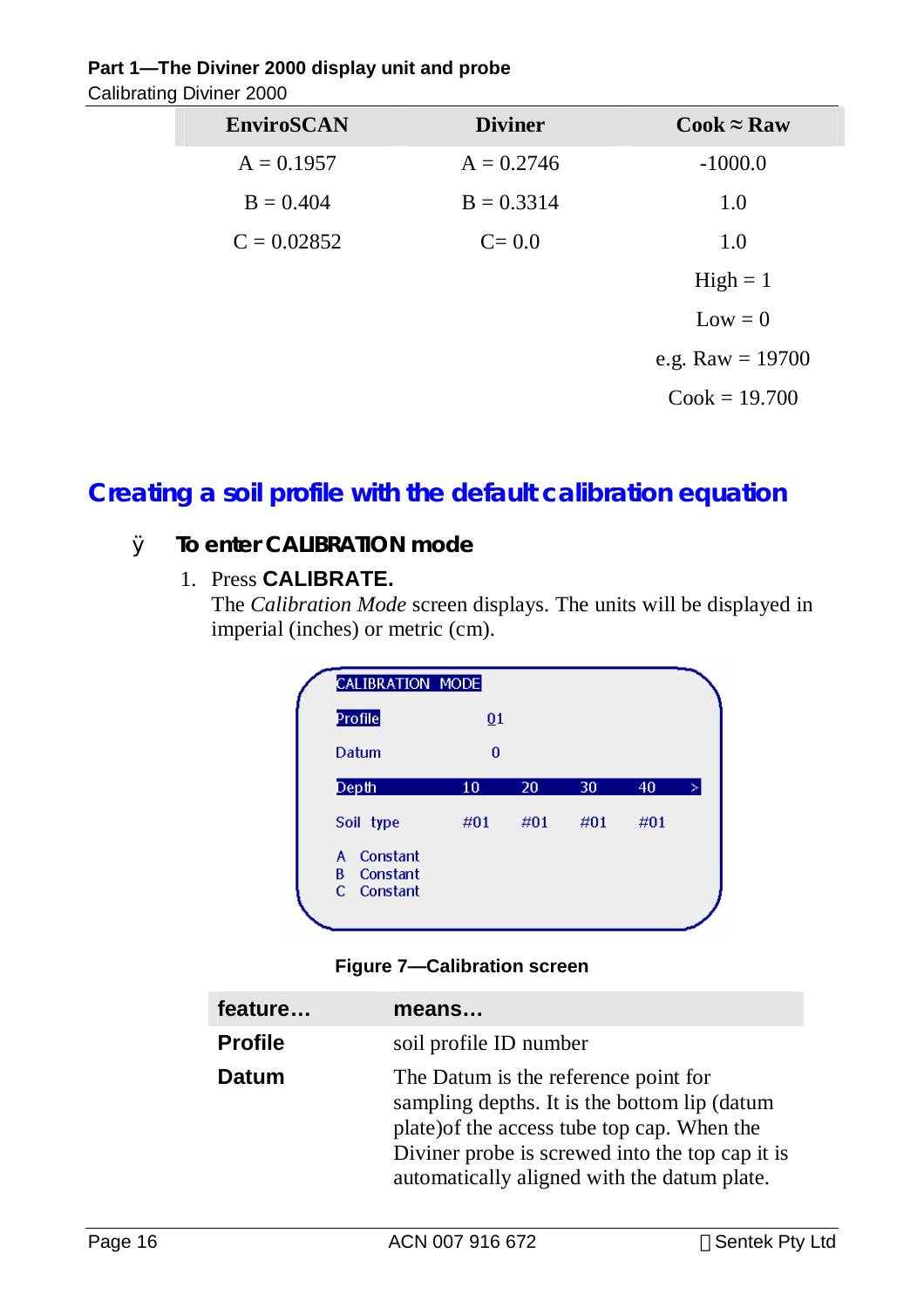| feature         | means                                                                                                                                                                                                                                                                                                                                                                        |  |  |
|-----------------|------------------------------------------------------------------------------------------------------------------------------------------------------------------------------------------------------------------------------------------------------------------------------------------------------------------------------------------------------------------------------|--|--|
|                 | During installation of the access tube the top<br>cap lip is generally flush with the soil surface.<br>Alternatively the lip can be positioned 5 cm/2<br>inch above the soil surface. This allows the<br>Diviner 2000 sample to be taken at $5 \text{ cm}/2$<br>inch below the soil surface rather than 10<br>$cm/3.9$ inch. This can be useful for shallow<br>rooted crops. |  |  |
|                 | The Diviner 2000 Datum value should match<br>the alignment of the access tube top cap<br>Datum plate.                                                                                                                                                                                                                                                                        |  |  |
|                 | Set Diviner Datum value to:                                                                                                                                                                                                                                                                                                                                                  |  |  |
|                 | 0.0 cm when Access tube top cap is<br>$\bullet$<br>flush with soil surface.                                                                                                                                                                                                                                                                                                  |  |  |
|                 | • $5.0 \text{ cm}/2$ inch when Access tube top cap<br>is 5 cm/2 inch above soil surface.                                                                                                                                                                                                                                                                                     |  |  |
| Soil type       | <b>Diviner 2000</b> allows you to record up to 99<br>different soil types. Your site details may be<br>entered using the storage locations '01' to<br>'99'. The '#' symbol is used for default<br>options.                                                                                                                                                                   |  |  |
| <b>Constant</b> | 'A', 'B' and 'C' values                                                                                                                                                                                                                                                                                                                                                      |  |  |

- Ø **To create a soil profile (See page 28 to delete a profile)** 
	- 1. Use the arrow keys to highlight **Profile**.
	- 2. Use **NEXT** and **PREVIOUS** to navigate through the different site profiles or, use the *numeric key pad* to type in the site profile identification number.
	- 3. Press **ENTER** to go directly to a particular site profile.
	- 4. Use the down arrow key to highlight **Datum.**  If the top cap is flush with the soil surface, leave the Datum value at 0.0. If the top cap datum plate is 5 cm/ 2inch above the soil surface, set the

Datum value to 5.0 cm /2.0 inch using the *numeric key pad* and pressing 5 (or 2).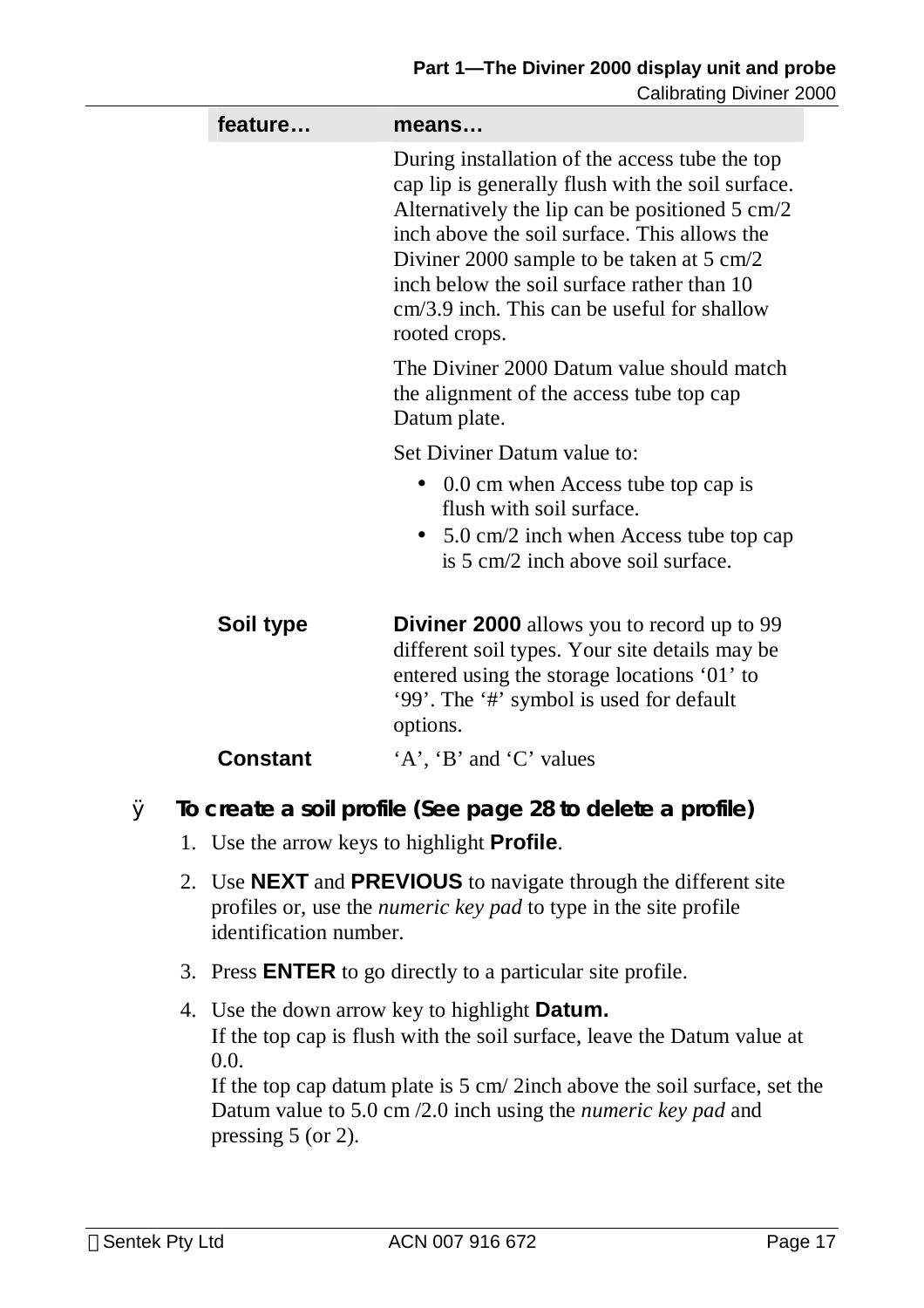# **Working with customized calibration equations**

### **Absolute data**

To generate absolute data, you need to conduct gravimetric sampling to calibrate the Diviner 2000 for every soil textural layer on your property.

Sentek Pty Ltd recommends that the Gravimetric sampling technique is used. It is recognized as the world standard and has been used to calibrate devices such as the Neutron Probe and TDR. (Refer to Appendix C).

The probe is calibrated by plotting scaled frequency against independently determined soil water values expressed as volumetric soil moisture content in percentage.

The relationship between scaled frequency and independently determined volumetric soil moisture content values provide the calibration curve. This relationship can be a straight line or curve and is described mathematically by the calibration equation.

# **Creating a soil profile using customized calibration equations**

- Ø **To enter Calibration mode** 
	- 1. Press **CALIBRATE**. The *Calibration Mode* screen displays.
- Ø **To create a soil profile** 
	- 1. Use the arrow keys to highlight **Profile.**
	- 2. Use **NEXT** and **PREVIOUS** to navigate through the different site profiles.
	- 3. Or, use the *numeric key pad* to type in the site profile identification number.
	- 4. Press **ENTER** to go directly to a particular site profile.
	- 5. Use the down arrow key to highlight **Datum.**  If the top cap is flush with the soil surface, leave the Datum value at 0.0. If the top cap datum plate is 5 cm/ 2inch above the soil surface, set the Datum value to 5.0 cm /2.0 inch using the *numeric key pad* and pressing 5 (or 2).
	- 6. Use the *arrow* keys to select **Soil Type***.*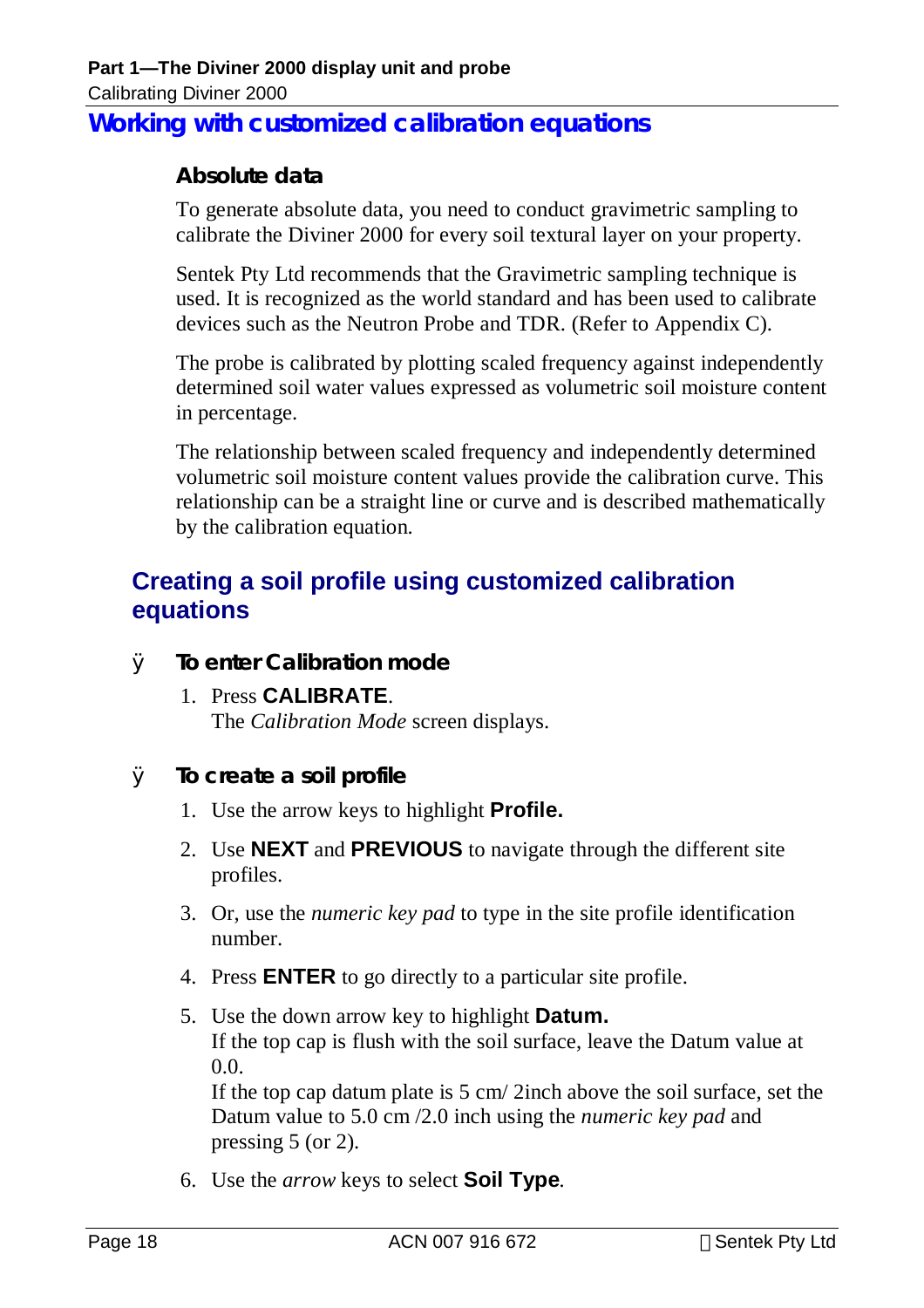- 7. Enter the soil type number using the *numeric key pad*. The **'A Constant'** is highlighted.
- 8. Use the *numeric key pad* to enter a value.
- 9. Press **ENTER**.
- 10. Repeat for constants **'B'** and **'C'**.
- 11. Use the *arrow keys* to move across to different depths. **Note:** A soil type once entered, cannot be modified or deleted using the **DELETE** key. A soil type, i.e. #01..., is deleted when it is not used by any stored profile.

The probe length is set when the first measurement is made.

# **Measuring the soil moisture content**

When your access tubes have been installed, you are ready to use the **Diviner 2000** to measure soil moisture content. Refer to the Access Tube Installation Guide or your local distributor for details on how to install your access tubes.

You use one of two modes to record the soil moisture data:

- scan—automatically takes readings at 10 cm intervals and the data is recorded by the display unit
- continuous—reading at any depth but the recording is manual so you need to write down the readings.



#### **Figure 8—Scan screen**

# **Scan mode**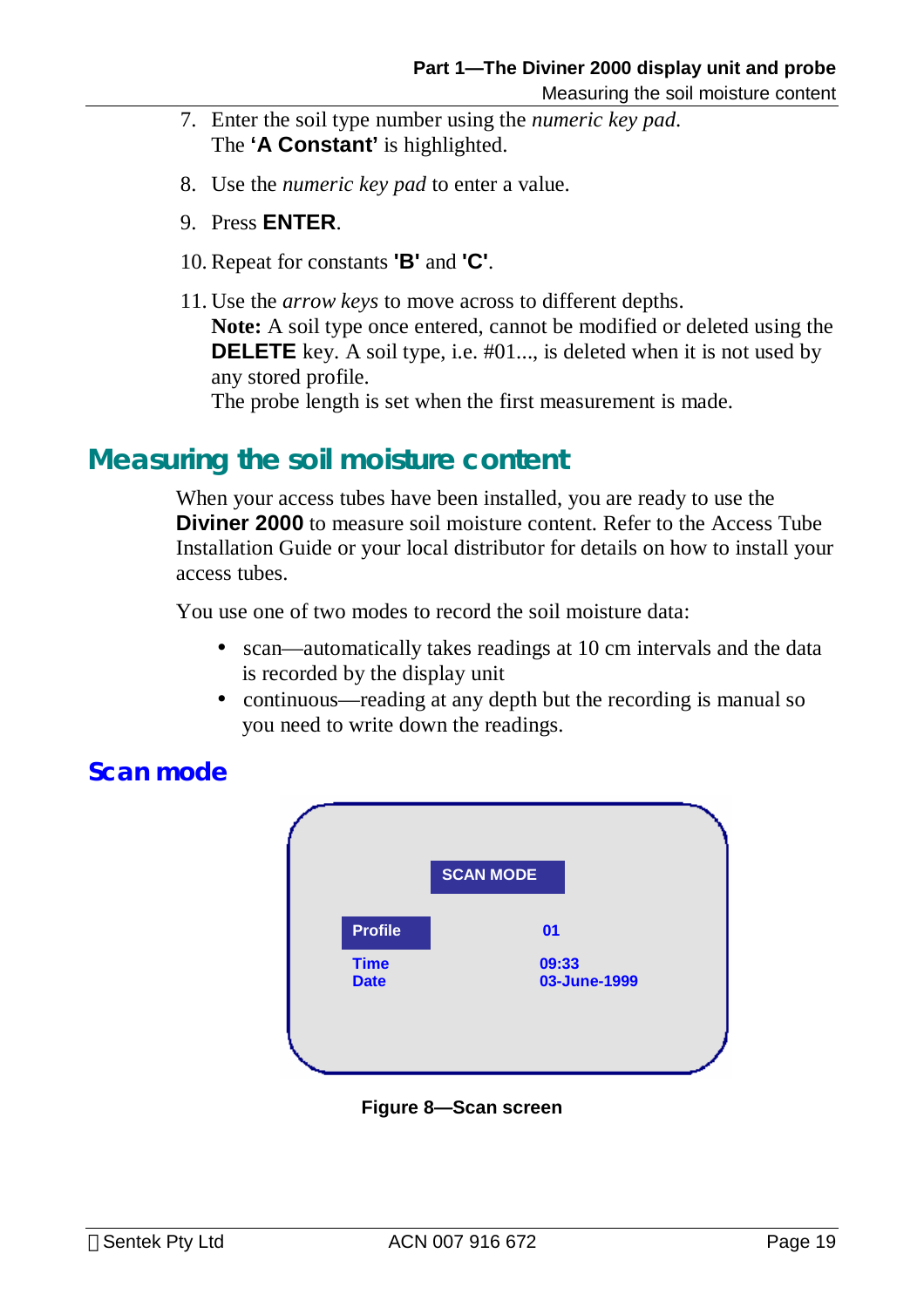Measuring the soil moisture content

#### Ø **To scan (swipe and go)**

**Note:** The first 'swipe and go' at each profile determines the maximum depth for future readings.

- 1. Unscrew the cap on the access tube.
- 2. Insert the probe.
- 3. Align the two lugs on the access tube top cap base with the gap in the Diviner 2000 datum plate.
- 4. Screw down the probe cap to the top of the access tube.
- 5. On the display unit, press **SCAN**. The selected soil profile, time and date appear on the top of the screen.
- 6. Verify that the soil profile is correct. (Refer to your Soil Profile booklet if necessary.)
- 7. Press **ENTER**. The prompt *'Position the probe at start point'* appears.
- 8. Position the probe at start point. **Note:** Start point is at the top of the access tube not the bottom. The prompt *'Insert probe'* appears.
- 9. Insert the probe at a constant rate to the depth of the profile. The display unit will 'beep' as it takes a reading at each 10 cm (4 in) interval.

**Note:** If there is water in the bottom of the access tube an alarm sounds and the following message displays:

*'Warning:* 

*Water in tube.* 

*Turn off and rectify'.* 

Dry the access tube and sensor head before taking any more readings.

- 10. Remove the probe at the same constant rate. When readings have been recorded for each depth the display unit displays the following two messages indicating a successful scan:
	- *'logging data'*
	- *'scan completed'.*
- 11. If a reading was missed during the scanning process, the following message appears:
	- *'Scan failed'.*

**Note:** *'Scan failed'* **will also appear if the reading is outside of the water-air calibrated range or the probe length is longer than the probe being used (see delete profile on page** 28**).**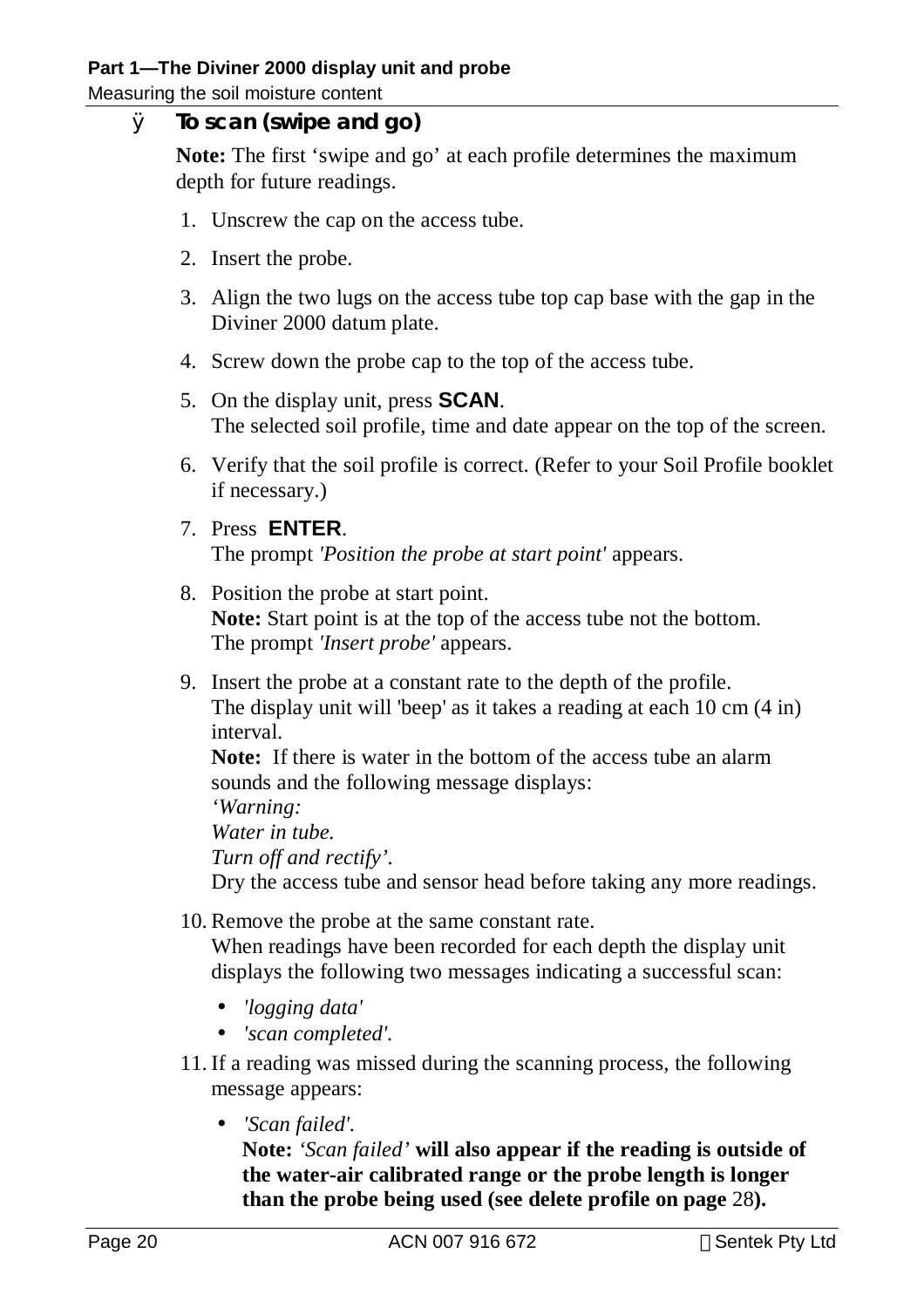12. Press **ENTER** to try again or **DELETE** to exit.

The readings are displayed in the default screen that you selected during setup, i.e. in a summed or single, table or graph. You can view the readings in any of the four forms by pressing the **TABLE, SINGLE** or **SUMMED** mode keys.

# **Continuous mode**

Continuous mode allows you to take readings continuously at a manually selected depth.

|                                      | CONTINUOUS MODE              |                              |  |
|--------------------------------------|------------------------------|------------------------------|--|
| Time 22:32                           | Date 03-May-1999             |                              |  |
| <b>Profile</b><br>Depth<br>Soil type |                              | 01<br>$10 \text{ cm}$<br>#01 |  |
|                                      | Press <cont> to start</cont> |                              |  |
|                                      |                              |                              |  |

**Figure 9—Continuous screen** 

- Ø **To access continuous mode** 
	- 1. Press the **CONTINUOUS** mode key.

Note: <CONT> is used as the on-screen abbreviation for the **CONTINUOUS** mode key.

The time and date display in the upper portion of the screen.

| feature        | means                                                                                                                                                         |
|----------------|---------------------------------------------------------------------------------------------------------------------------------------------------------------|
| <b>Profile</b> | the site profile being viewed                                                                                                                                 |
| <b>Depth</b>   | the vertical depth to which the soil moisture<br>content reading refers (single table), or the<br>total moisture content down to that depth<br>(summed table) |
| Soil type      | the calibration equation reference number                                                                                                                     |

*2.* Press **CONTINUOUS** again to begin to display the soil moisture content at the chosen depth.

Raw count, the SF, and the water content are now added to the screen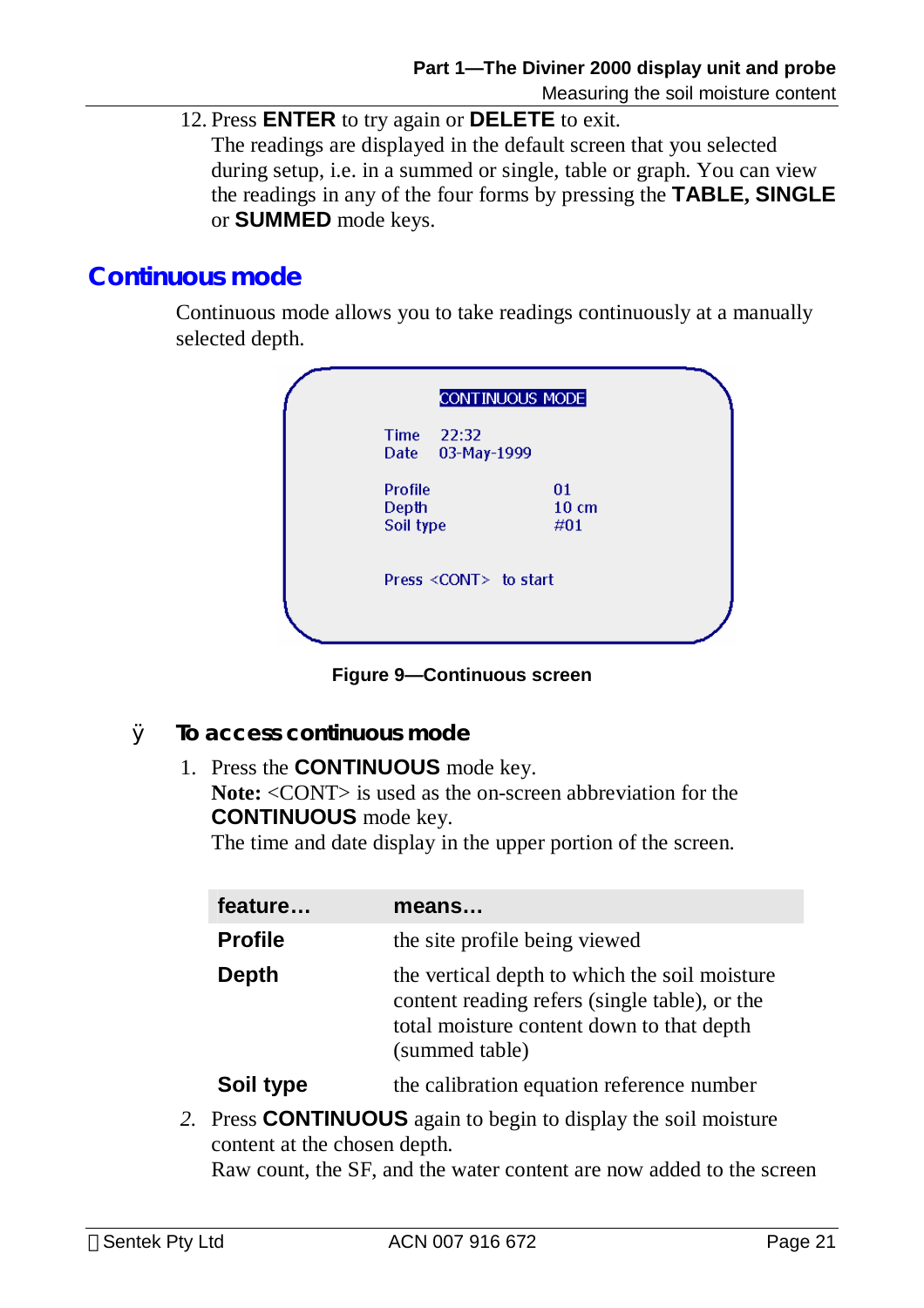display

| feature                        | means                                    |
|--------------------------------|------------------------------------------|
| <b>RAW COUNT</b>               | raw frequency count, read from the probe |
| <b>SF</b>                      | scaled frequency                         |
| <b>WATER</b><br><b>CONTENT</b> | volumetric water content (mm/10 cm)      |

3. To stop recording, press **CONTINUOUS** or select another mode.

# **Accessing Diviner 2000 data**

This section describes the data available on the Diviner 2000 display unit through the table mode, single and summed, and single graph and summed graph modes. If you interpret the data in the field, then you can take steps immediately to schedule irrigation.

# **Table mode (single and summed)**

Information displayed in this mode may be single or summed. The display depends on your selection of either **Single** or **Summed** in the feature options.

| <b>TABLE MODE</b>                         |                 |    |                                     |    |    |    |
|-------------------------------------------|-----------------|----|-------------------------------------|----|----|----|
| <b>Profile</b>                            | $\overline{01}$ |    |                                     |    |    |    |
| Data time/date 11:56 29-Jan-1999          |                 |    |                                     |    |    |    |
| Depth                                     | 10              | 20 | 30                                  | 40 | 50 | 60 |
| <b>Single</b><br>Data<br>Mark 1<br>Mark 2 |                 |    | 15.01 15.01 15.00 14.99 14.99 15.00 |    |    |    |

**Figure 10—Table mode** 

- Ø **To use Table mode** 
	- 4. Press the **TABLE** mode key. In this mode the following is displayed:

| feature        | means                     |  |
|----------------|---------------------------|--|
| <b>Profile</b> | site profile being viewed |  |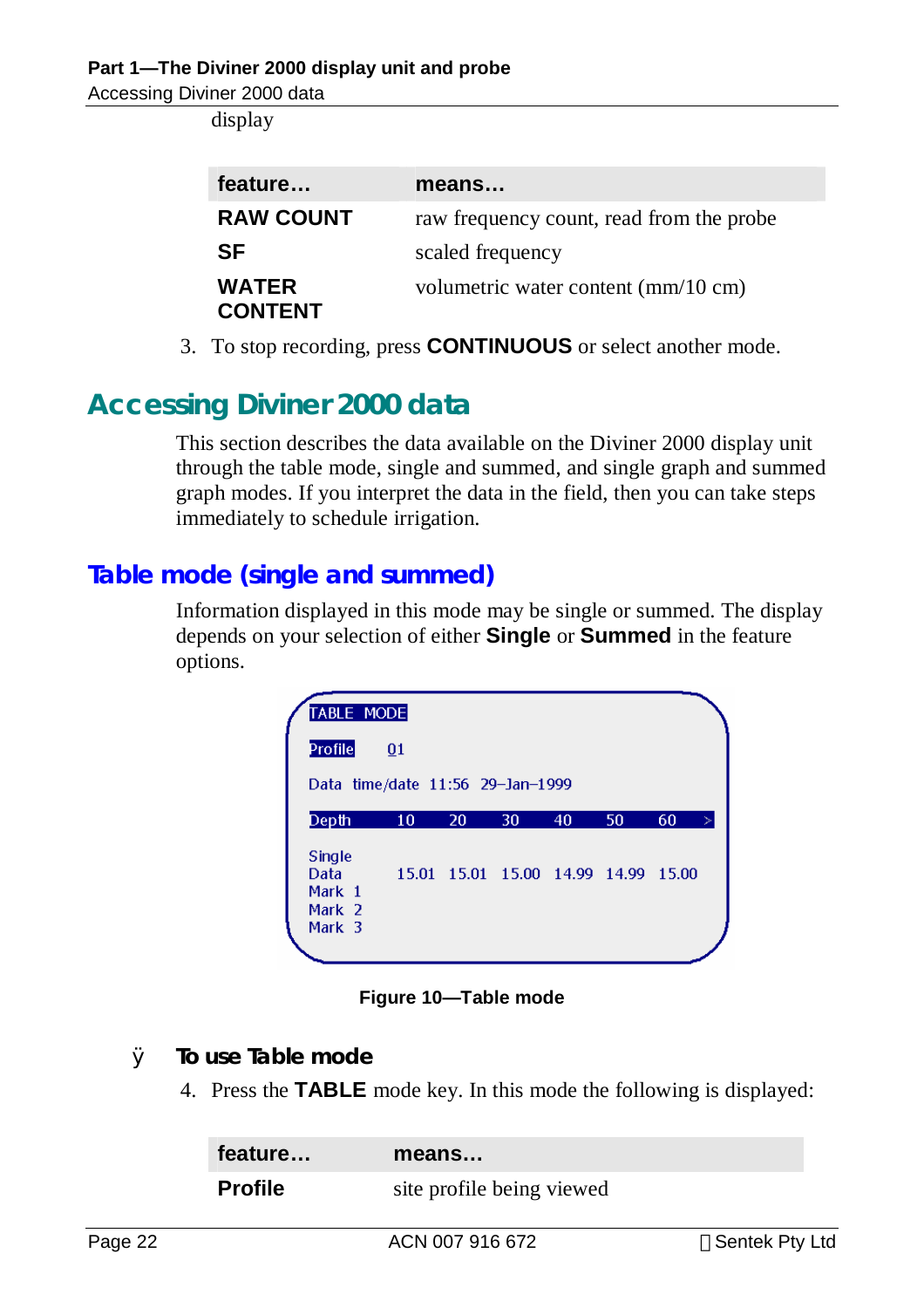| feature             | means                                                                                                                                                                                                                                                                                                                                                                                                                 |
|---------------------|-----------------------------------------------------------------------------------------------------------------------------------------------------------------------------------------------------------------------------------------------------------------------------------------------------------------------------------------------------------------------------------------------------------------------|
| Data time/date      | time and date of data recorded                                                                                                                                                                                                                                                                                                                                                                                        |
| <b>Depth</b>        | depth to which the soil moisture content<br>reading refers (single table), or the total<br>moisture content down to that depth (summed<br>table)                                                                                                                                                                                                                                                                      |
| Single or           | type of data display:                                                                                                                                                                                                                                                                                                                                                                                                 |
| <b>Summed</b>       | In single table the data values represent<br>the soil moisture content at each 10 cm<br>$(4 \text{ in})$ depth interval.<br>In summed table the data values<br>represent the cumulative soil water<br>content, <i>i.e.</i> the value below 30 cm<br>$(12 \text{ in})$ equals the sum of the water<br>content measured at 10 cm (4 in)<br>$+20$ cm $(8 \text{ in}) + 30$ cm $(12 \text{ in}).$<br>e.g. 0-30cm, 0-100cm |
| <b>Data</b>         | soil moisture content values<br>$(single = mm/10 cm; summed = mm/depth)$<br>range)                                                                                                                                                                                                                                                                                                                                    |
| In single mode only |                                                                                                                                                                                                                                                                                                                                                                                                                       |
| <b>Mark 1 - 3</b>   | soil moisture levels of interest                                                                                                                                                                                                                                                                                                                                                                                      |
| In summed mode only |                                                                                                                                                                                                                                                                                                                                                                                                                       |
| <b>Full</b>         | soil moisture level set as an upper point for<br>irrigation                                                                                                                                                                                                                                                                                                                                                           |
| <b>Refill</b>       | soil moisture level set as a re-irrigation point<br>a little above the 'onset of crop water stress'                                                                                                                                                                                                                                                                                                                   |

**Marker highlights soil moisture levels of interest** 

- Ø **To enter table mode (Summed)** 
	- 5. Use the up/down arrow keys to select **Data**.
	- 6. Press **NEXT**. The *Table* mode (Summed) screen displays. **Note:** Additional screen items display in the *Table* mode (Summed) screen.
- Ø **To return to table mode (Single) from table mode (Summed)** 
	- 1. Use the arrow keys to select **Data**.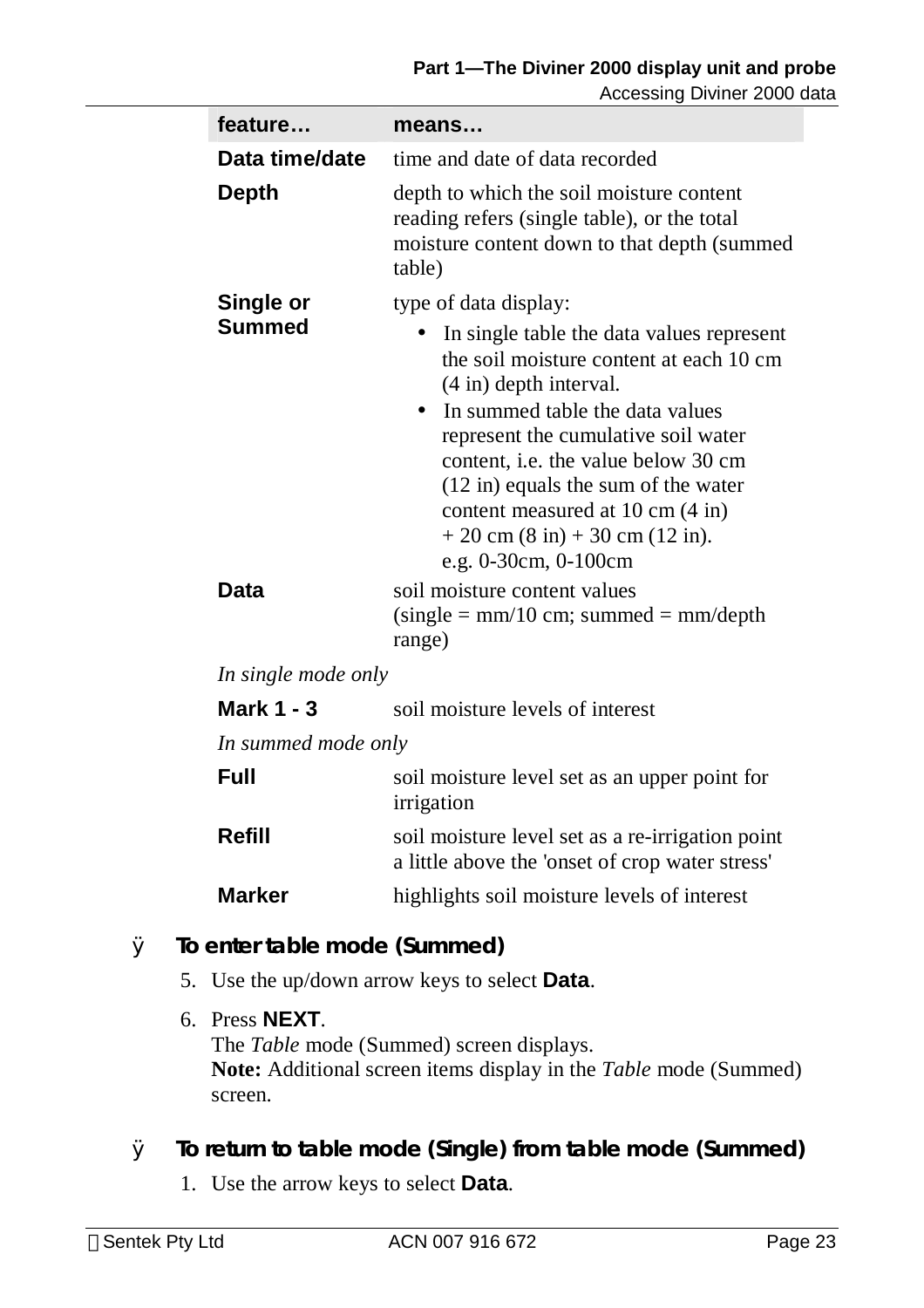2. Press **PREVIOUS**.

The *Table* mode (Single) screen displays.

- Ø **To set the Full, Refill and Mark points in summed table mode** 
	- 1. Select **Profile** and change if required by:
		- using the **NEXT** and **PREVIOUS** keys or
		- typing the soil profile ID number using *the numeric key pad.*
	- 2. Select **Data time/date**.
	- 3. Use the **NEXT** and **PREVIOUS** keys to scroll through each data set recorded.
	- 4. Use the arrow key to scroll across the depth intervals and highlight **Data, Full, Refill** or **Marker**. When **Full** is highlighted, you can enter a full point for each individual depth using a combination of the number and arrow keys.
	- 5. Press **ENTER** after typing the desired value.
	- 6. If you make a mistake, use the **DELETE** key to clear the last character entered.
	- 7. Use steps 7–9 to alter/enter **Refill** and **Marker** points.
	- 8. Select another mode.

**Note:** The default depth for the single and summed graph can be set in *Table mode.*

9. Select the desired depth and press **ENTER**. From now on this depth will be displayed when you access single or summed graph.

# **Graphs (single and summed)**

Like the table presentation, graphs can be viewed in single and summed formats. However rather than working in a single mode with a toggle between single and summed, you use two modes which are accessed through **SINGLE** and **SUMMED** mode keys. *Single mode* allows you to view the soil moisture content at a particular depth over time; *summed mode,* the changes in total soil moisture content over time.

# **Single mode**

In *Single mode* the data displayed relates to a single depth on the soil profile.

**Note: SINGLE** appears at the top of the screen.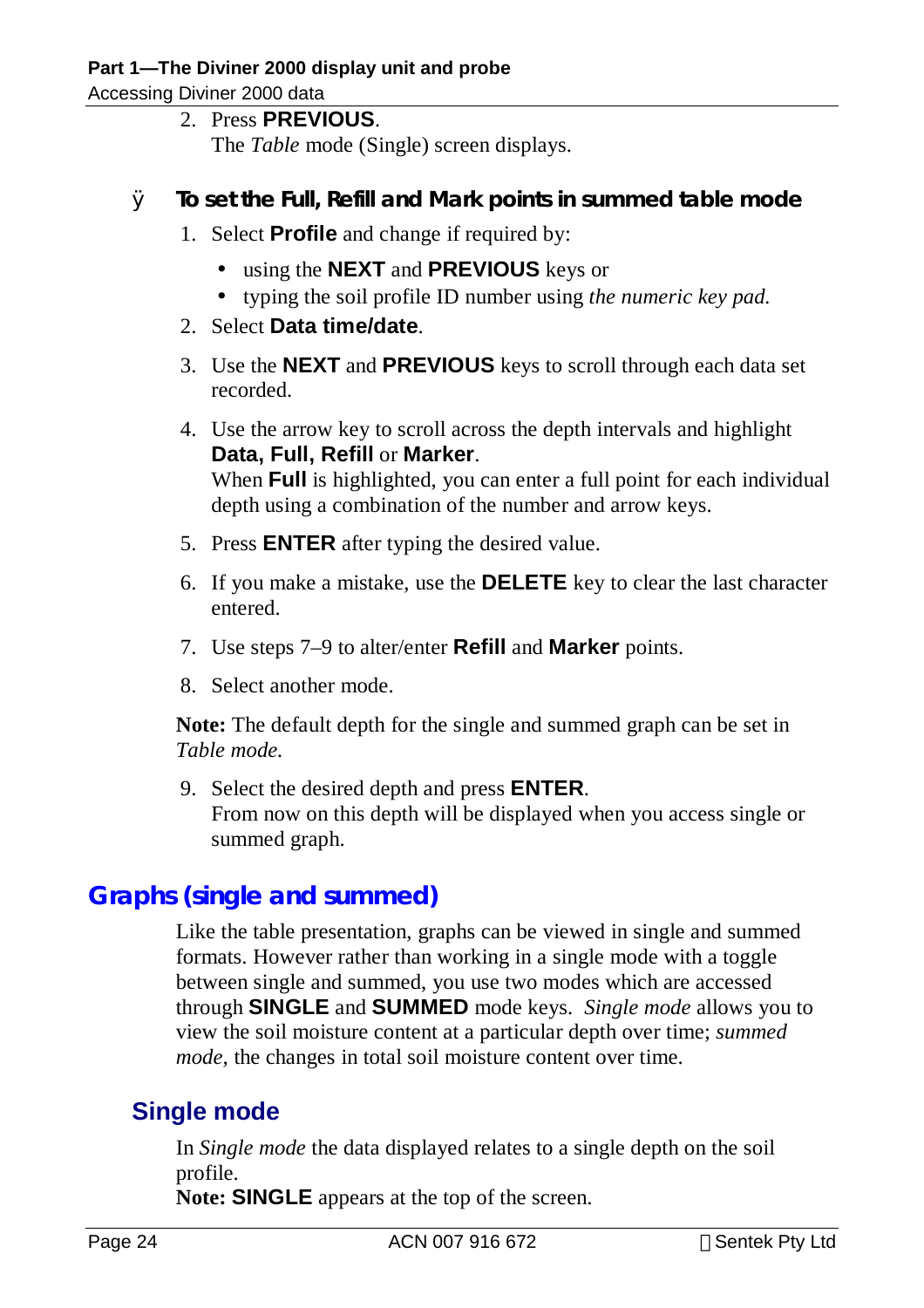

**Figure 11—Single graph screen** 

- Ø **To use the single graph mode** 
	- 1. Press the **SINGLE** mode key. The date and time of data recording displays in the top right hand corner. In this mode:

| feature        | means                                                                                                            |
|----------------|------------------------------------------------------------------------------------------------------------------|
| <b>PROFILE</b> | current site for which data is being displayed                                                                   |
| <b>SINGLE</b>  | screen display is a single graph depicting the<br>soil moisture content at the displayed depth<br>(cm or inches) |
| # e.g. 10 cm   | number next to <b>SINGLE</b> indicates the depth<br>of the reading                                               |
| y-axis         | soil moisture content $(mm)$                                                                                     |
| x-axis         | date (and month)                                                                                                 |

- 2. Use the arrow keys to move between **PROFILE** and **SINGLE**. **Note:** When the screen first appears **PROFILE** will be highlighted.
- 3. To view another site profile:
	- type in the profile ID number using *the numeric key pad* or
	- use the **NEXT** and **PREVIOUS** to scroll through the site profiles.
- 4. To change the depth:
	- select **SINGLE**
	- use the **NEXT** and **PREVIOUS** keys.
- 5. To obtain exact soil moisture content values for the points plotted on the graph, press the down arrow key. A dashed vertical line appears on the graph. Refer to Figure 12.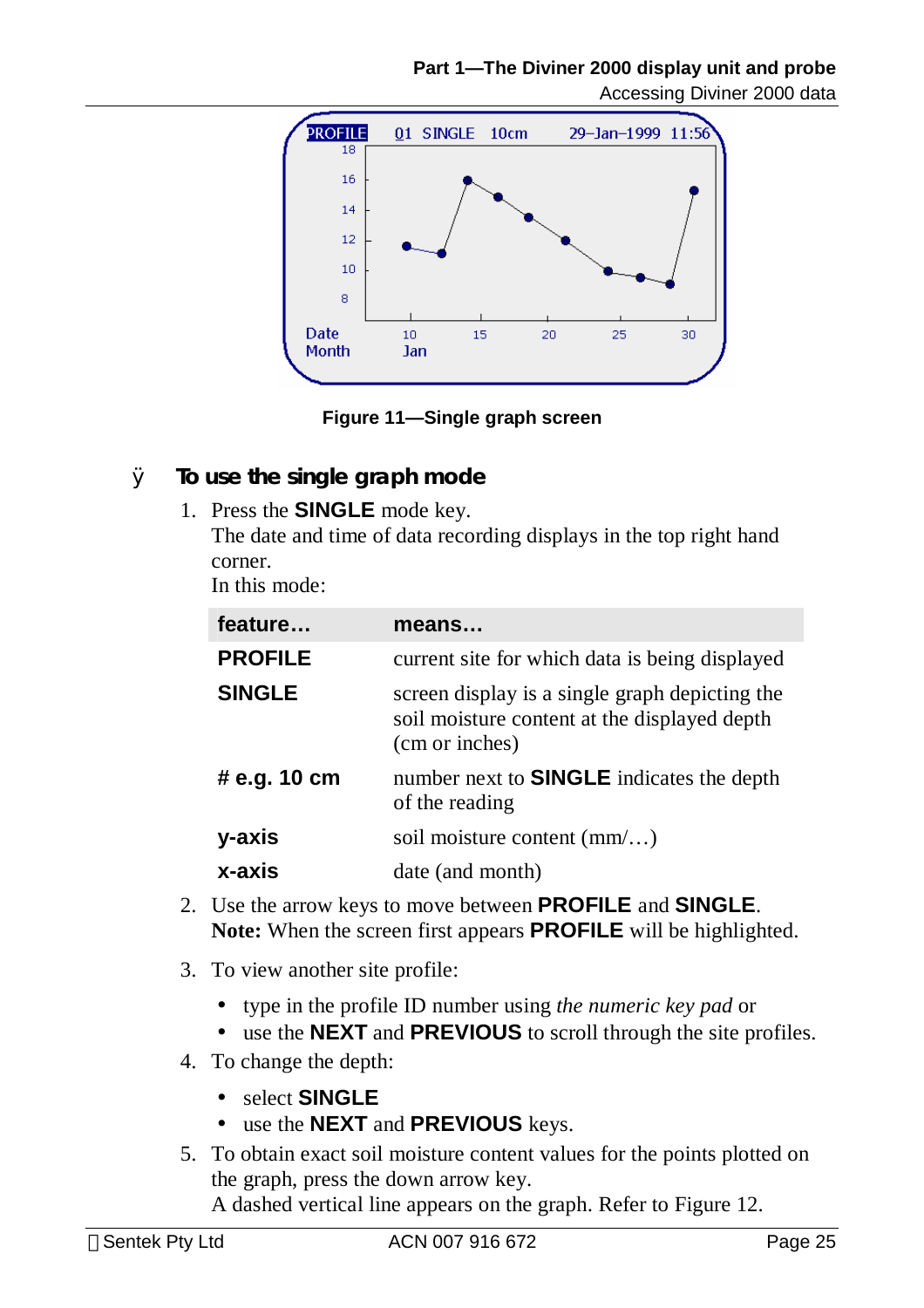

**Figure 12—To show dashed vertical line** 

6. Use the arrow keys to move the dashed line across to a desired data point to view further information. The exact value of the data point through which the dashed line passes displays below the x-axis. The soil moisture content is given first,

followed by the date and time at which the reading was taken.

7. Use the *up* arrow key to return to the top of the screen.

## **Summed mode**

The screen displayed in **SUMMED** graph mode is similar to that of **SINGLE** graph mode. The information however, represents a sum of depth data rather than a single recording point in the profile. Note: **SUMMED** appears at the top of the screen.



**Figure 13—Summed graph screen**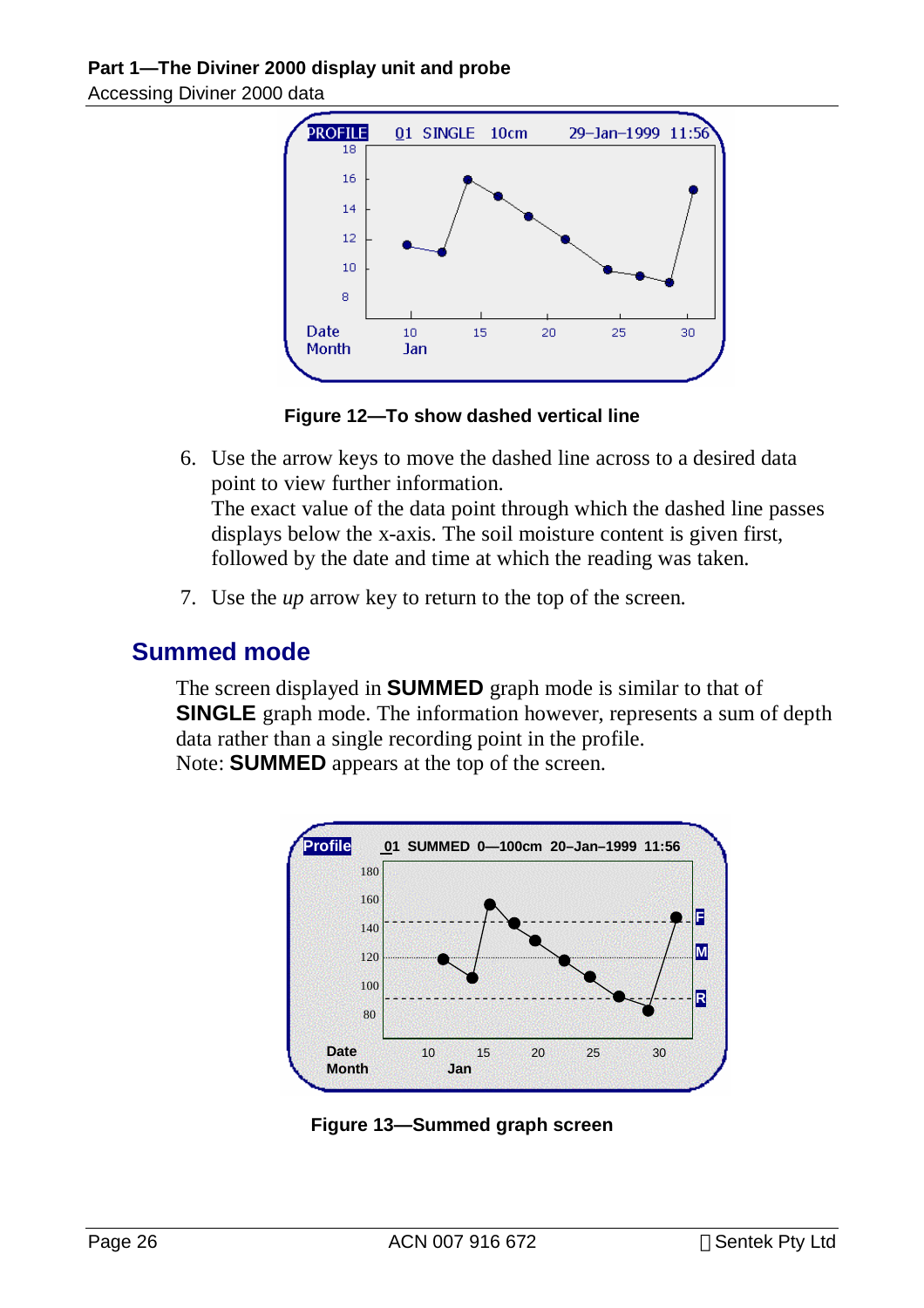- Ø **To use the summed graph screen** 
	- 1. Press the **SUMMED** mode key. In this mode, additional features are:

| feature | means                         |
|---------|-------------------------------|
| F       | full point—refer to page 23   |
| М       | marker point—refer to page 23 |
| R       | refill point—refer to page 23 |

- 2. Use the arrow keys to move between **PROFILE** and **SUMMED**. **Note:** When the screen first appears **PROFILE** will be highlighted.
- 3. To view another site profile:
	- type in the profile ID number using the numeric key pad when profile is highlighted or
	- press **NEXT** and **PREVIOUS** to systematically scroll through the site profiles.
- 4. Press the down arrow key to obtain exact soil moisture content values for the points plotted on the graph.

A dashed vertical line appears on the graph.

**Note:** The data values may not be displayed if they are well above or below the full or refill points. **Diviner 2000** establishes a scale in relation to these points. If the data is outside this scale you will not see the data values. To see the data values, you must remove or change (in table mode) the **Full** and **Refill** points.

- 5. Use the left and right arrow keys to move the dashed line across to a desired data point to view further information. The exact value of the data point through which the dashed line passes displays below the x-axis. The soil moisture content is given first, followed by the date and time at which the reading was taken.
- 6. Use the *up* arrow key to return to the top of the screen.

## **Deleting data**

- Ø **To delete a single data point from** SINGLE **or** SUMMED **mode** 
	- 1. Move the vertical dashed line to highlight the point to be deleted.
	- *2.* Press **DELETE**.

You are prompted to confirm the deletion: *'Delete data for date/time, press enter for yes, any other key for no'* 

3. Press **ENTER** to delete the data point.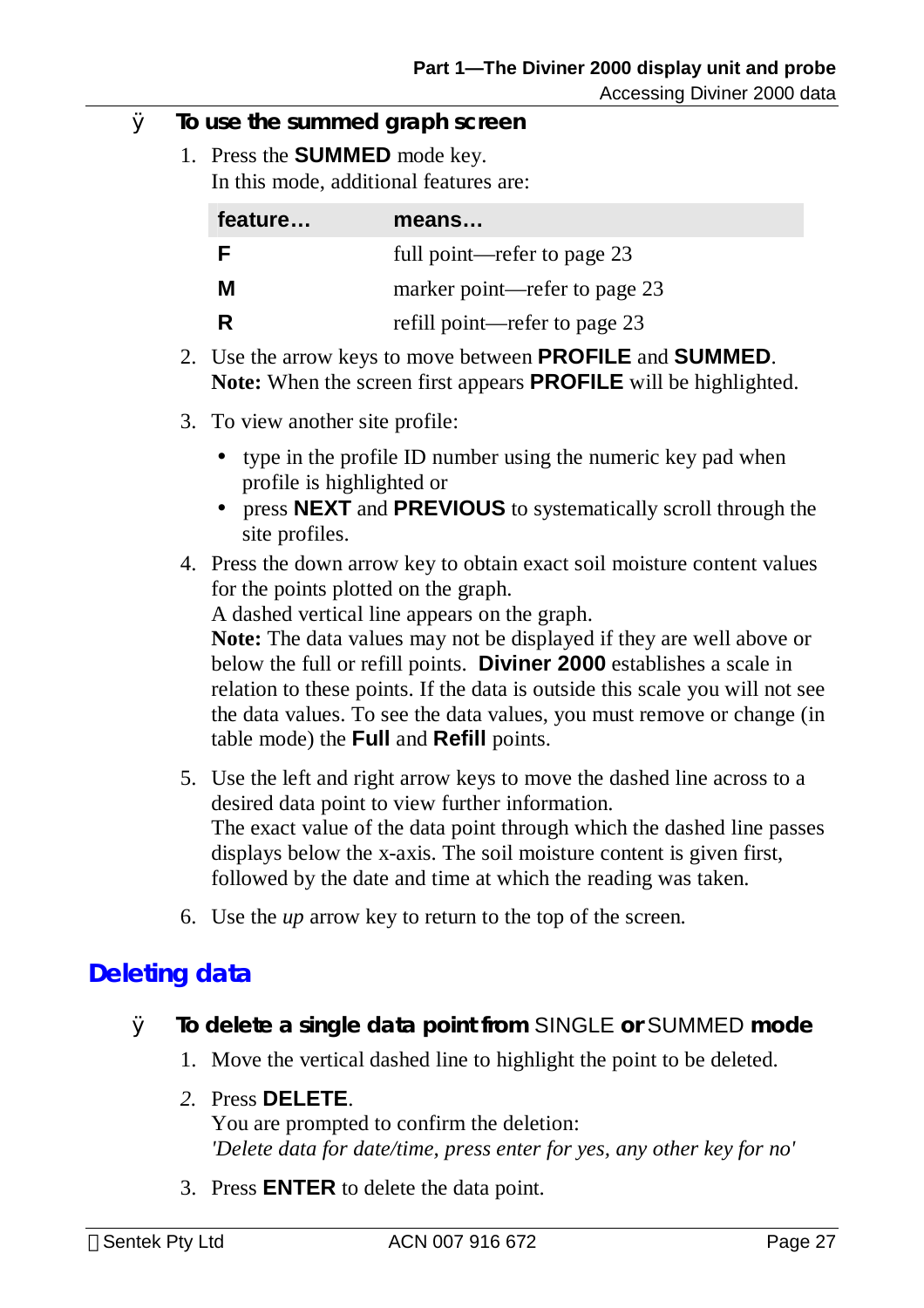Formatting the Diviner 2000

# Ø **To delete all data points from** SINGLE **or** SUMMED **mode**

- 1. Move the vertical dashed line so that it highlights any data point.
- *2.* Press **DELETE** five times. After the fifth time the following prompt will appear: *'Delete all data records? Press enter for yes, any other key for no'.*
- 3. Press **ENTER** to delete data.

#### Ø **To delete an entire profile from** *CALIBRATE* **mode**

- 1. Select the profile.
- 2. Scroll down until **Datum** is highlighted.
- 3. Press **DELETE three** times. After the third time a message appears warning that further key presses will result in the selected profile being deleted.
- 4. To delete continue to press **DELETE twice**.

# **Formatting the Diviner 2000**

#### **Warning:**

Formatting the Diviner 2000 removes all setup information entered. This includes probe normalization, all profiles and their data. Please backup any data on the Diviner unit before formatting.

# **Enabling the unit configuration menu item**

- Ø **To enable the unit configuration** 
	- 1. Turn on the Diviner 2000.
	- 2. At the start up screen, press #2020.
	- 3. Press the 'setup' key to display the setup screen.
	- 4. A new menu option will be available called 'Unit Configuration'.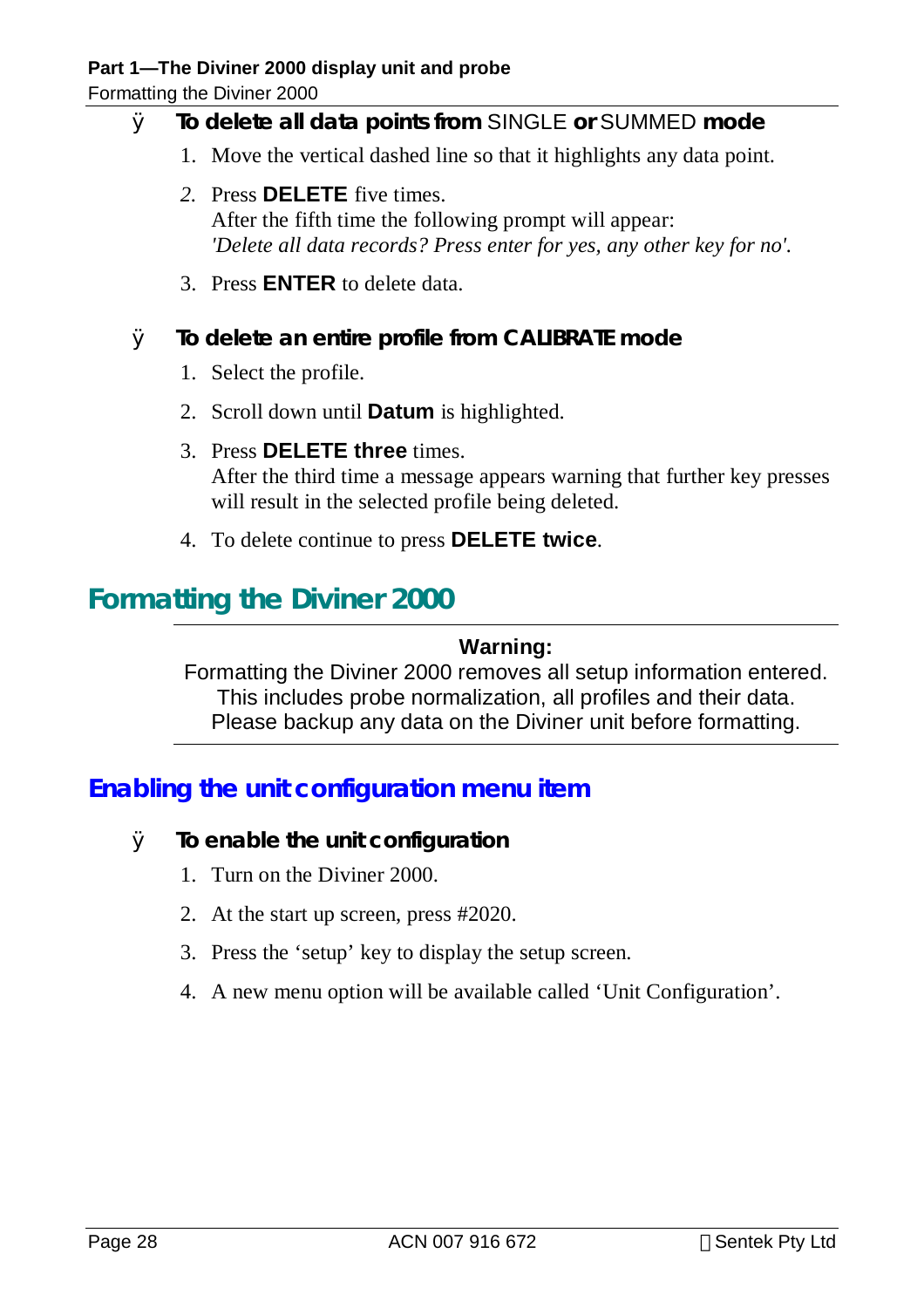Irrigation scheduling using Diviner 2000 data

Ø **Formatting the Diviner 2000** 

| Time (hh:mm)                                                                | 01:59                                                                        |
|-----------------------------------------------------------------------------|------------------------------------------------------------------------------|
| Date (dd-mm-yy)<br>Air count<br>Water count<br>Probe type<br>Units          | 23-Feb-08<br>167709<br>124574<br>10cm/3.9in<br>metric<br><b>Summed Table</b> |
| Default screen                                                              | New menu option                                                              |
| <b>LCD Contrast</b><br><b>Serial Baud Rate</b><br><b>Unit Configuration</b> | 9600                                                                         |

- 2. Using the down arrow key, highlight the 'Unit Configuration' option and press 'Enter'. This will bring up the '*Unit Config Mode*' screen.
- 3. Highlight 'Format' from the menu using the down arrow key and press 'Enter'.

| UNIT CONFIG MODE                                                                                                                                   |  |
|----------------------------------------------------------------------------------------------------------------------------------------------------|--|
| <b>File List</b><br>Format (Will power down unit)<br><b>Reset Serial Data Flash &amp; RTC</b><br>Delete Profile Data<br>Are you sure? (NEXT - Yes) |  |
|                                                                                                                                                    |  |

- 4. Press 'Next' to confirm the format. The unit will begin formatting. (Instead of 'Next' you can press "Setup" to cancel the formatting).
- 5. Once the formatting has completed, press 'Enter' to power down the **Diviner**
- 6. Power on the unit for the configuration process to complete.

# **Irrigation scheduling using Diviner 2000 data**

## **Why monitoring soil moisture for irrigation scheduling?**

A crop uses the extent of its root system to extract water from different depth levels simultaneously. Measurements of the speed of water inputs or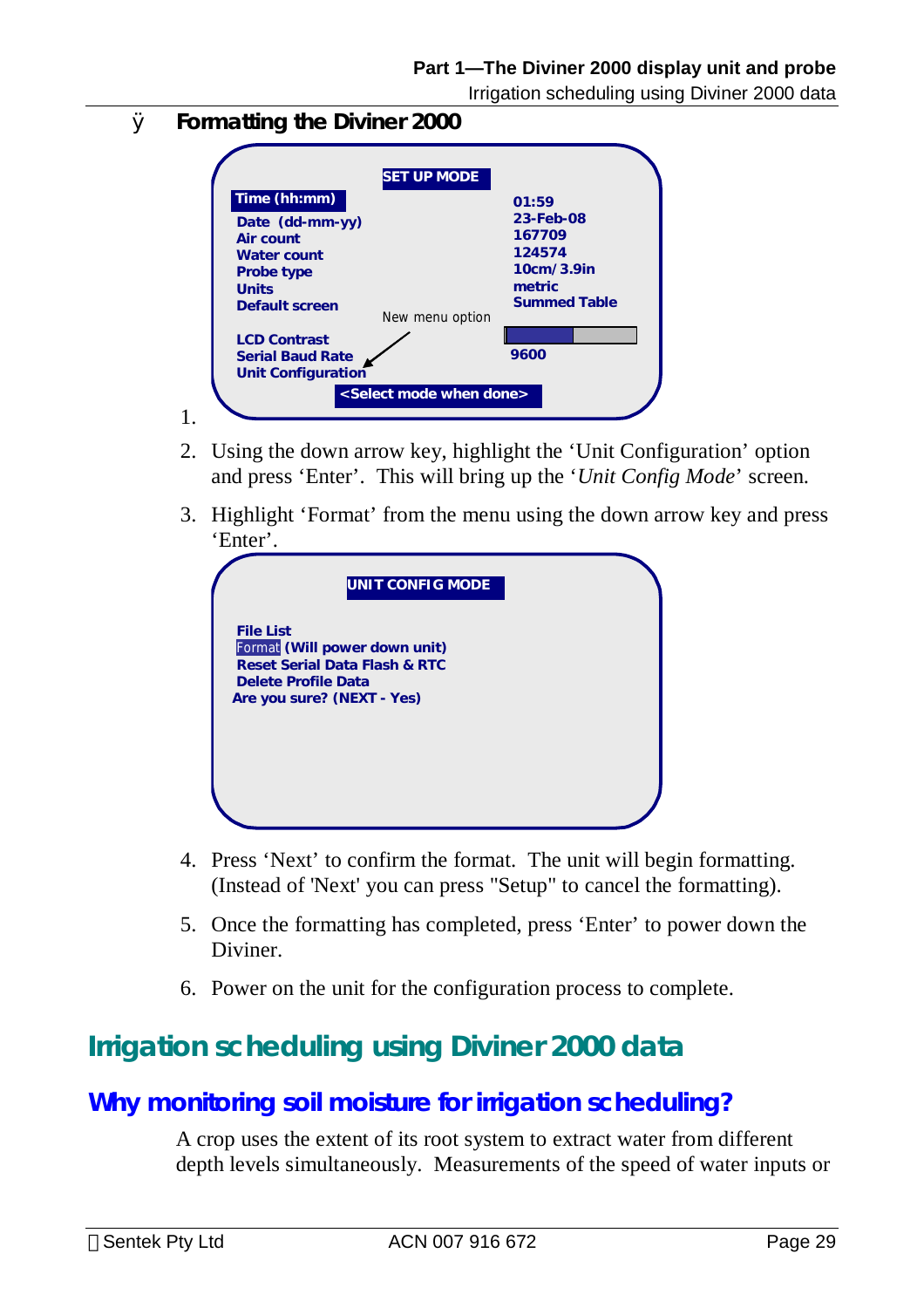#### **Part 1—The Diviner 2000 display unit and probe**

Irrigation scheduling using Diviner 2000 data

outputs from this soil at different depths have proved to be an excellent site-specific mirror of irrigation and crop water use.

Your Diviner 2000 data trends will help you to:

- calculate daily crop water use
- identify the active root zone
- recognize irrigation Full Point and the onset of crop water stress. **Note:** this information is used collectively to build a soil water budget on which the irrigation schedule is based.

From your plotted data trends, you may also observe water logging and rising water tables.

To observe and understand the soil water trends you need to:

- take frequent soil moisture readings
- plot your data on the Sentek Pty Ltd Irrigation Management Chart or use IrriMAX Data Exchange to import Diviner 2000 readings.

## **Plotting data on your Irrigation Management Chart**

The *Irrigation Management Chart* is used to record readings at specific sites. This information can also be kept on your PC, using IrriMAX.

A chart records three-month sets of **Diviner 2000** data from one site. In this way, seasonal data can be recorded from year to year and seasonal trends can be easily identified from one sheet.

The *Irrigation Management Chart* can be used to plot separate and summed level readings. Soil moisture values have not been included on the y-axis. The scale has been left blank as it will depend on the profile being monitored and the moisture content of the different textual layers. You are advised to customize the scale for your particular profile.

If you are plotting soil moisture contents for each depth interval, i.e. separate level graphs, start at the top left hand corner with the 10 cm layer. Start plotting data for the 20 cm layer below the 10 cm etc. For all separate layer trends use the same scale but different colors.

#### Ø **To complete the header information**

- 1. In the information section of the chart, fill in the number of the **Diviner 2000** profile that corresponds to the chart data. **Note:** If there is more than one profile at the site being recorded on this chart, write the numbers for both profiles. Use different colors.
- 2. Fill in the name of the site.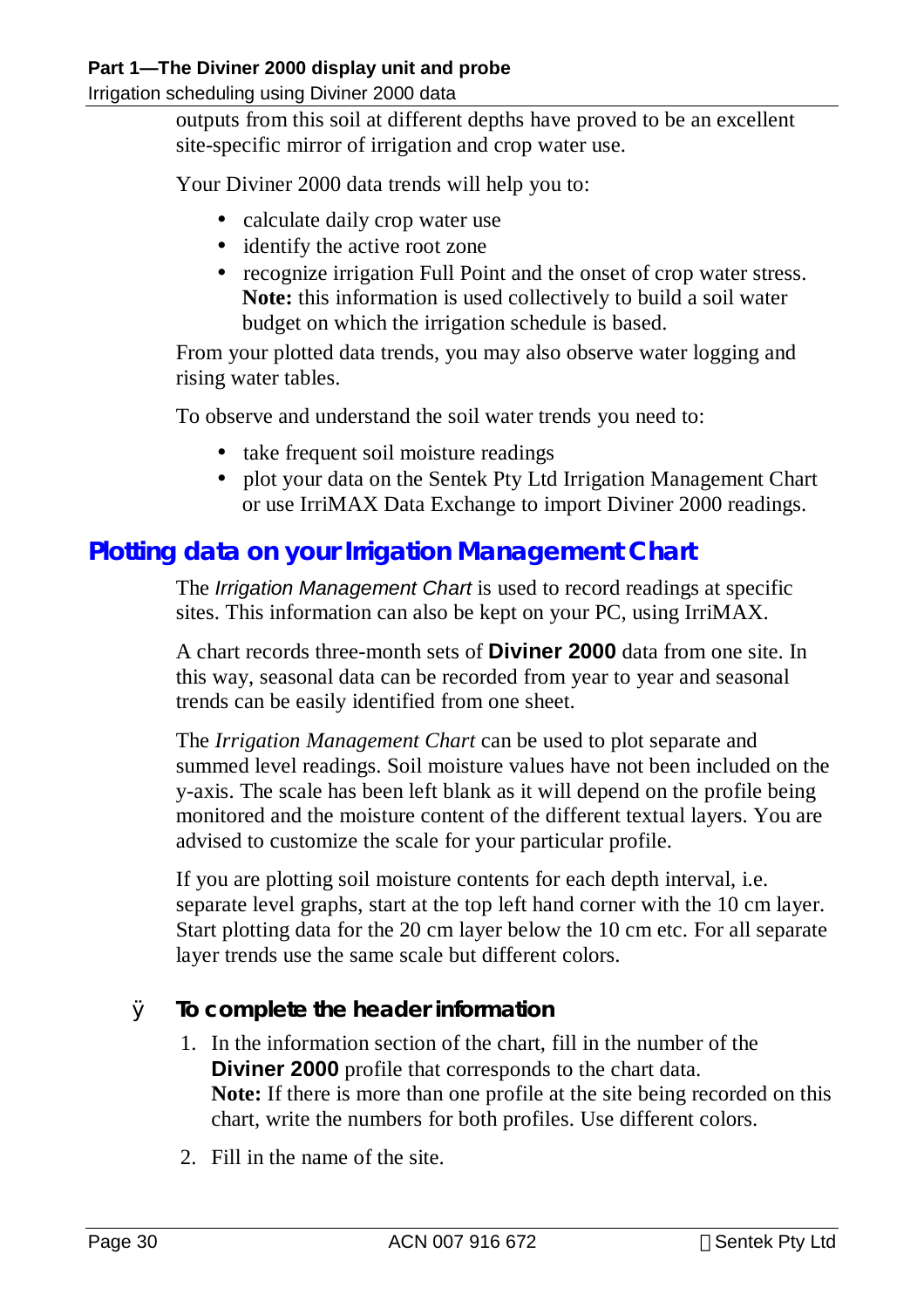3. Fill in the year the data was taken so that you can compare the same season next year.

**Note:** In this way you develop an irrigation management history.

- 4. Fill in the variety or rootstock that is currently being monitored at that site.
- 5. Fill in the age of the crop when measuring first started. **Note:** Different crops require varying irrigation levels throughout different stages of their development. If you know the age of the crop when plotting began, you can identify water uptake changes at different crop development stages.

#### Ø **To complete the chart for a separate level graph**

**Note:** Use the y-axis scale on the right hand side of the *Irrigation Management Chart* to plot irrigation and rainfall events.

- 1. Customize the scale to suit your profiles.
- 2. Start in the left hand corner with the 10 cm layer.
- 3. Plot for the 20 cm below the 10 cm.
- 4. Repeat for all the layer trends using the same scale but different colors.

### **Other basic records required for irrigation management**

With the soil water budget record you will need to keep:

- time and amount of irrigation
- time and amount of rainfall
- other weather data, e.g. temperature
- crop growth stage
- cultivating, spraying and harvesting activities.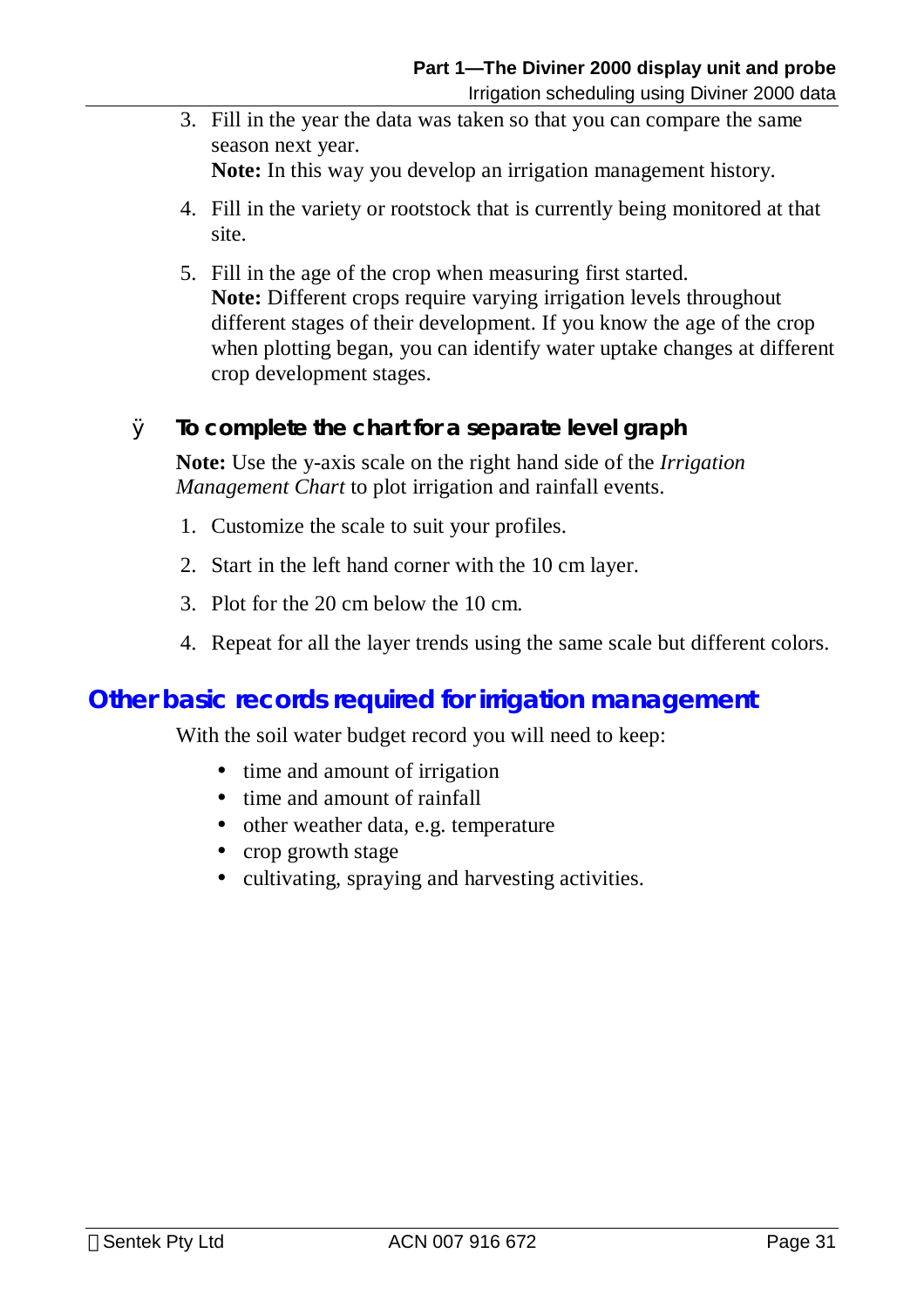# **Diviner 2000 Irrigation Management Chart**

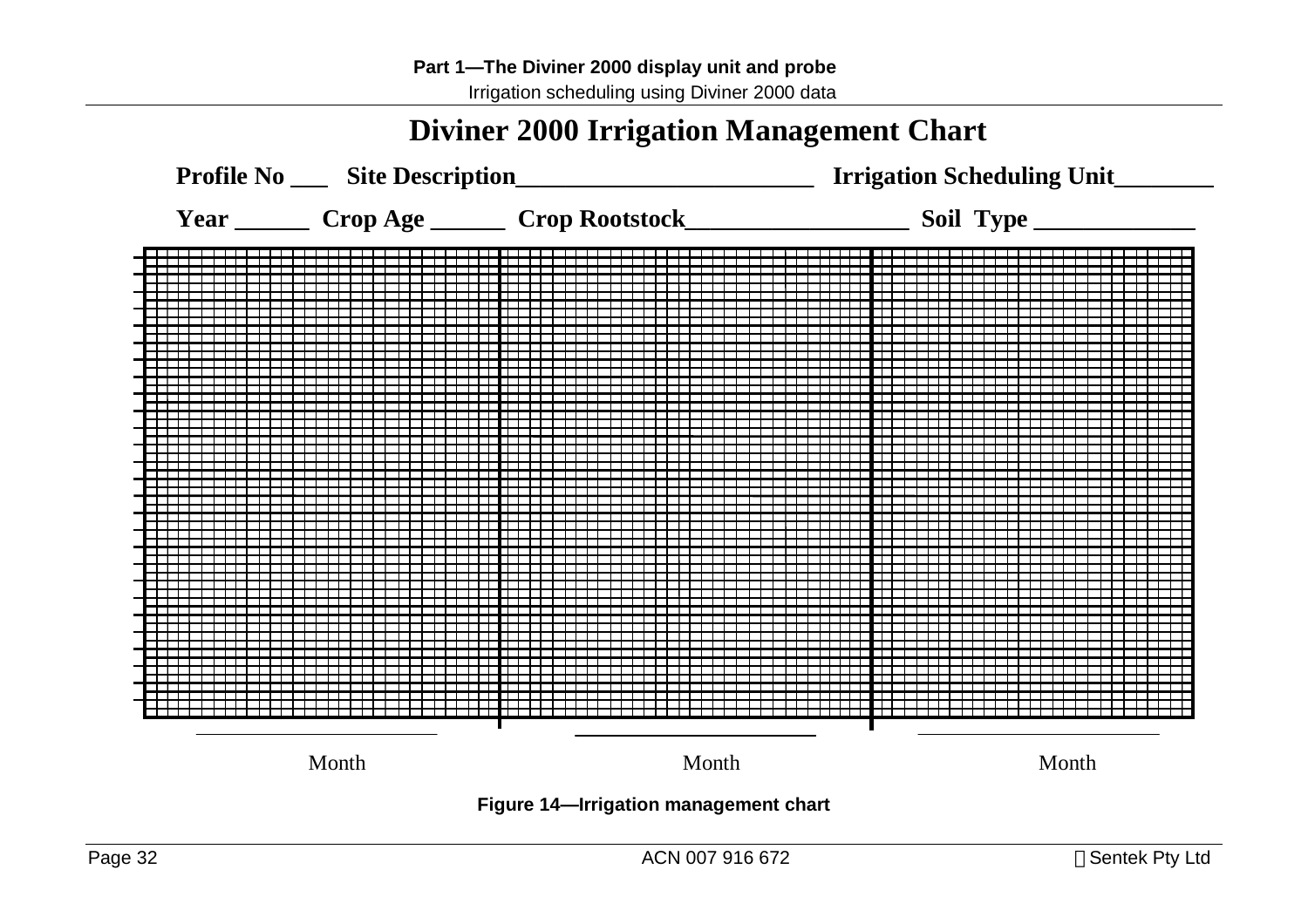## **How often should I take readings?**

Review the Sentek Pty Ltd video, which came with your Diviner 2000 package.

The frequency of Diviner readings determines the resolution of the soil water trends. Two readings a week compared with two readings a day will result in quite different patterns on the graph.

Sentek recommends daily readings as a minimum with additional readings before and after an irrigation and rainfall event. This data collection schedule should produce a reasonable soil water trend resolution.



#### **Figure 15—To show trends with continuous, frequent and infrequent data collection**

The following section shows examples of data and trend interpretation as a result of continuous data collection. Readings taken twice daily (morning and evening) will produce a similar pattern.

## **Important soil water phases for irrigation scheduling**

There are three important phases in crop soil water extraction. Understanding these phases is the basis for managing irrigation scheduling. These phases are described in Figure 16.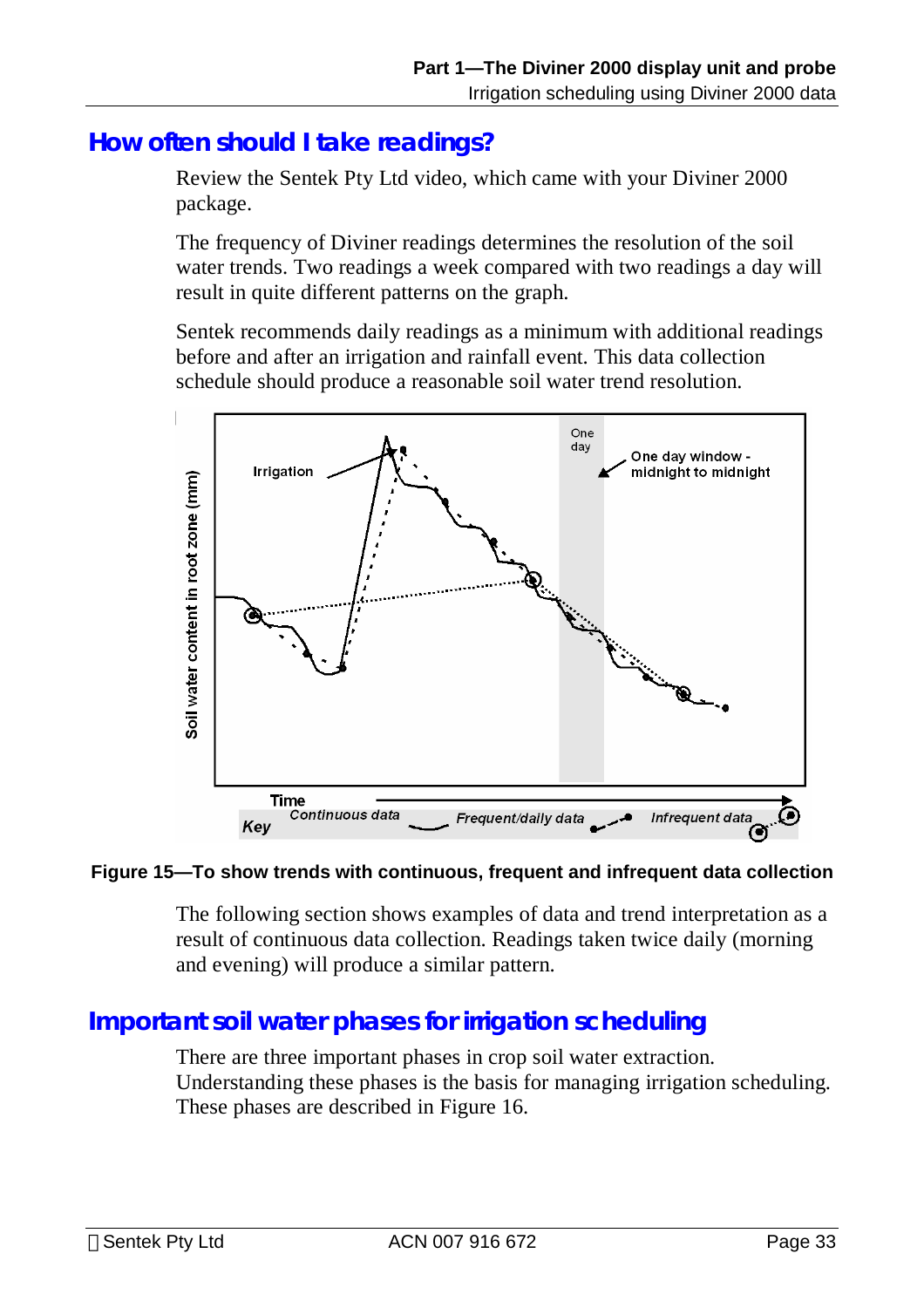

**Figure 16—Soil water extraction phases**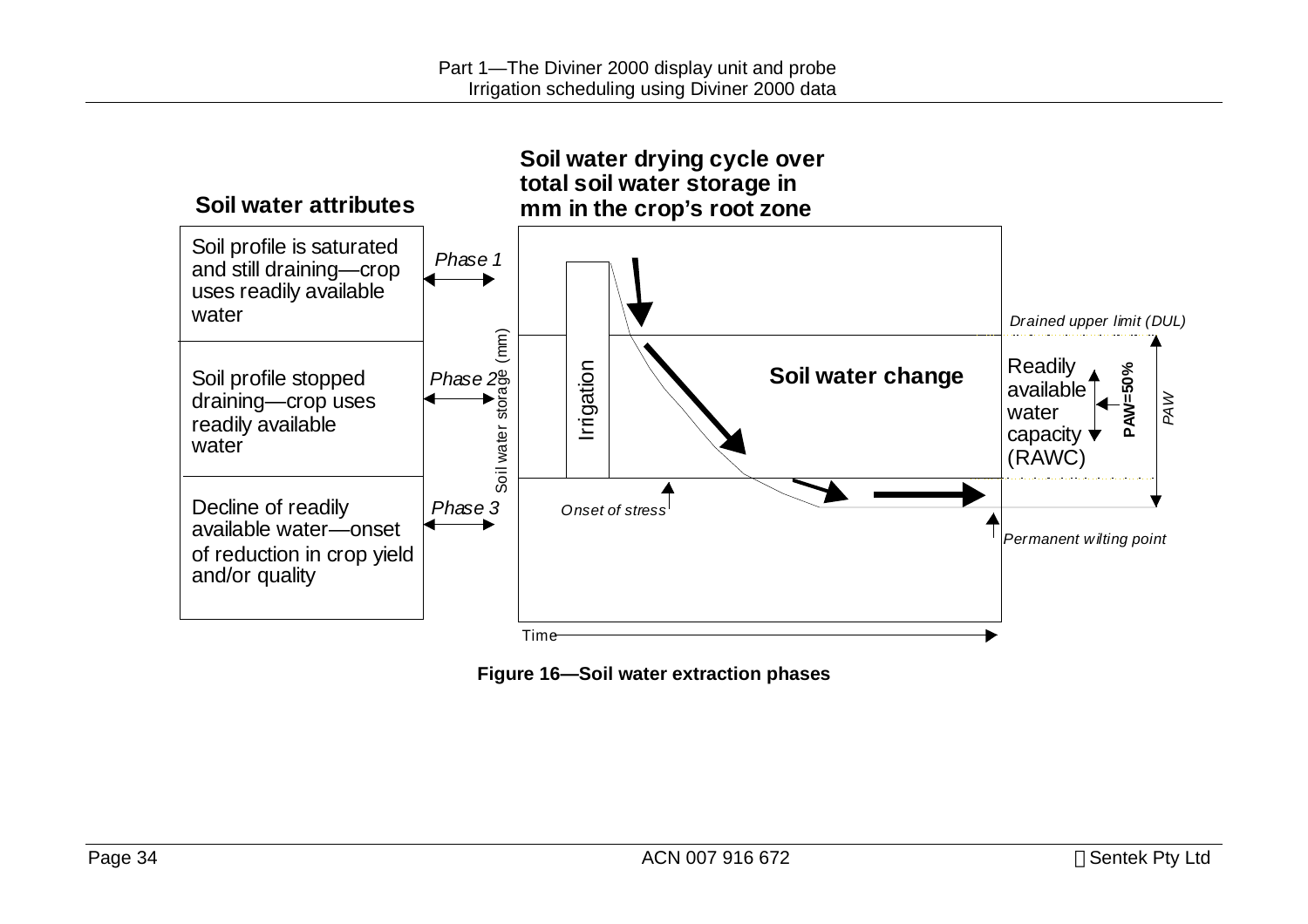In *Phase 1* the change in volumetric soil moisture content is due to the processes of drainage and evapo-transpiration. In *Phase 2* and *Phase 3* the change is predominantly due to evapo-transpiration. The boundaries in volumetric soil moisture content between *Phase 1* and *Phase 2* and *Phase 2*  and *Phase 3* are defined respectively, as the Drained Upper Limit (DUL) or *Field Capacity* and the Lower Limit (LL) or *Onset of Crop Water Stress*.

*Phase 1* occurs when soils are wetted to saturation, which means all soil pores are filled with water. During *Phase 1* drainage through the profile proceeds at a rate determined by soil structural attributes, slowing appreciably after 1-2 days for most irrigated soils. However, much shorter phases have been observed in coarse sands and longer phases in clays.

The soil moisture content of a profile can be monitored during *Phase 1* and the start of *Phase 2* and plotted as a function of time (Figure 16). The time when the soil is in a fully watered but drained state, can be identified. The amount of water left in the root zone is called the *Field Capacity*. *Field Capacity* is the moisture content after drainage of the gravitational water and it is the upper limit of moisture held in the soil by capillarity. *Field Capacity* is most important in adjusting the refill amount for a particular soil type and depth of root zone in order to prevent over-irrigation.

The amount of water present during *Phase 2* is the difference between the *Field Capacity* and the *Onset of Crop Water Stress*. It is summed over the plant rooting depth and called the *Readily Available Water Capacity (RAWC)*, as distinct from *Plant Available Water (PAW). PAW* describes the amount of water extracted by a crop between the *Field Capacity* and the *Permanent Wilting Point*. The *Permanent Wilting Point* is defined as the soil moisture content at which the crop is subjected to irreversible wilting. During *Phase 2*, water is freely and readily available to the crop, which does not experience any stress.

*RAWC* is preferred for use in irrigation scheduling because its defined lower limit (*Onset of Crop Water Stress*) is an exact irrigation trigger index of the crop that signals the onset of water stress from a crop's point of view. This is in contrast to the arbitrary index such as 50% threshold of *PAW*, which is an estimate and not a measurement of the crop's water need.

*Phase* 3 shows a declining water use by the plant. The decline is specific to each crop and corresponds to the onset of yield and/or quality reduction. The boundary between *Phase 2* and *Phase 3* is the *Onset of Crop Water Stress*. This is another key indicator for good irrigation management.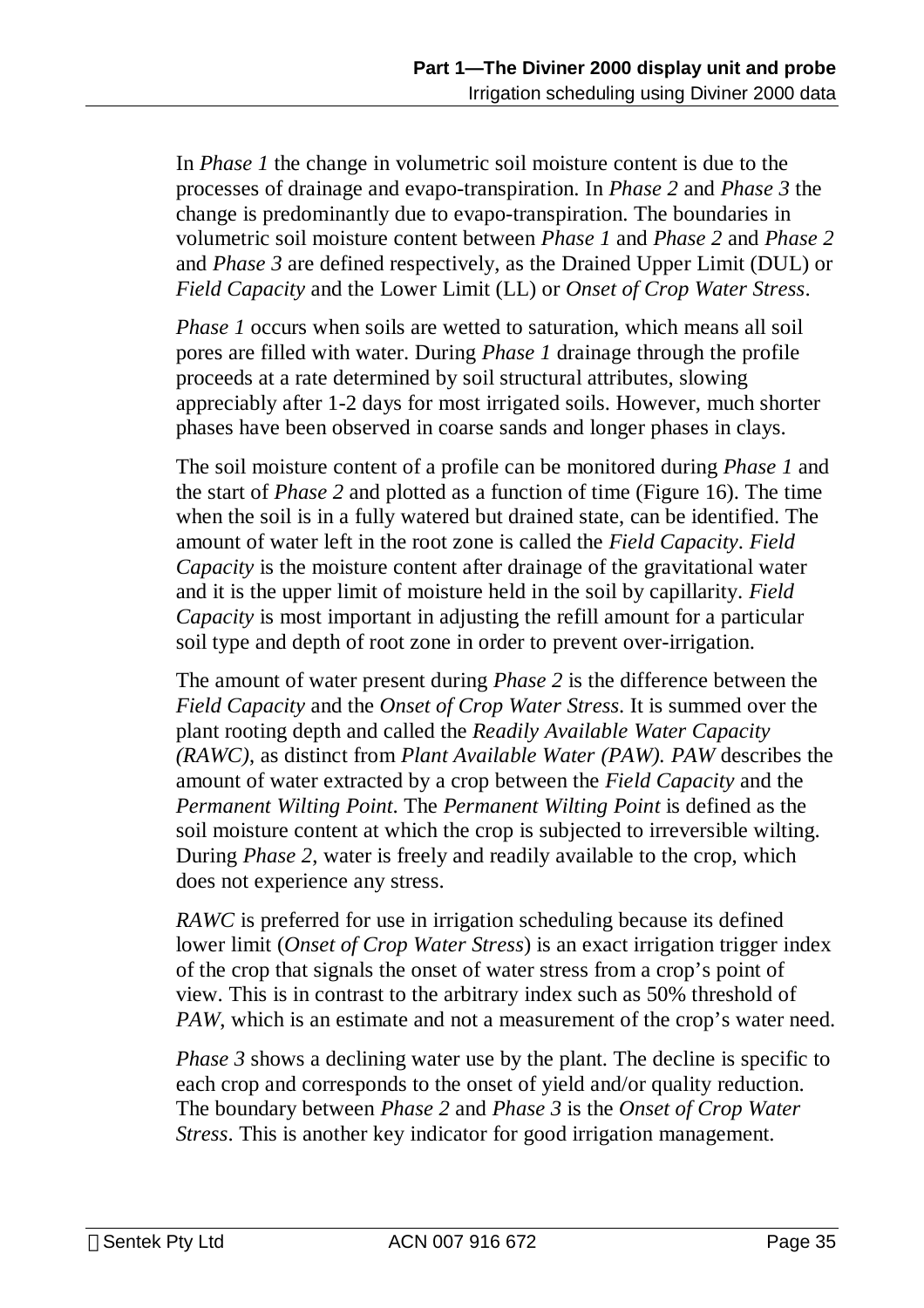#### **Part 1—The Diviner 2000 display unit and probe**

Irrigation scheduling using Diviner 2000 data

The *Onset of Crop Water Stress* concept is the soil moisture content in the plant root zone when the first observable slow-down of the maximum daily crop water use rate after irrigation or rainfall occurs.

This slowdown should not be caused by a change in weather conditions, phenological stage of the crop, crop disease, harvest, spraying with chemicals or insect damage. These factors need to be excluded through crop observation and weather monitoring. In other words, a slowdown in soil water change after a cool weather change is only a temporary matter that does not necessarily mean the onset of crop water stress. The slowdown of daily soil water changes should correlate only with the starting difficulties of the plant to develop sufficient osmotic pressure to extract soil water from a diminishing soil water reservoir.

Crop water requirements vary with stage of growth. Long term monitoring of plant physiological parameters will improve the accuracy with which the refill point is determined for different crop growth stages.

## **Examples of data and trend interpretation**

The following section describes data and trend interpretation through graphs, which demonstrate a pattern rather than specific data. The patterns described are:

- daily soil water changes
- active root zones
- onset of water stress
- identifying Full Point
- water logging
- rising water tables.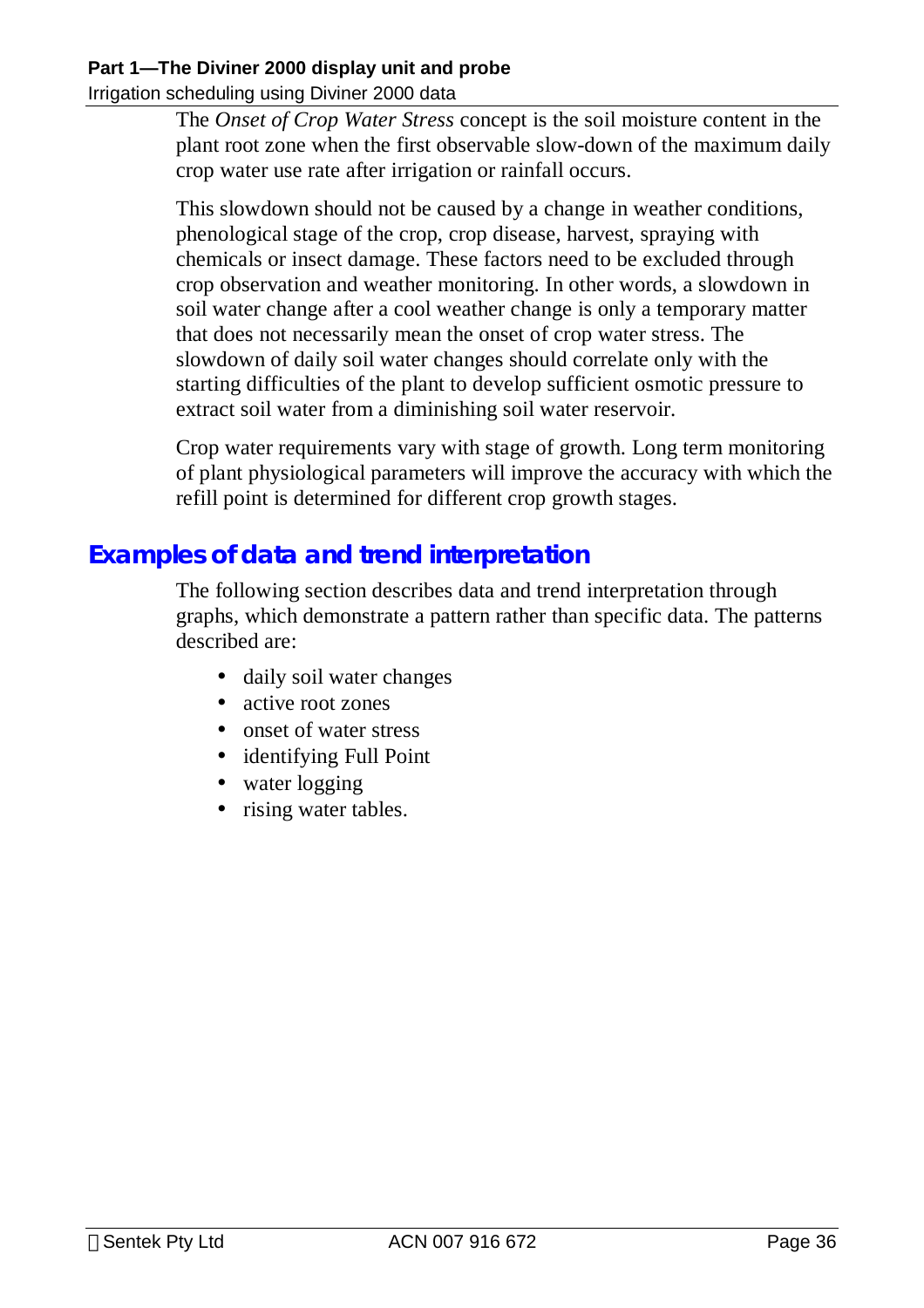



**Figure 17—Daily Water changes** 

Figure 17 (Summed Graph) shows an irrigation event followed by a staircase dynamic.

The steep part of the stairs indicates soil water change during the day light hours (transpiration, and evaporation). Only in the first night after irrigation can you see a sloping trend at night indicating the soil profile is still draining. Then the nightly trend is flat indicating the soil profile has stopped draining and there is no drainage and crop water use at night.

The big step indicates an increase of crop water use on a hot day and the small step indicates a decrease in crop water use on a cool day.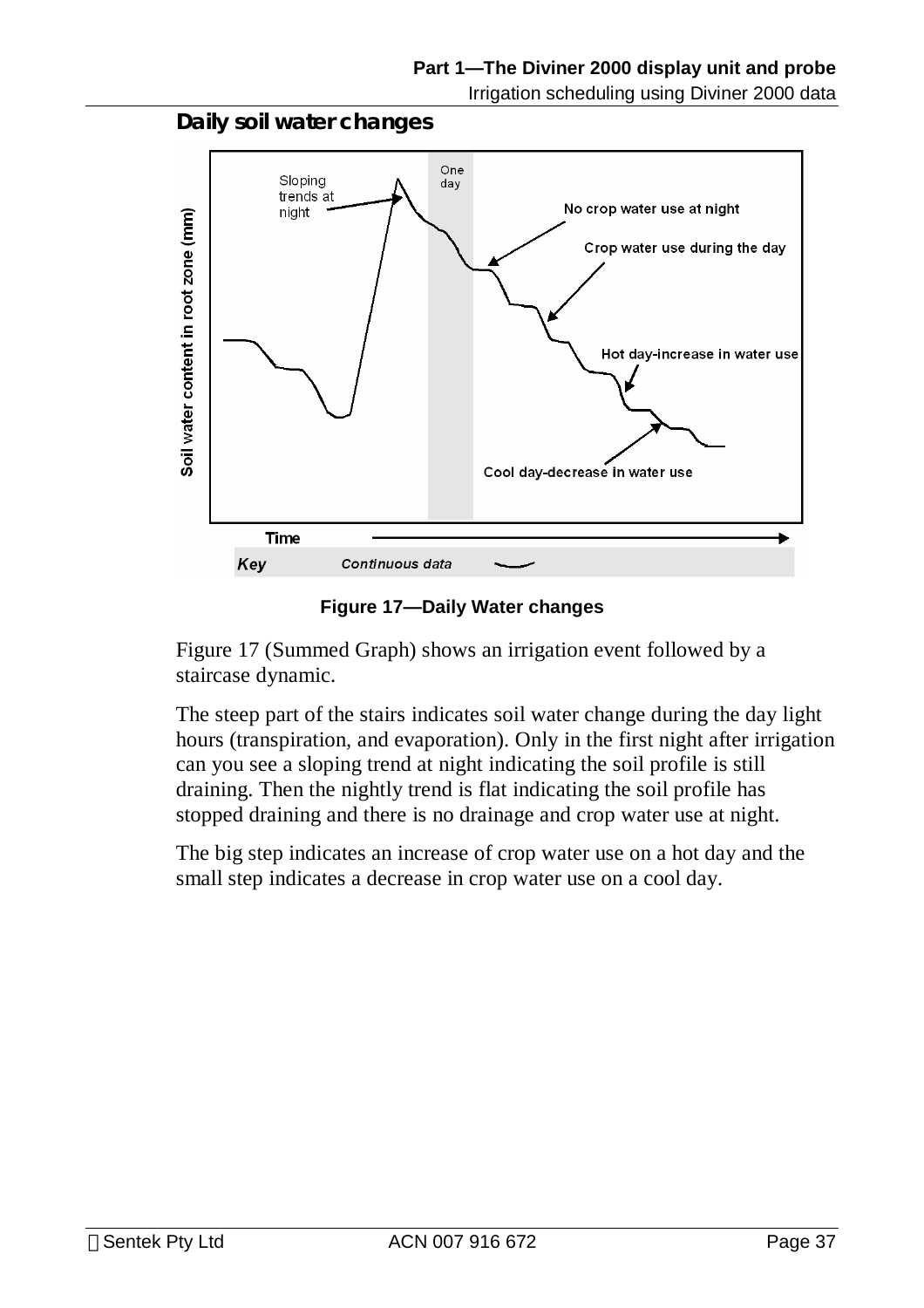#### **The active root zone**



**Figure 18—The active root zone** 

In Figure 18 daily changes at 10 cm, 20 cm, 30 cm and 40 cm are quite pronounced. At 50 cm the changes become more subtle and at 60 cm and 70 cm they are non existent.

This soil water extraction pattern provides information about the part of the root zone actively involved in soil water uptake. According to these dynamics the bottom of the roots of this particular crop is currently active to 50 cm. Root activity is more pronounced at 10 cm, 20 cm and 30 cm than 40 cm and 50 cm soil depth.

Now you can match the irrigation depth to the depth of the crop root zone. In doing so you can also work out how much water needs to be applied.

**Note:** The Diviner display allows you to plot one soil depth level at a time. You need to step from depth level to depth level to visualize the different depth dynamics. The greater the number of readings, the higher the resolution in your graph.

#### *Caution:*

Do not rely entirely on separate level dynamics. For example, mature trees showing a water uptake at 10 cm may indicate that the roots at a lower level have been destroyed by insufficient irrigation rather than a sustainable root system for a large tree at 10 cm.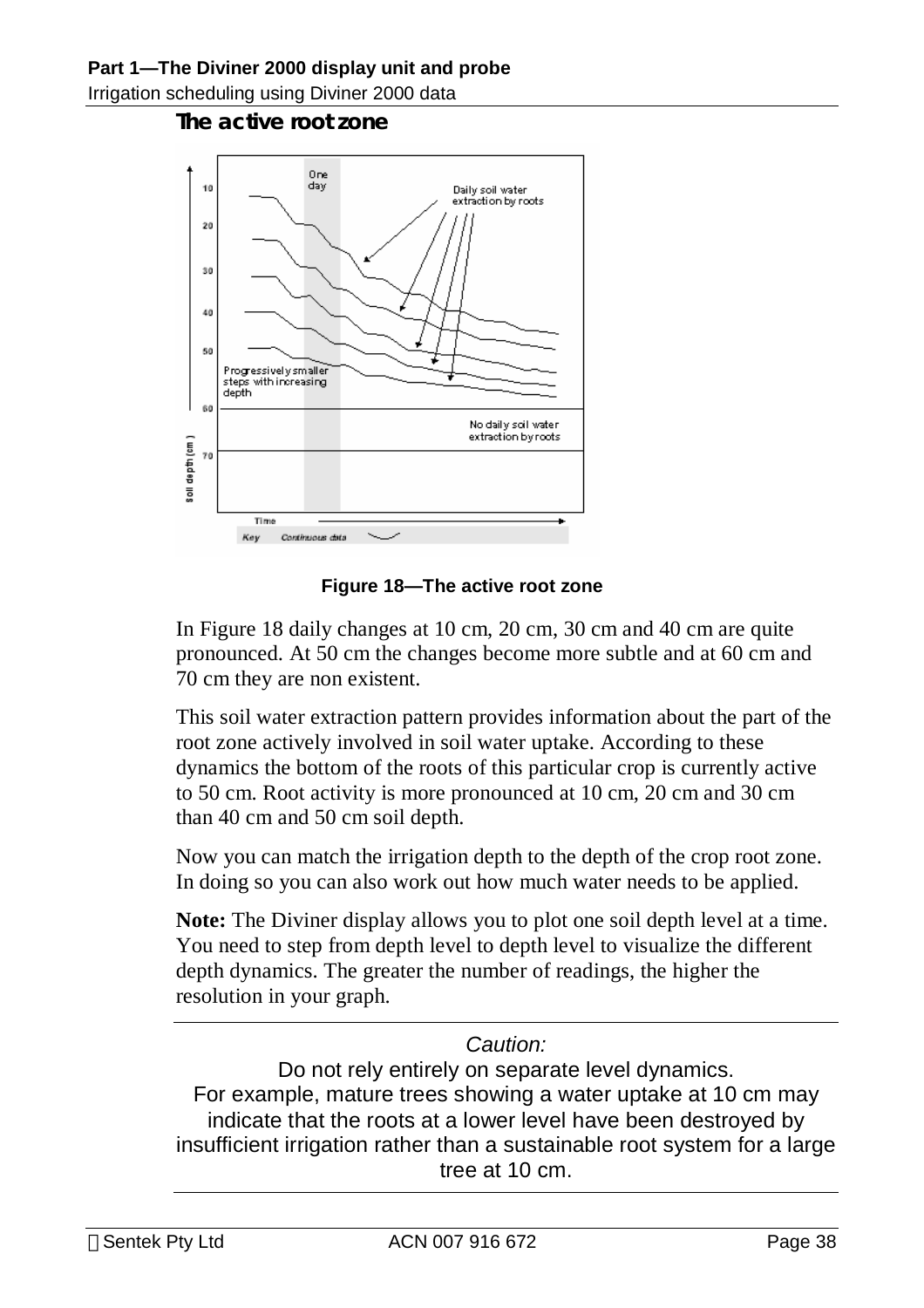**The onset of crop water stress** 



**Figure 19—Onset of crop water stress** 

Figure 19 shows the soil daily soil water change dynamics after an irrigation event. Initially the steps are relatively even indicating a nonstressed soil moisture conditions for the crop.

Below the line marked *Onset of crop water stress* you can see a steady decline of daily use of water. Below this line, the daily use of water is more than 50 % less than that used the days above the line.

The *Onset of Crop water Stress* line is defined as:

*The soil moisture content in the plant root zone when the first observable slow down of the maximum daily crop water use rate after irrigation or rainfall occurs.*

The concept of Refill Point is a soil water budget level usually a notch above the Onset of Crop Water Stress threshold level.

This information shows when irrigation is needed to prevent crop water stress.

#### **How to determine full point**

To determine Full Point you need to find the depth of:

- the irrigation
- the active root zone.

Figures 20–23 show how to determine Full Point.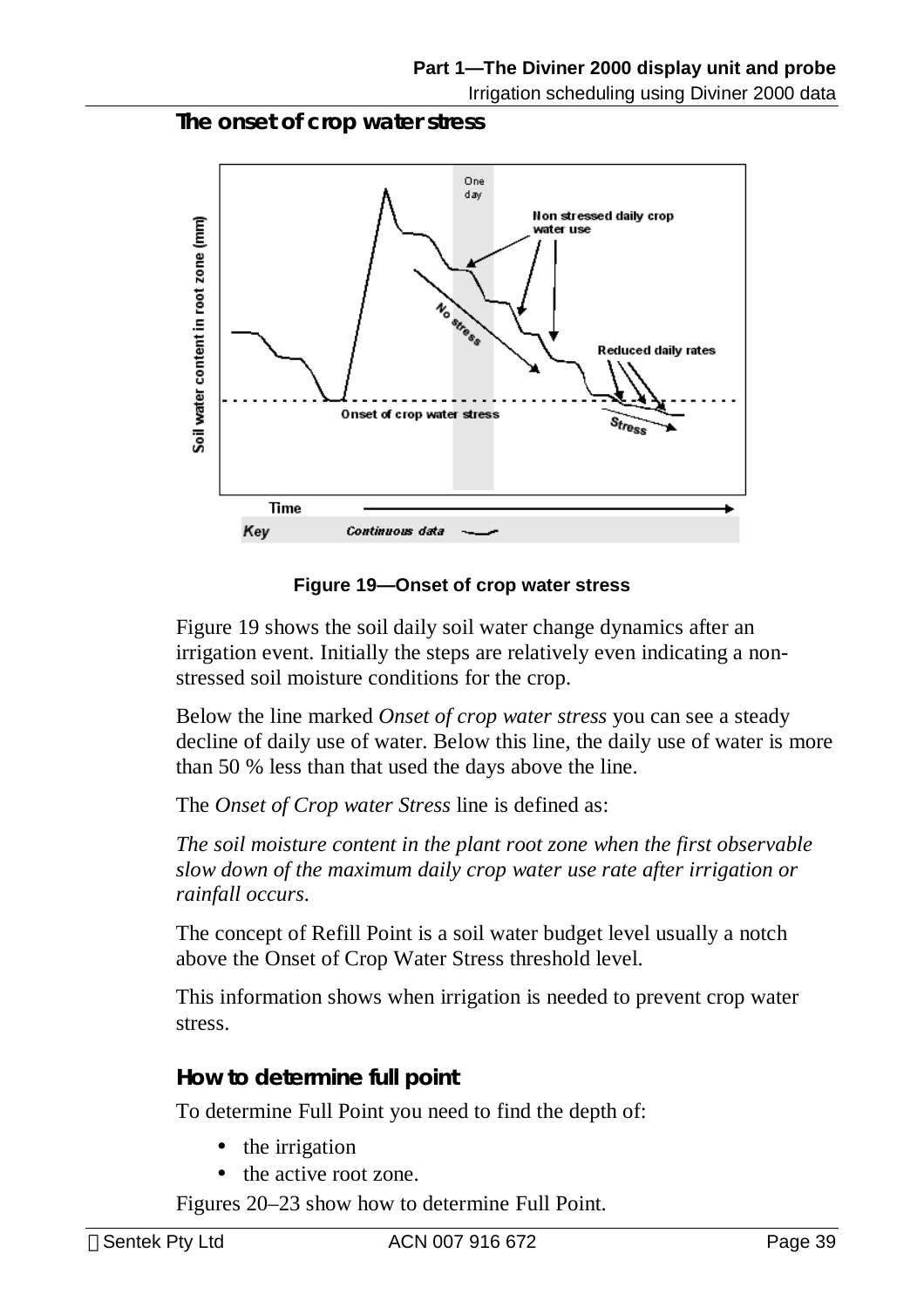

#### **Figure 20—Root zone water extraction**

Figure 20 shows root zone water extraction at the 10 cm, 20 cm, 30 cm, 40 cm, 50 cm depth level, but none at 60 cm and 70 cm. the reason for this pattern could be that the roots are:

- either, not present
- or, not involved in contributing water to the crop.

The depth of the irrigation has only wet the soil profile down to a depth of 30 cm and failed to replenish soil moisture at 40 cm and 50 cm. This means the soil moisture content at the bottom of the root zone has not been replaced. The depth of the irrigation is not matching the depth of the root zone. This irrigation can be classified as insufficient.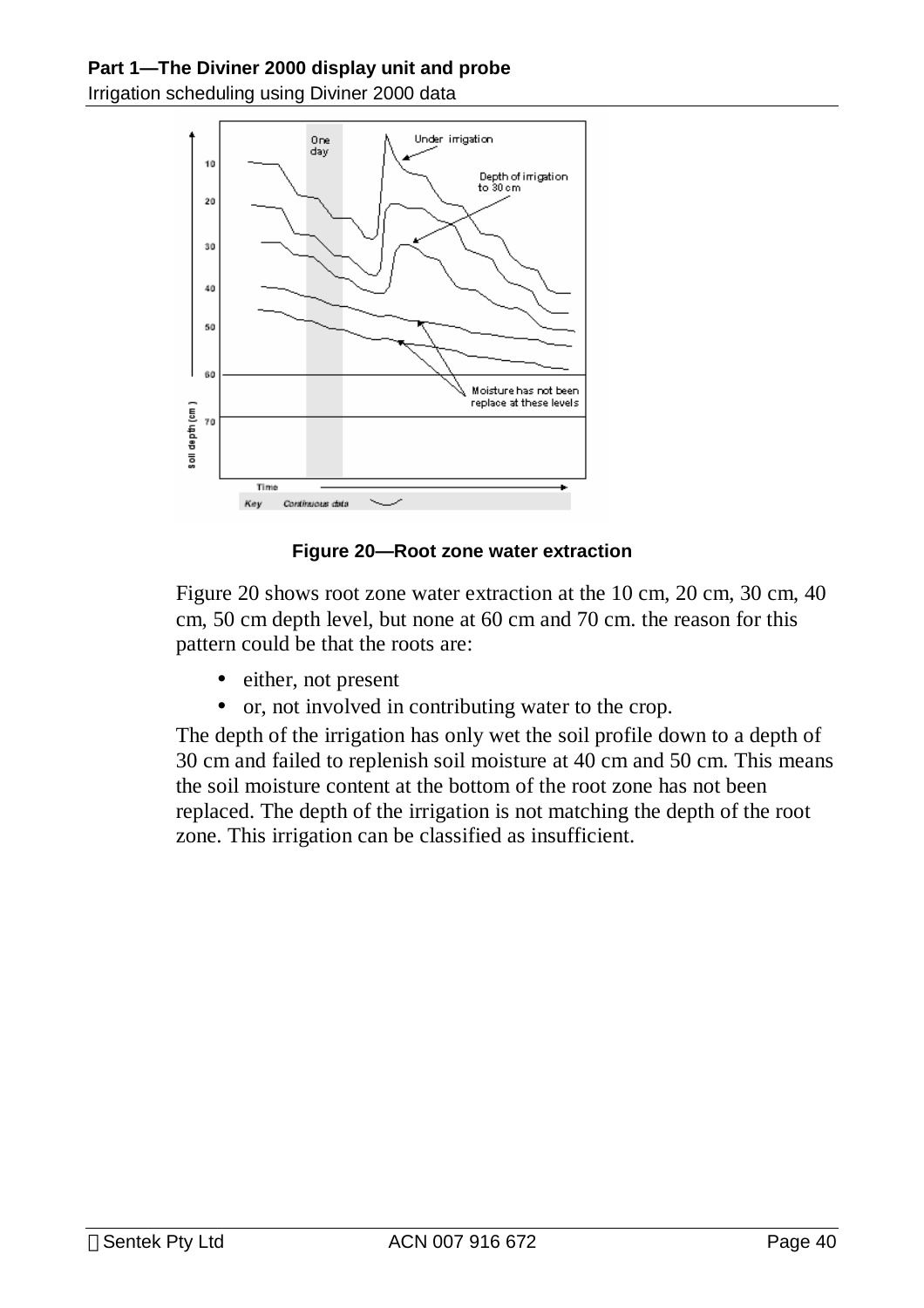

#### **Figure 21—Irrigating beyond the root zone (over-irrigation)**

Figure 21 shows the same site as Figure 20. In Figure 21 the depth of the irrigation creates a dramatic increase of soil moisture content down to 70 cm soil depth.

While Figure 20 shows the active root system extending to 50 cm, the pattern in Figure 21 shows wetting past the root zone, i.e. over-irrigation. Water, fertilizer and energy are wasted.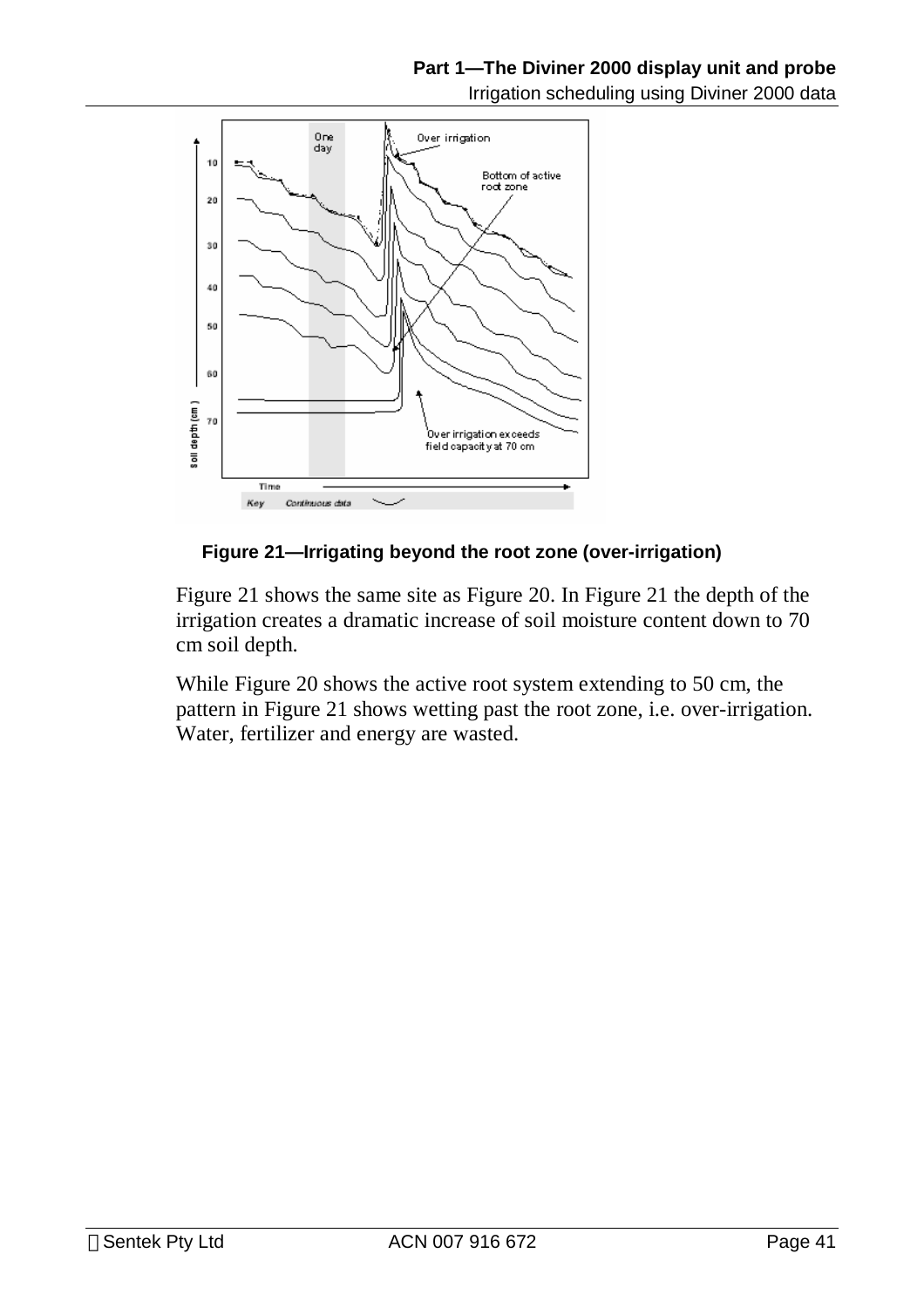#### **Part 1—The Diviner 2000 display unit and probe**

Irrigation scheduling using Diviner 2000 data



**Figure 22—Depth of irrigation balances soil moisture extraction** 

Figure 22 shows the same site as Figures 20 and 21. Here the depth of irrigation replaces the amount of soil water extraction at the bottom of the root zone at the same magnitude as it was removed by the plant.

A slight *hump* in soil water increase and not the sharp peak of water drainage from this layer indicates the optimal depth of irrigation.

If you manage to reproduce, on your *Irrigation Management Chart*, the trends shown on Figure 22, then you have found the depth of irrigation that constitutes the Full Point*.*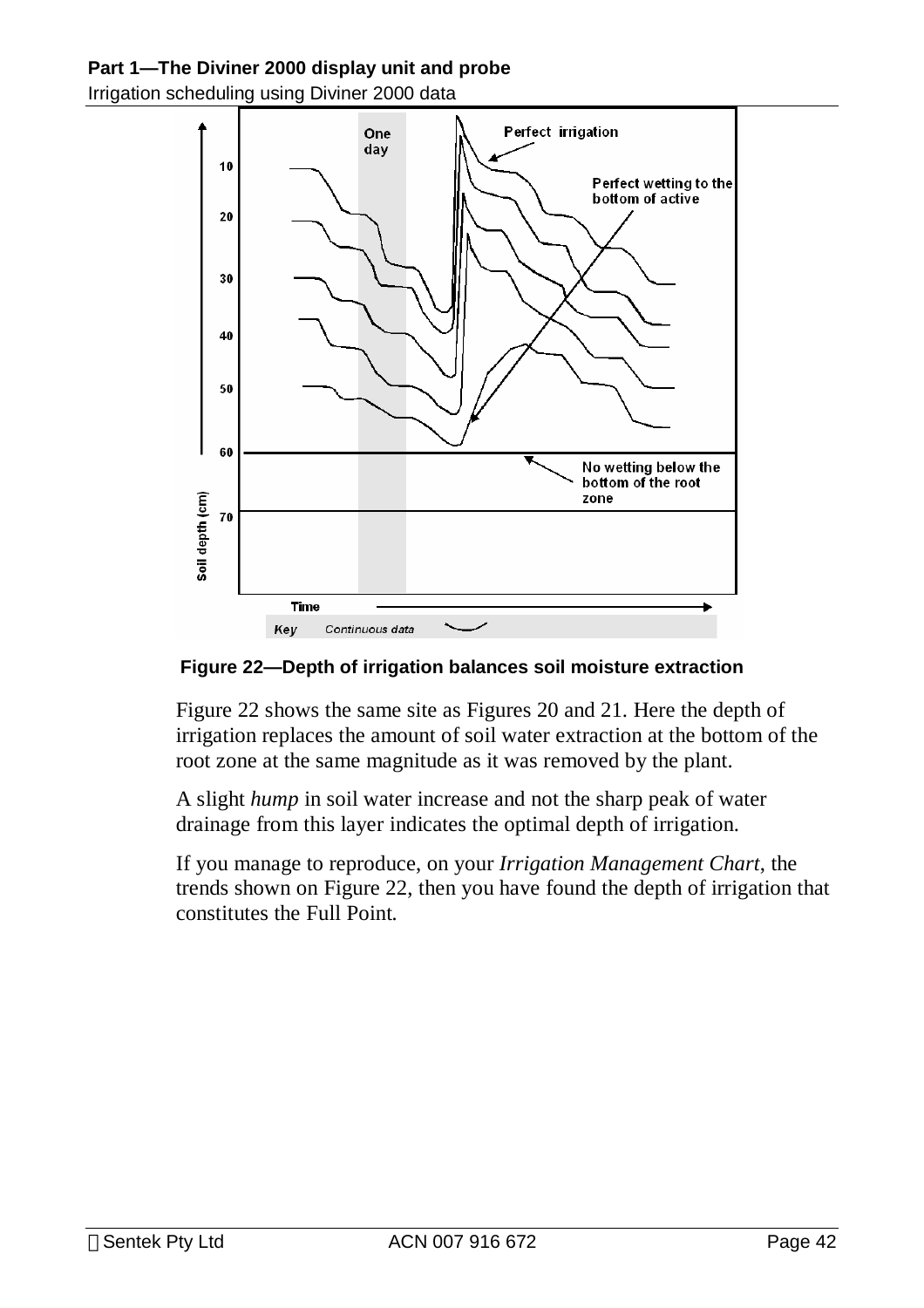#### **Part 1—The Diviner 2000 display unit and probe**

Irrigation scheduling using Diviner 2000 data



**Figure 23—Full point in summed graph** 

Figure 23 shows in a summed form the same data as in Figure 22. The separate level data are showing an event that can be described as a good Full Point event. The line at the top of the summed irrigation peak indicates the Full Point.

The Full Point concept is a more refined concept than the once-used Field Capacity. Irrigation to Full Point rather than to Field Capacity replenishes the soil moisture content in the root zone. This avoids excessive drainage at the bottom of the root zone and nutrient starvation through leaching to the whole plant root zone.

Full Point is defined as:

*The soil moisture content after an irrigation, which replaces the amount of soil water extraction at the bottom of the root zone, at the same magnitude as it was removed by the plant. The key point is that the soil moisture content replenishment in the soil profile of the plant root zone should not produce a significant drainage component below the bottom of the root zone, wasting water and fertilizer.*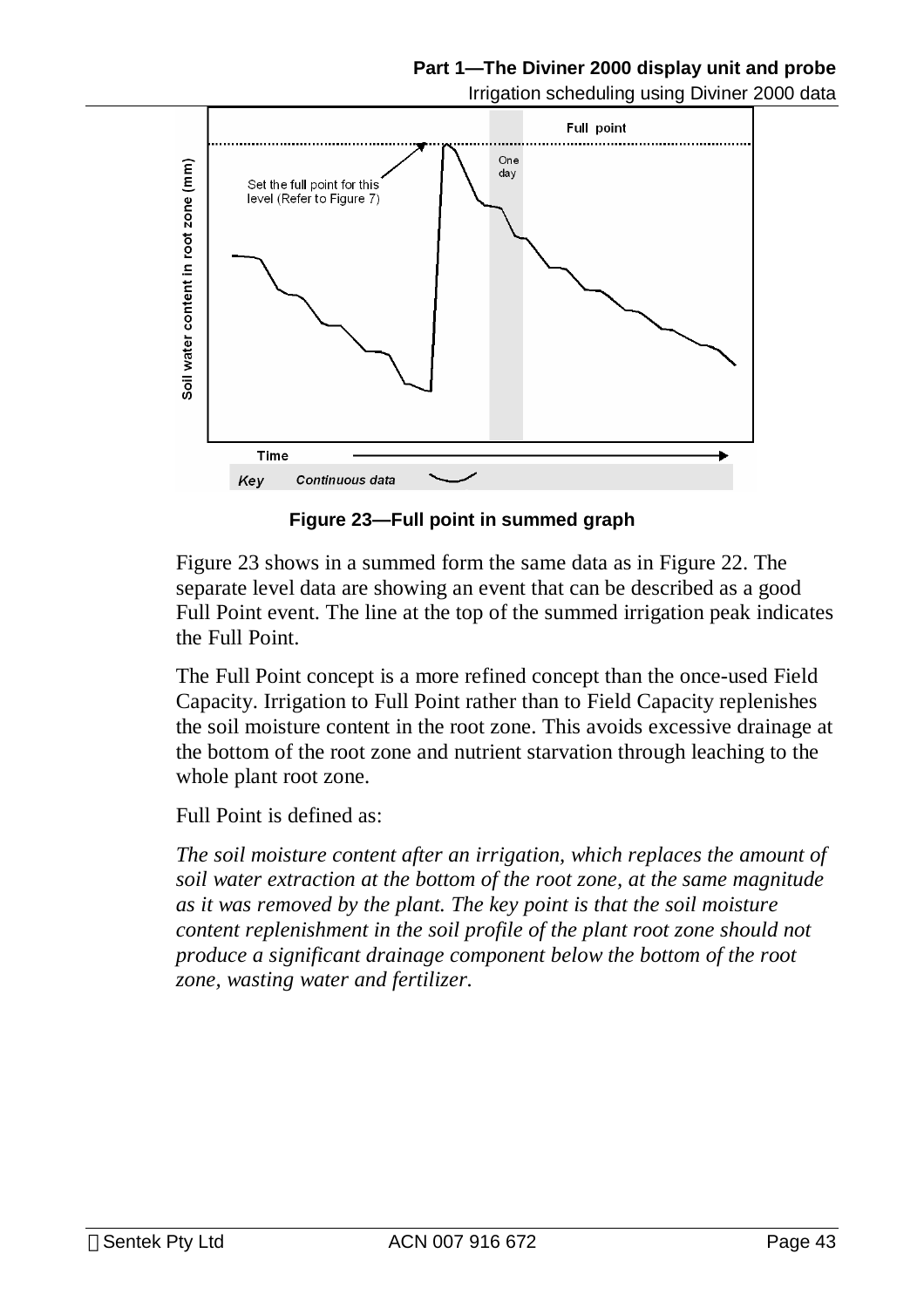**Water-logged conditions** 



**Figure 24—Water-logging** 

Figure 25 shows a slow down of crop water use for four days after an irrigation event.

This is an example of flood irrigated cotton grown on heavy clay soils showing the symptom of water-logging.

Water-logging indicates a soil moisture content, usually between the field capacity and saturation threshold, where the rate of crop water use is reduced by a limited supply of soil air to the root zone.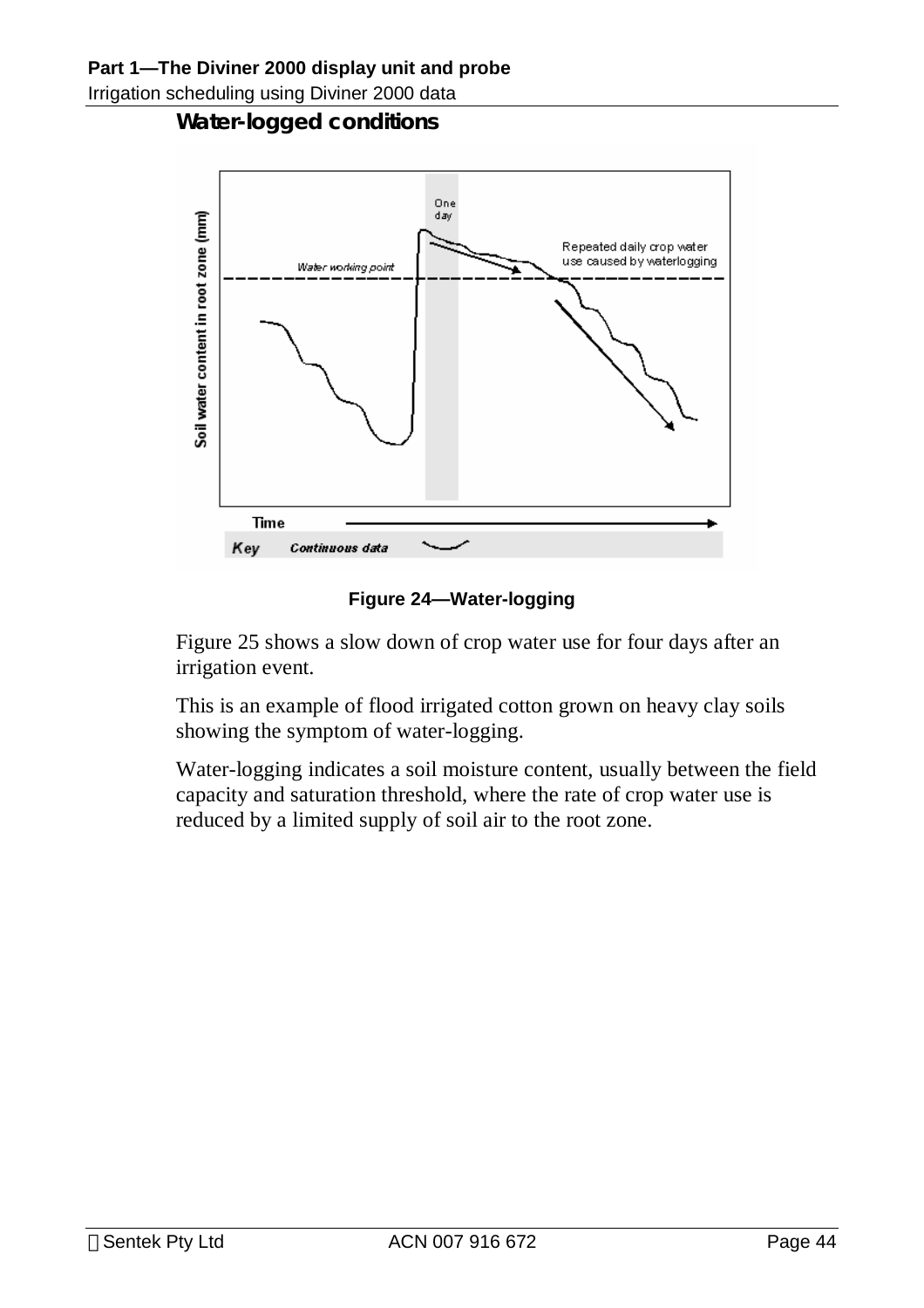#### **Finding the water table**



#### **Figure 25—Rising water tables**

Figure 26 shows the development of a water table, which rises into the crop root zone. The flat lines indicate depth and duration of total saturation of the soil profile.

## **Constructing site specific soil water budgets**

The previous section describes how to determine Full and Refill Points. Now you can construct a soil water budget for optimum crop productivity.

- Ø **To construct a soil water budget** 
	- 1. Enter the Full and Refill points in your diviner 2000 display unit, and/or your irrigation management chart.
	- 2. Ensure that soil moisture content remains between these two points (refer to Figure 22).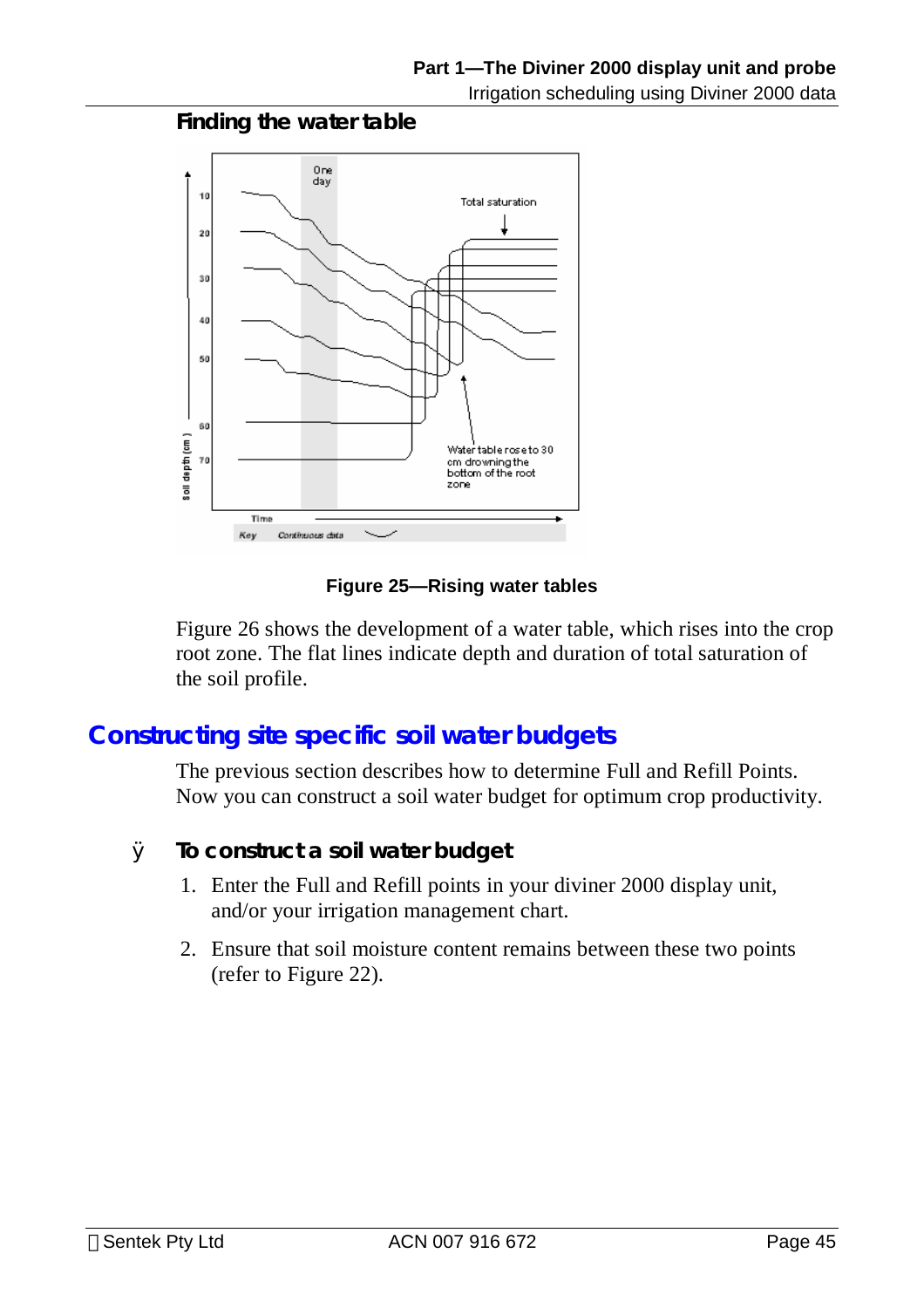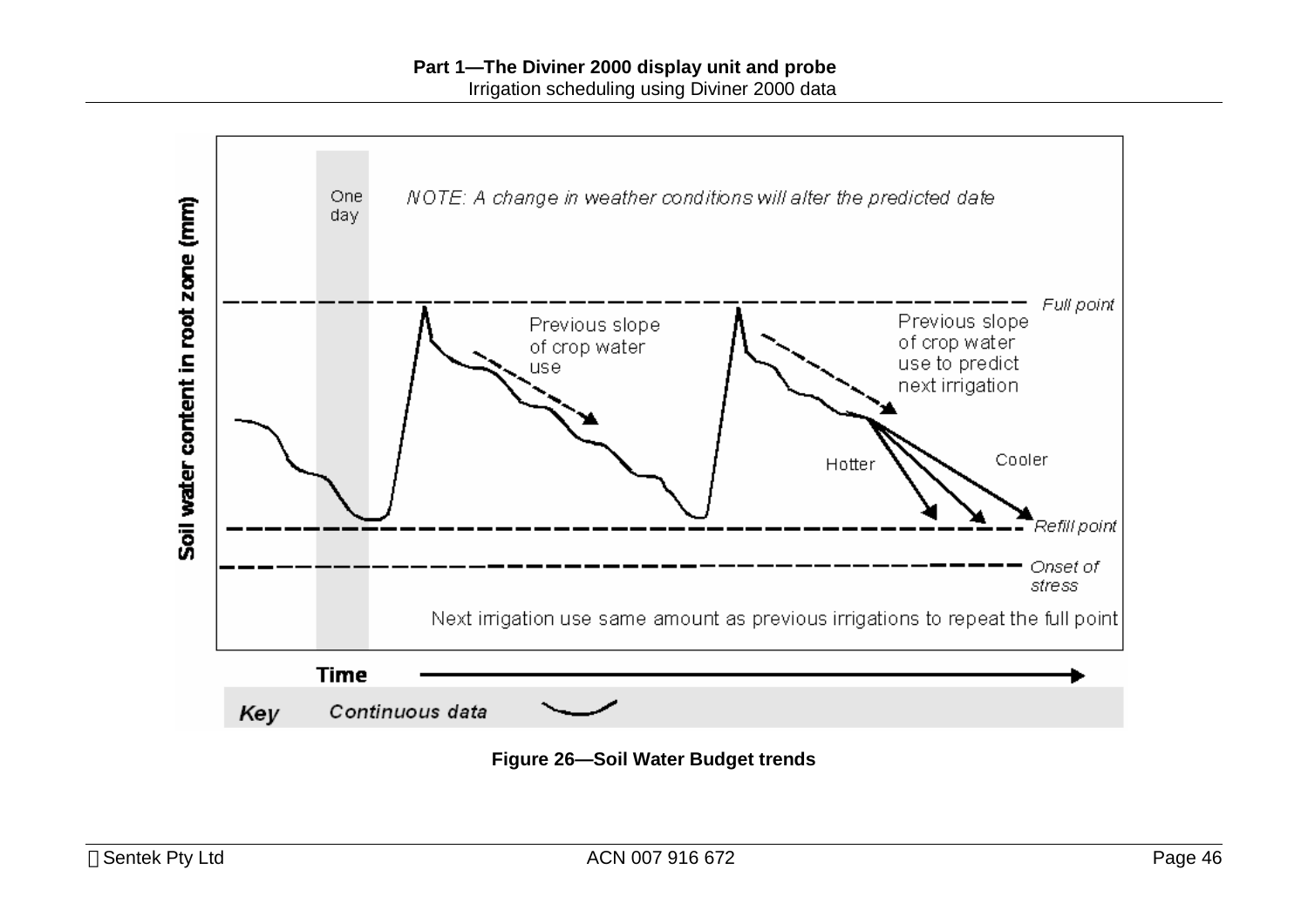# **Before you begin**

#### **Information about versions**

This guide was written for **Diviner 2000 Utilities** Version 1.7.8.

#### **File Formats**

**Diviner 2000 Utilities** supports two file formats. The Diviner data backup file format with the \*.DBK file extension and the comma-separated values format with the \*.CSV extension. The \*.CSV format is a text based file format compatible with third party spreadsheet/database applications and is used to export data from the **Diviner 2000 Utilities**.

### **Using online help**

Online help is available from any section of the software by doing one of the following:

- Press **F1** on the keyboard to display online help at the appropriate topic.
- Press **SHIFT+F1** on the keyboard to display **What's This** help for the selected screen element.
- Click **Help** to display help.
- Click **1** and point to a screen element to access **What's This** help.

#### Ø **To print a help topic**

From the **File** menu of the help window, click **Print Topic…**

#### Ø **To print a group of related topics**

In the *Contents* tab of the help window, click a book icon and click Print... .

All topics within the book topic level print.

## **Using Diviner 2000 Utilities**

**Diviner 2000 Utilities** is a software application you can use to:

- download and store data from the **Diviner 2000** in a backup file
- restore data from your backup files to the **Diviner 2000**
- prevent a Diviner downloading into an incorrect database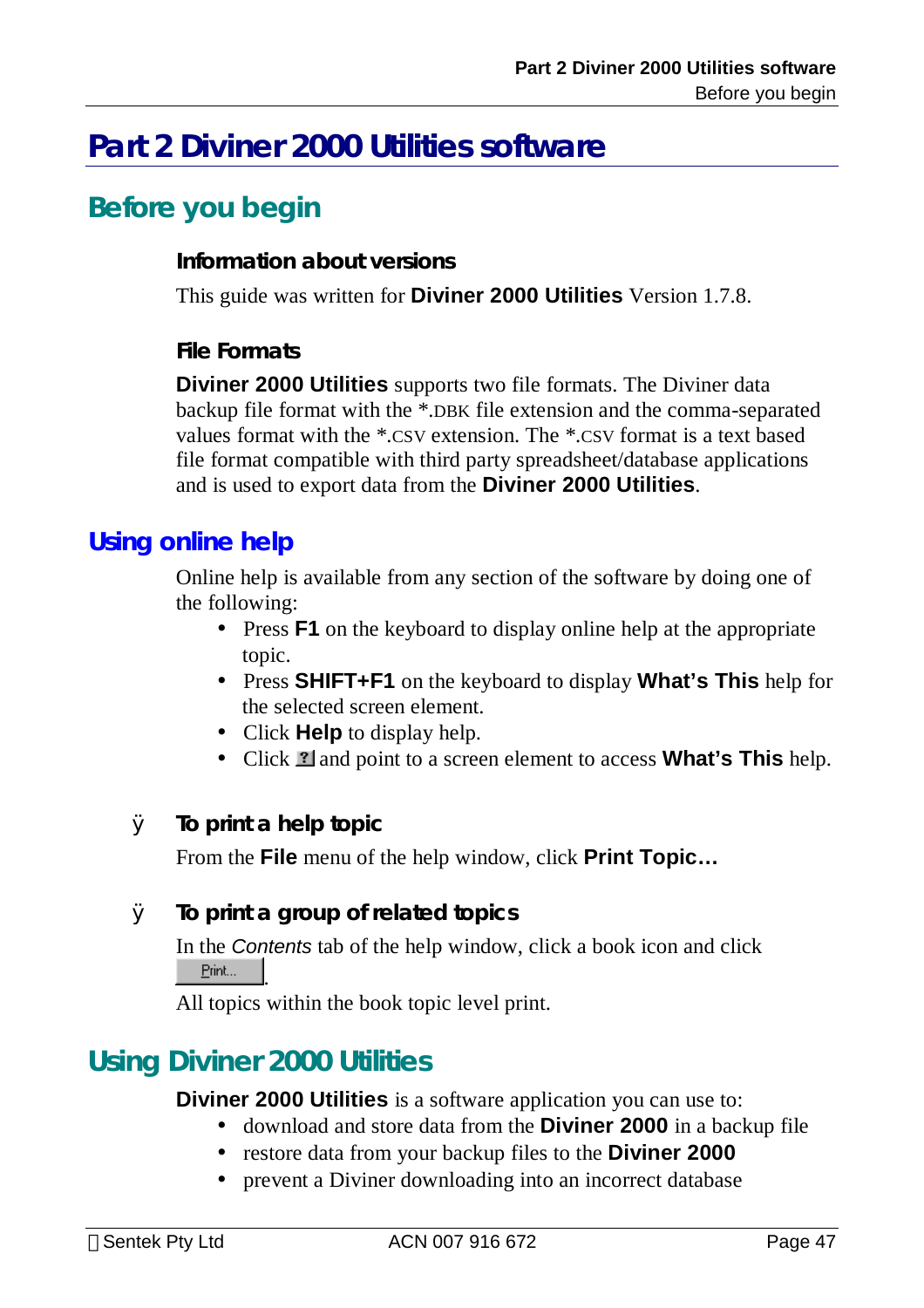Using Diviner 2000 Utilities

• export the moisture readings stored in backup files to a standard CSV file for use in third party applications such as spreadsheets, e.g. Microsoft Excel.

For downloading the data from Diviner 2000 and restoring data to the unit a serial connection needs to be established. The export of the data to the CSV file however, does not require serial connection since it uses the backup file(s) as the source of data.

#### **What information is backed up and restored?**

The **Diviner 2000 Utilities** backs up all current data, all the setup profile information and soil calibrations from the **Diviner 2000** display unit. When a backup file is restored to the display unit, the existing data, settings and calibrations are overwritten with the backup details.

**Note:** Information that is not included in the backup is:

- probe air and water counts
- serial communication and display settings
- display unit date and time

Record air and water counts and store in a safe place with your backup disks.

## **Installing Diviner 2000 Utilities**

- Ø **To install Diviner 2000 Utilities (Windows)** 
	- 1. Start Windows
	- 2. Insert the installation disk into the CD/DVD drive.
	- 3. CD starts automatically. If it does not, select RUN from the Start Menu **Astant**, type D:\setup.exe and click OK (where D: is your CD drive letter)
	- 4. Read the *Welcome* and click **Next** to continue. The *Software License Agreement* window displays.
	- 5. To accept the license agreement and continue, click **Yes**. The *Choose Destination Location* window displays.
	- 6. To choose the correct setup path, do *one* of the following:
		- Click **Next** to accept the default.
		- Click **Browse** and select the preferred setup path and click **Next**. The *Select Program Folder* window displays.
	- 7. To ensure the correct program group is used: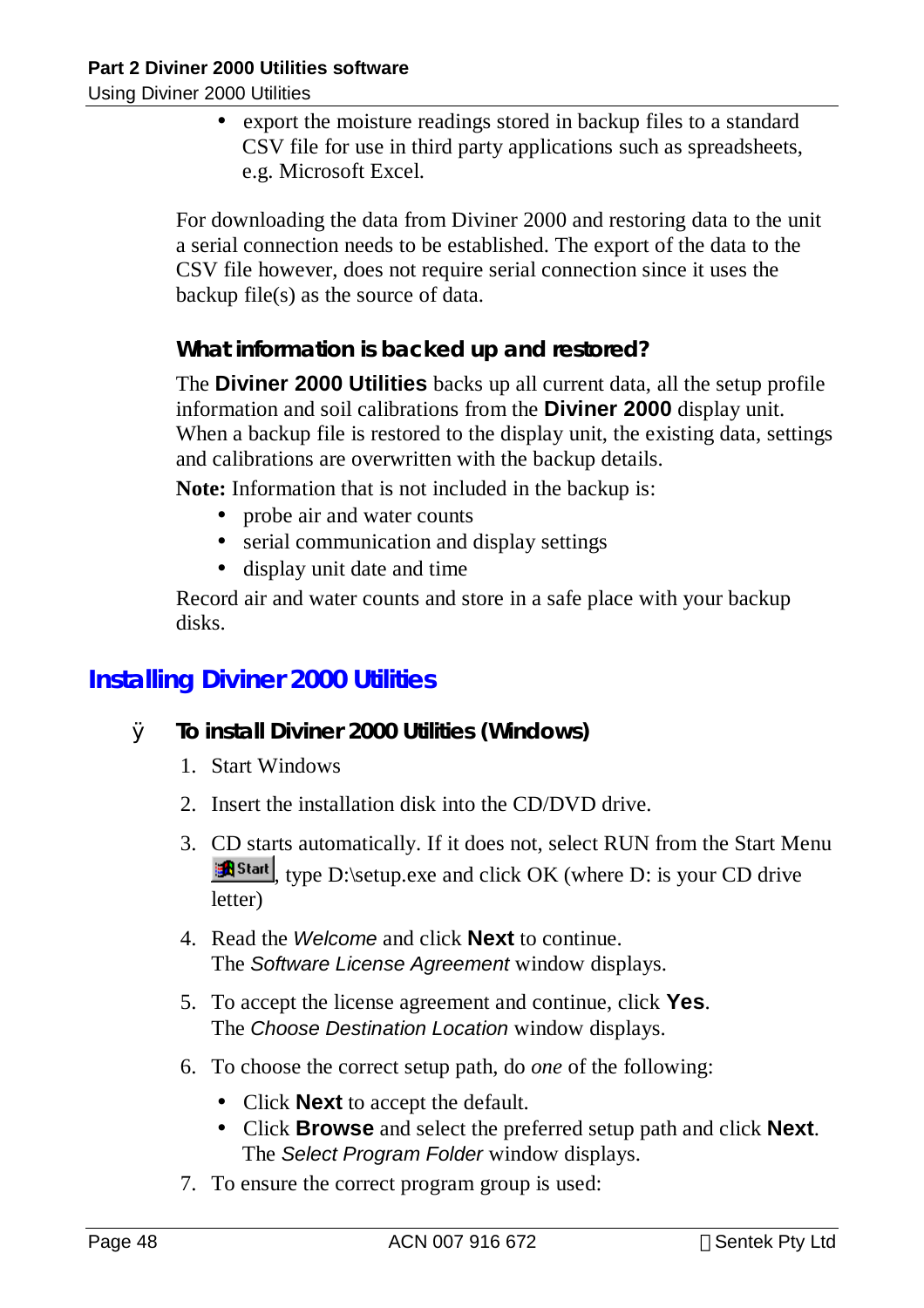- Click **Next** to accept the default.
- 8. The progress meter displays and the **Diviner** files are installed. The **Question** message box displays asking if you want to place a shortcut to the **Diviner 2000 Utilities** on your desktop.
- 9. To place a shortcut on the desktop, click **Yes**. The *Setup Complete* window displays.
- 10. Click **Finish** to reboot the PC. **Note:** It is important to reboot the PC after the installation process is completed to ensure the installed software functions properly.

## **Starting Diviner 2000 Utilities**

- Ø **To start Diviner 2000 Utilities** 
	- 1. From the **Windows Taskbar**, click **<sup><b>R**Start</sup> and point to **Programs**.
	- 2. Point to **Sentek**, point to **Diviner 2000 Utilities** and click **Diviner 2000 Utilities**.

The **Diviner 2000 Utilities** window displays.



If you chose to have Desktop icons installed on your **Windows** desktop during the installation, you can also start **Diviner 2000 Utilities** by double-clicking this icon.

## **The Diviner 2000 Utilities main window**

The **Diviner 2000 Utilities** main window is used to manage **Diviner 2000** data on a PC. From the main window you can:

- backup data from the **Diviner 2000** display unit to your PC
- restore backed up data from your PC to the **Diviner 2000** display unit
- View and delete database ID tags stored on the **Diviner 2000** display unit
- export backed up data to other software applications (through CSV) files).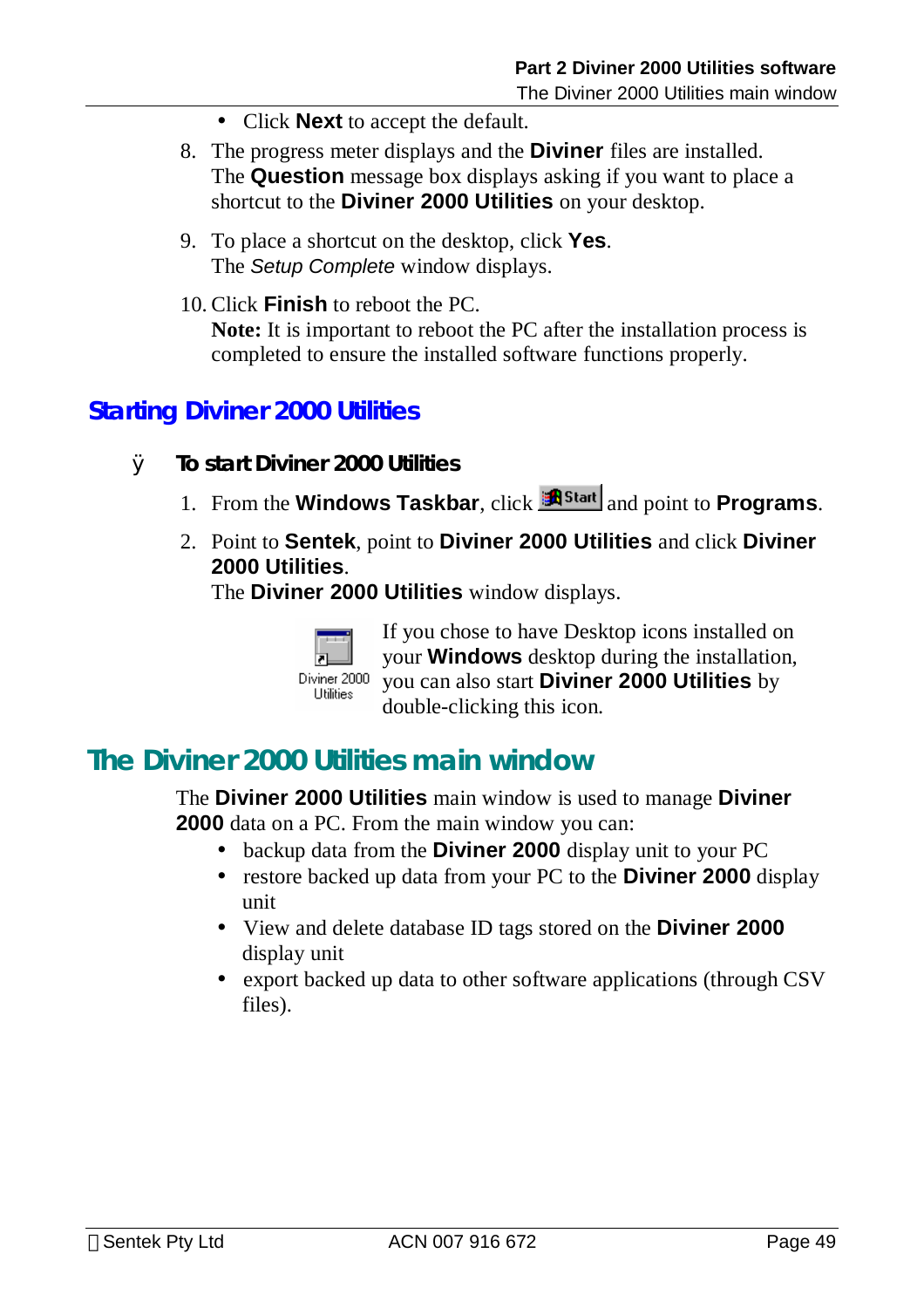The Diviner 2000 Utilities main window

| Diviner 2000 Utilities<br>D<br>Backup<br>D Restore / Export   D Settings   D ESW ID Tags                    | Click to close Diviner<br>2000 Utilities                              |
|-------------------------------------------------------------------------------------------------------------|-----------------------------------------------------------------------|
| Diviner Backup 26 Nov 2008.dbk<br>Backup Name:<br><b>Connection Status</b><br>Idle                          | Click to minimize/<br>maximize the window                             |
| Transfer Errors:<br>Transfer Rate (cps):<br>Backup<br>Current Backup Path<br>C:\Dwiner 2000\Diviner Backups | Click and point to a<br>screen element for<br><b>What's This help</b> |
| Click for menu options<br>Help<br>Close                                                                     |                                                                       |

The main window of **Diviner 2000 Utilities** has four tabs:

- **Backup**—to backup data and settings information from the **Diviner 2000** display unit to PC.
- **Restore/Export**—to restore data back to the **Diviner 2000**  display unit or to export backup files to the CSV file format.
- **Settings**—to set the communication options (between the **Diviner 2000** display unit and the PC) and backup path.
- **ESW ID Tags**—to match Sentek databases with Diviner 2000 display units

The following buttons are common to all tabs on the **Diviner 2000 Utilities** main window.

| Click this<br>button | To                                                                                                                                                                                          |
|----------------------|---------------------------------------------------------------------------------------------------------------------------------------------------------------------------------------------|
| <b>Close</b>         | close the <b>Diviner 2000 Utilities</b> main window.<br><b>Note:</b> If you have made any unsaved changes to the<br><b>Settings</b> tab, you are prompted to save or reject the<br>changes. |
| HeIp                 | access the Diviner 2000 Utilities online help file.                                                                                                                                         |

## **Establishing communications**

The **Diviner 2000** display unit is connected to your PC via a standard serial port. A successful connection requires you to configure the **Diviner 2000** display unit and the **Diviner 2000 Utilities** software with matching communication settings.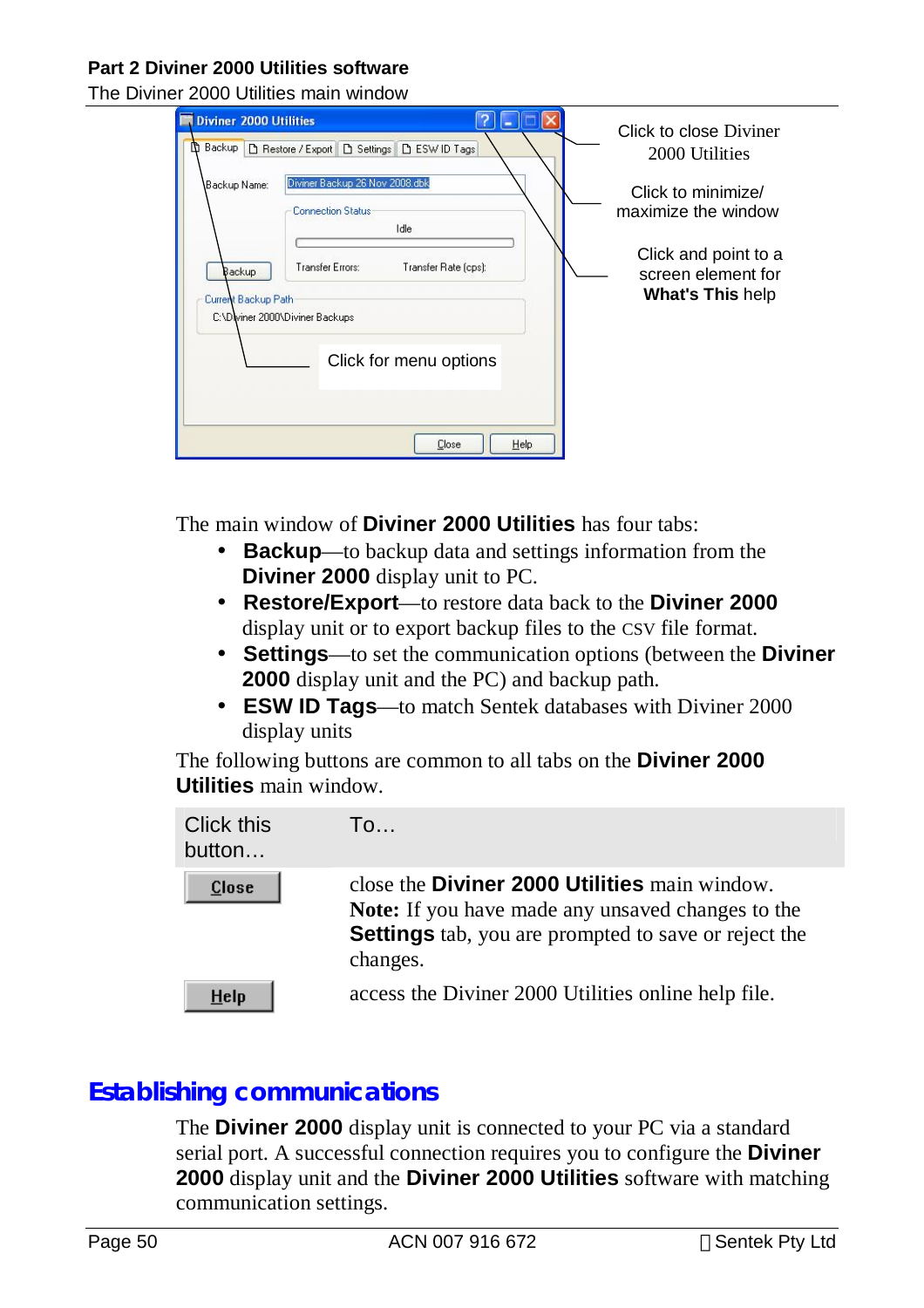The Diviner 2000 Utilities main window

Communication settings for the **Diviner 2000 Utilities** are configured in the **Settings** tab of the main window. These settings are a once-only setup. The current backup path for backup files is also defined in the **Settings** tab. You can change this path to suit your own file management.

*For example, you could use directory names based on crops, site geography or dates for each backup.* 



- Ø **To configure the Diviner 2000 Utilities** 
	- 1. Select the *COM Port* to which the **Diviner 2000** display unit is connected. Up to four communications ports (COM1 to COM4) are supported for connection.
	- 2. Select the *Baud Rate* for connection to the **Diviner 2000** display unit. **Note:** The same rate must also be set in the display unit.
	- 3. Type or browse for the *Current Backup Path* for backup files.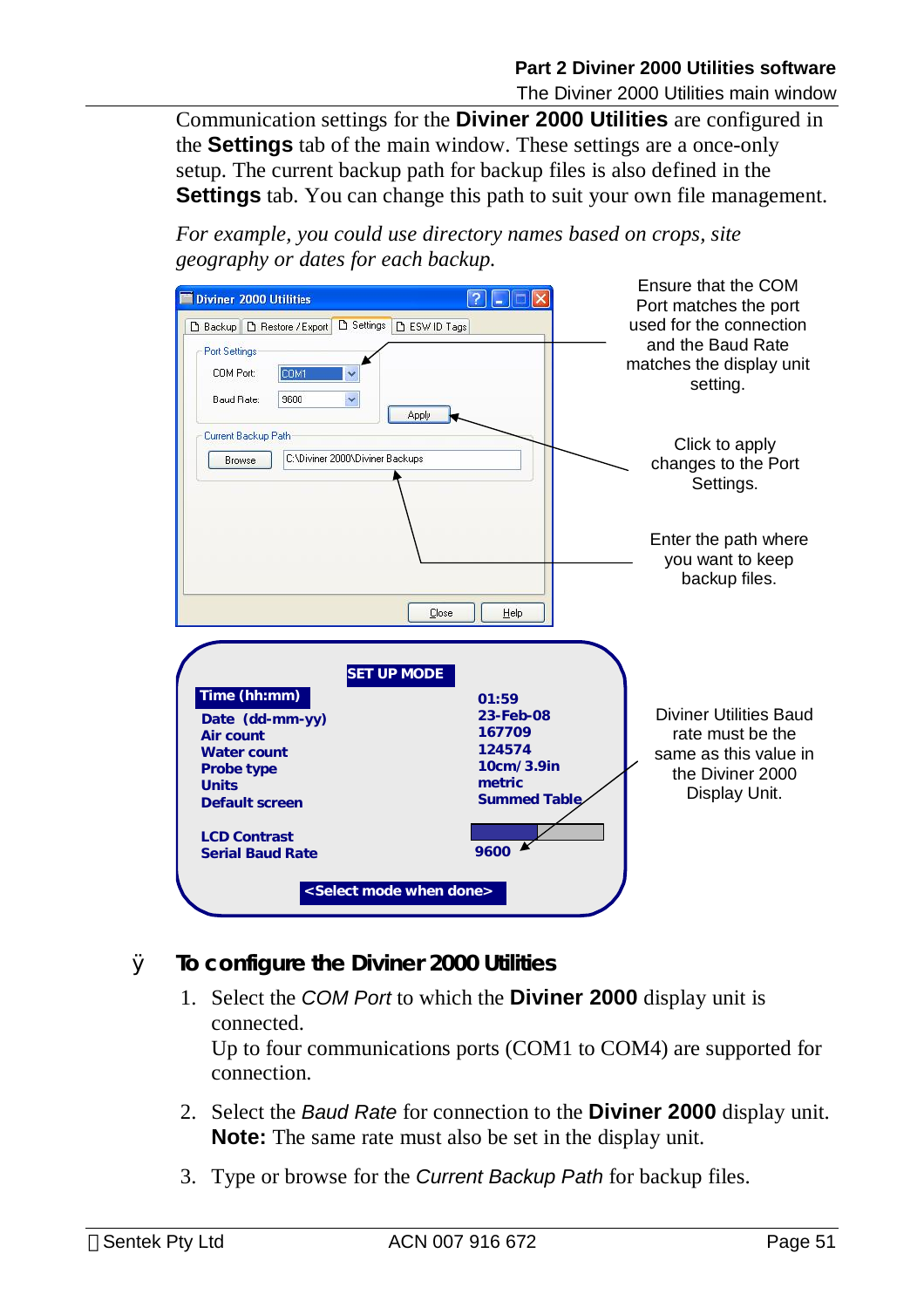The Diviner 2000 Utilities main window

- 4. Click **Apply** to apply the changes to the software. A message box displays, advising you to restart the software for the changes to take effect.
- 5. Click **OK** to close the message box.
- 6. Close the **Diviner 2000 Utilities** and restart it.
- Ø **To prepare for communications** 
	- 1. Connect a serial RS-232 cable between the diviner and the PC. **Note:** Record which communication port the cable is connected to on the PC, e.g. COM1.
	- 2. Turn on the **Diviner 2000** and press **SETUP**. The *Setup Mode* menu displays.
	- 3. Use the up/down arrow keys to highlight **Serial Baud Rate** in the menu.
	- 4. Use the left/right arrow keys to select the appropriate baud rate. The baud rate setting in **Diviner 2000 Utilities Settings** must match the baud rate of the **Diviner 2000** serial port. Start with the highest rate (34800).
	- 5. Start the **Diviner 2000 Utilities** software and select the **Settings** tab.
	- 6. Change the Diviner 2000 Utilities baud rate to match the rate selected in Step 4.

**Note:** reduce the baud rate in the Diviner 2000 and in Diviner Utilities if the communication does not appear to be reliable.

## **Backing up Diviner 2000 data**

The *Backup* tab of the **Diviner 2000 Utilities** main window is used to backup data from the **Diviner 2000** display unit to a backup file. The **Diviner 2000** display unit must be connected to a serial port of the PC before backup can begin. See *Establishing communications* on page 50.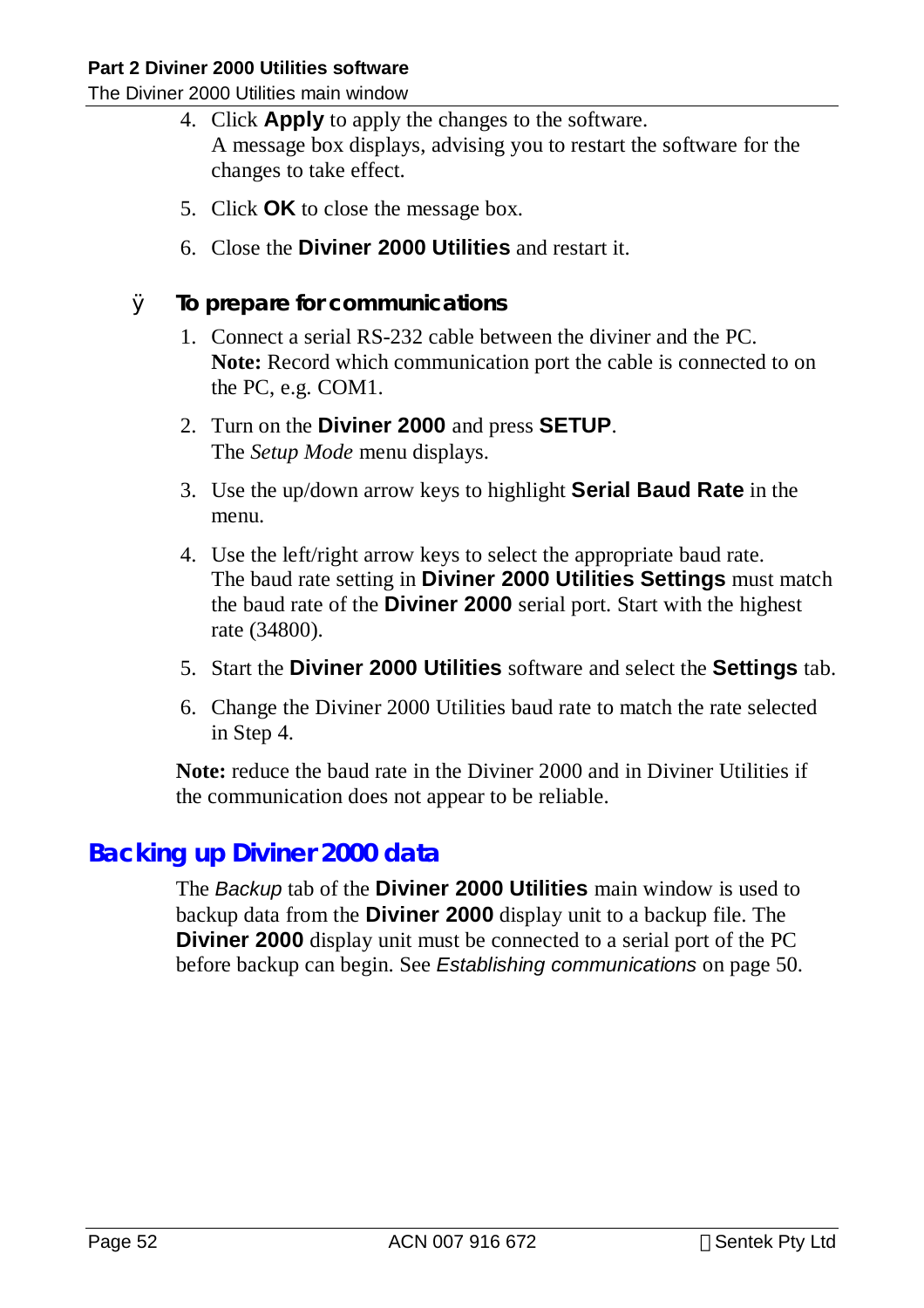|                                                                                                                                                  | The Diviner 2000 Utilities main window                                                             |
|--------------------------------------------------------------------------------------------------------------------------------------------------|----------------------------------------------------------------------------------------------------|
| <b>Diviner 2000 Utilities</b><br>B Restore / Export   B Settings   B ESW ID Tags<br>Backup<br>Diviner Backup 27 Nov 2008.dbk<br>Backup Name:     | Diviner 2000 Utilities<br>automatically creates<br>a name for the<br>backup file based on          |
| <b>Connection Status</b><br>Idle<br>Transfer Errors:<br>Transfer Rate (cps):<br>Backup<br>Current Backup Path<br>C:\Diviner 2000\Diviner Backups | the backup date.<br>Check the connection<br>status messages as<br>communication is<br>established. |
|                                                                                                                                                  | Click to establish a<br>connection and<br>create the backup<br>file.                               |
| Close<br>To bookup dota from the Diviner<br>$\sim$                                                                                               | The current backup<br>Help<br>path can be changed,<br>if required, in the<br>Settings tab.         |

Ø **To backup data from the Diviner** 

- 1. Prepare the **Diviner 2000** display unit and **Diviner 2000 Utilities**  software for communications as described in *Establishing communications* on page 50.
- 2. From the *Backup* tab of the **Diviner 2000 Utilities**, do one of the following:
	- Leave the default backup file name unchanged.
	- Type in a new file name. **Note:** The *\*.*DBK extension is automatically added to the file name.
- 3. Click **Backup** to begin the backup process and display connection status.

**Note:** The **Backup** button changes to **Cancel**. Click **Cancel** to cancel the backup process.

A status message displays the time of the completed operation.

## **Restoring and Exporting data**

#### The **Restore/Export** tab is used to:

• restore data (from the backup files) to the **Diviner 2000** display unit

export data (from the backup files) to a text based CSV file.

#### **Restoring data to the Diviner 2000**

The **Diviner 2000** display unit must be connected to a serial port of the PC before data restoration can begin. See *Establishing communications* on page 50.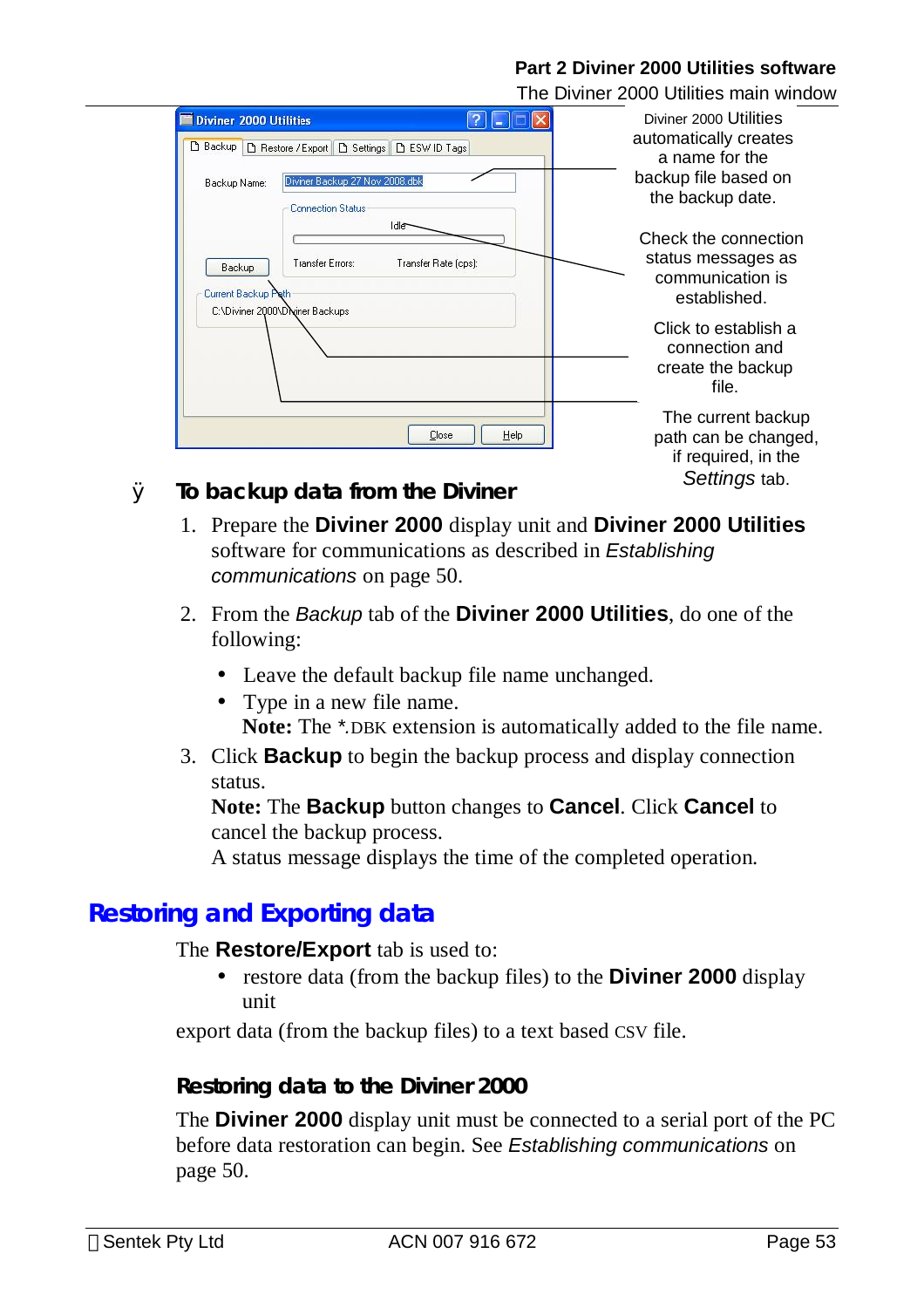*Caution:* 

Restoring data to the **Diviner 2000** display unit overwrites all existing data, settings and calibrations (except probe air and water counts). Ensure that you have backed up existing data before restoring previous data.

### **Exporting data to a CSV file**

Data can be exported from a backup file to a comma-separated variables format with the \*.CSV extension. This text-based file format can be viewed and analyzed with third party software such as *Microsoft Excel*.

Since **Diviner 2000** can hold more than one profile, exported data is separated into profiles. You can export single or multiple profiles; each profile is exported as a separate CSV file. Each CSV file name is generated automatically based on a nominated base file name. For example, a base file name of *Diviner Backup 02 Mar 1999.csv* with profile numbers 2 and 4 selected will generate two files called:

- *Diviner Backup 02 Mar 1999 (Pro02).csv*
- *Diviner Backup 02 Mar 1999 (Pro04).csv*.

The data format to be exported may be either raw or calibrated.

**Note:** If you export multiple profiles, each profile will use a common data format.

When exporting data, **Diviner 2000 Utilities** checks if a file already exists with the same name. If the file name exists, **Diviner 2000 Utilities** checks for compatible data formats, calibration data and sensor depths. If the data is compatible, only new (later in date) data is added to the appropriate CSV file. If the data is not compatible, no data is exported export is denied.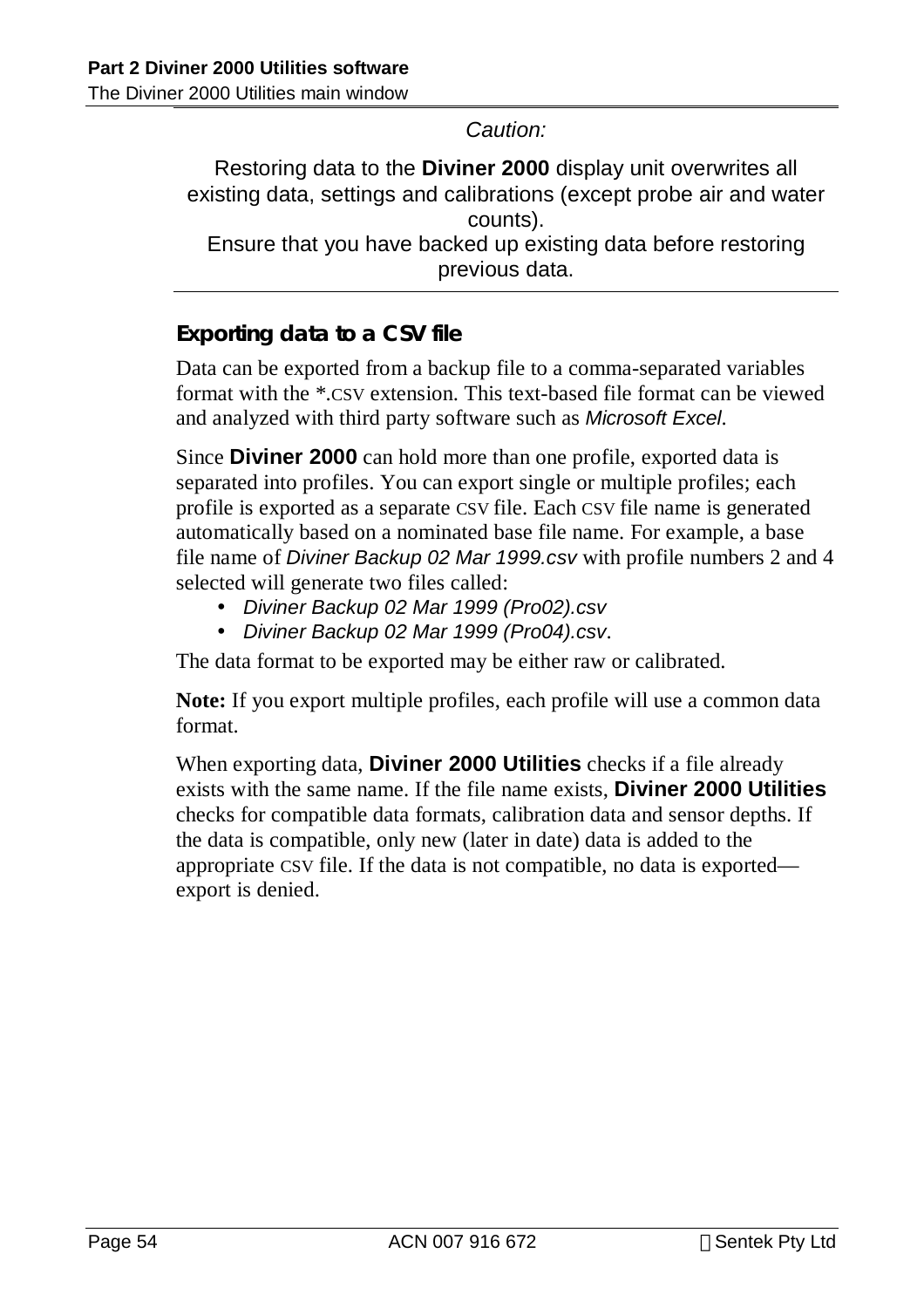The Diviner 2000 Utilities main window

| <b>Diviner 2000 Utilities</b><br>Restore / Export                                                          |                                                                                                                              |                              |                                        |                                                                                                                            |
|------------------------------------------------------------------------------------------------------------|------------------------------------------------------------------------------------------------------------------------------|------------------------------|----------------------------------------|----------------------------------------------------------------------------------------------------------------------------|
| <b>Backup</b><br>Fle Name<br>Diviner Backup 27 Nov 2008<br>Iceberg NE 15 Nov 2007<br>Olive NW1 16 Aug 2007 | D ESW ID Tags<br><b>D</b> Settings<br>Date From<br>Date To<br>30/12/1<br>$1/07/1$<br>30/12/1.<br>1/07/1<br>1/07/1<br>30/12/1 | No. Profiles<br>3<br>3<br>-3 | <b>Back</b><br>27/11<br>27/11<br>27/11 | Selected backup file<br>List of backup files in<br>the current backup                                                      |
| $\leq$<br><b>Connection Status</b><br>Refresh View                                                         | $\mathbf{m}$                                                                                                                 |                              | ×                                      | path.                                                                                                                      |
| Restore<br>Transfer Errors:<br>Export                                                                      | Idle                                                                                                                         | Transfer Rate (cps):         |                                        | Click to refresh the list of<br>backup files. You need to<br>refresh the list if, for example,<br>you have added, moved or |
| Current Backup Path<br>C:\Diviner 2000\Diviner Backups                                                     |                                                                                                                              |                              |                                        | deleted a file from the current<br>backup path using Windows<br>Explorer.                                                  |
| Resizable<br>column<br>headings                                                                            | Close                                                                                                                        |                              | Heit                                   | Location of the listed<br>backup files.                                                                                    |

To increase or decrease the width of a column, click and drag the line separating the columns in the column heading. You can also double-click the line to resize the column to the minimum useable width.

#### Ø **To restore data to the Diviner**

- 1. Prepare the **Diviner 2000** display unit and **Diviner 2000 Utilities** software for communications as described in *Establishing communications* on page 50.
- 2. From the **Restore/Export** tab of the **Diviner 2000 Utilities**, select the file that contains the data to be restored. **Note:** If you cannot see your backup files, check that the current backup path corresponds to the file location of your backup files.
- 3. Click **Restore** to begin the restore process and display connection status.

**Note:** The **Restore** button changes to **Cancel.** Click **Cancel** to cancel the backup process.

A status message displays the time of the completed operation.

- Ø **To export data to a CSV file format** 
	- 1. From the **Restore/Export** tab of the **Diviner 2000 Utilities**, select the file that contains the data to be exported. **Note:** If you can not see your backup files, check that the current backup path corresponds to the file location of your backup files.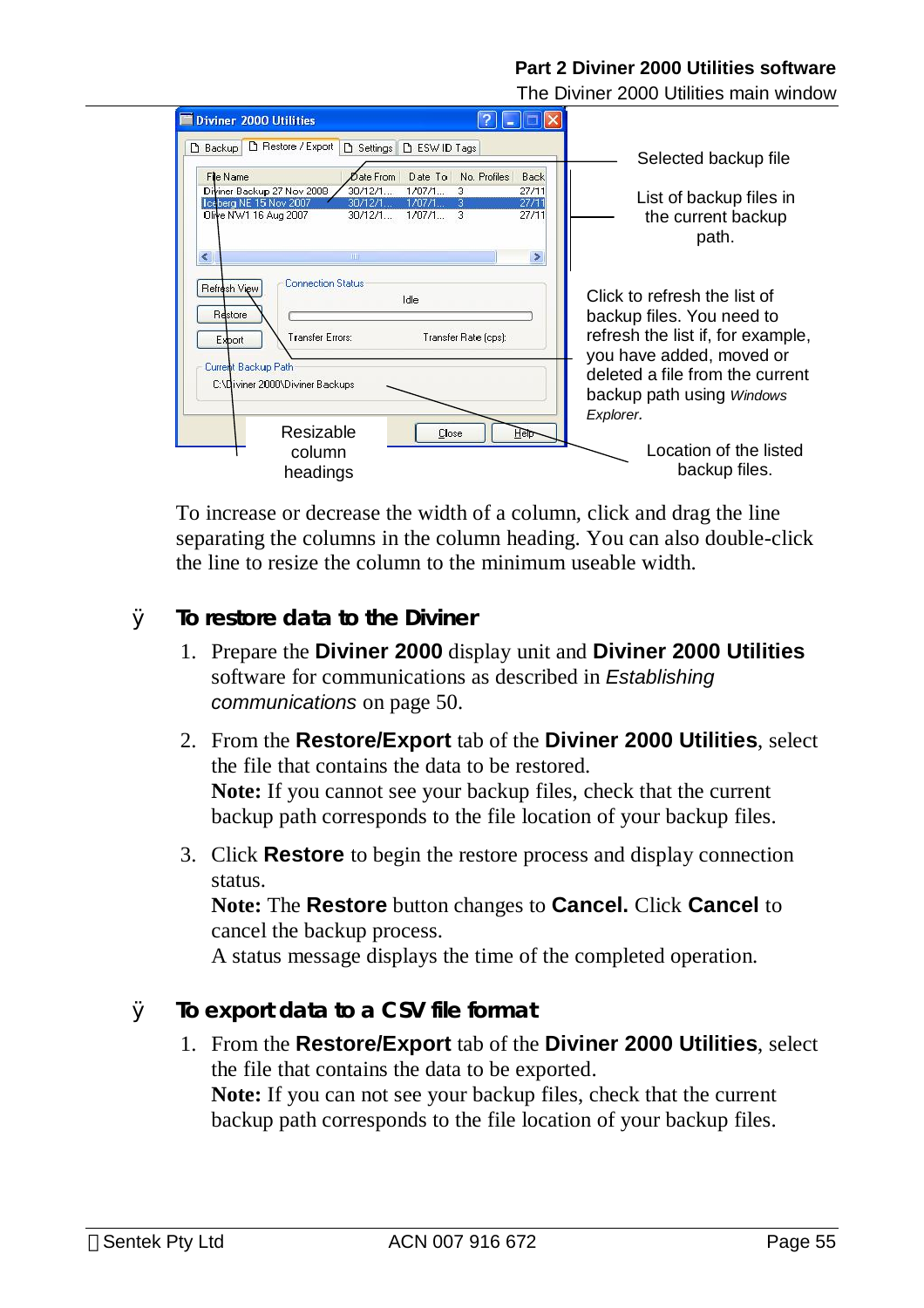The Diviner 2000 Utilities main window

2. Click **Export**. The **Export to csv** dialog box displays.

| <b>Export to CSV</b><br>$?$ $\times$                                               |                                                                        |
|------------------------------------------------------------------------------------|------------------------------------------------------------------------|
| Iceberg NE                                                                         | Source backup file name                                                |
| Export As:<br>C:\WINDOWS\Profiles\corbets\Desktop\Ic <br><b>Browse</b>             | Diviner 2000 Utilities<br>automatically creates<br>a base name for the |
| Profile No<br>Date From<br>Date To<br>Total Readings<br>10/01/99<br>29/01/99<br>10 | export file based on<br>the backup file name.                          |
| 料<br>28/05/99<br>28/05/99<br>4                                                     | Selected profile                                                       |
| Format                                                                             |                                                                        |
| G.<br>Calibrated Moisture Readings                                                 |                                                                        |
| Raw Scaled Frequency Readings                                                      |                                                                        |
| Cancel<br>OΚ                                                                       |                                                                        |

- 3. Do one of the following:
	- Accept the default base file name and path (the default name is based on the backup name).
	- Type or browse for the required directory path and type a new name if required.
- 4. Select the required profile(s) to export.

You can select multiple profiles for exporting by holding the **CTRL** or **SHIFT** key down and selecting each profile. The appropriate profile number is automatically added to the export file name.

- 5. Select the data format to export. The default format is *Calibrated Moisture Readings*.
- 6. Click **OK**.

A message box displays advising you of the outcome of the export process. See page .56

#### **Exporting data messages**

A message displays after attempting to export data to a CSV file. The following sample messages are displayed under the conditions described.

| <b>Messages</b>                                                                                                   | <b>Meaning/Action</b>                                        |
|-------------------------------------------------------------------------------------------------------------------|--------------------------------------------------------------|
| The following profiles were<br>successfully exported to<br>newly created files:<br>1. Profile 02<br>2. Profile 03 | No action is required. The export process<br>was successful. |
|                                                                                                                   |                                                              |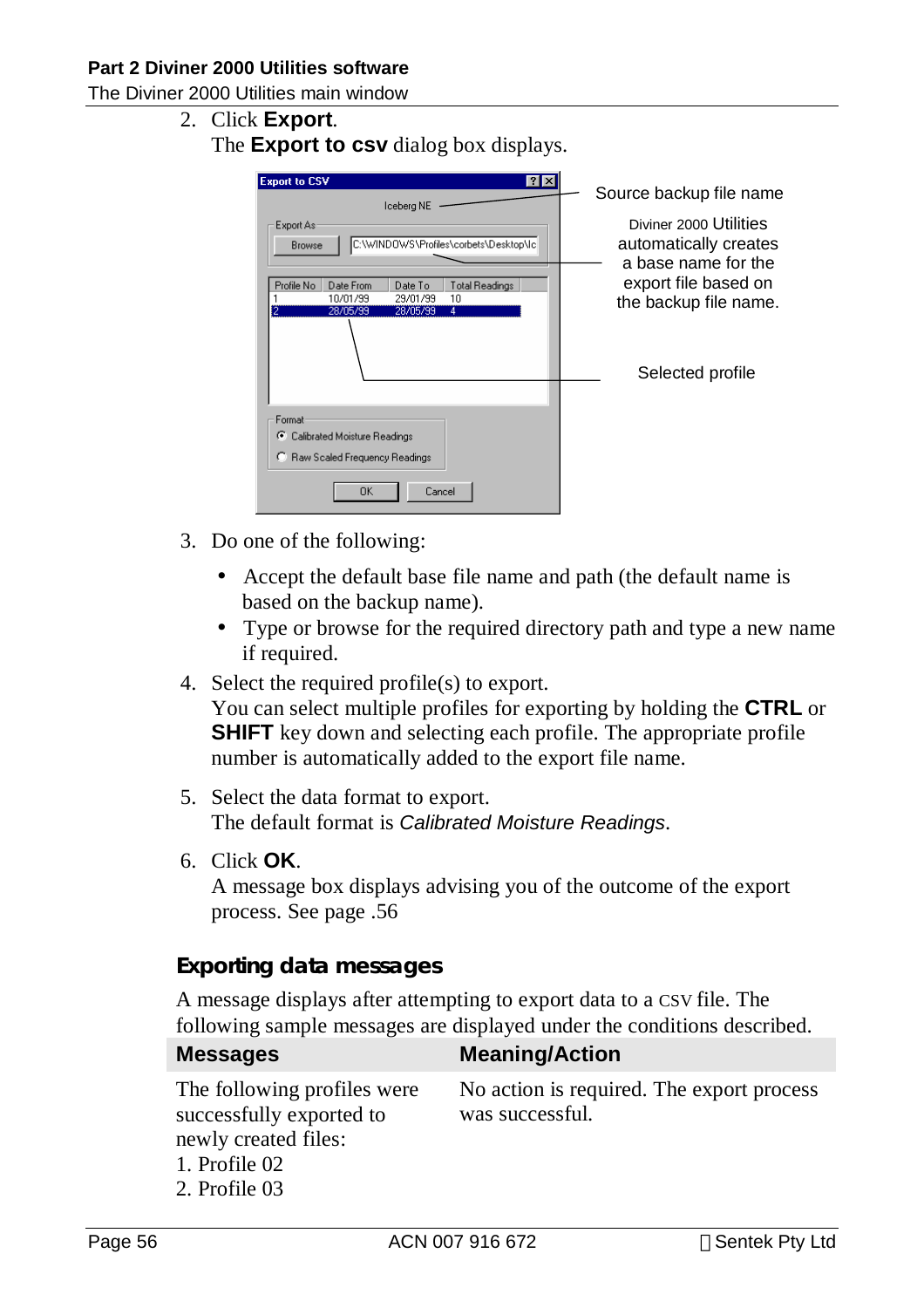The Diviner 2000 Utilities main window

| <b>Messages</b> | <b>Meaning/Action</b> |
|-----------------|-----------------------|
|                 |                       |

The following profiles had no relevant changes in them from existing profile files: 1. Profile 02

The export process did not proceed. A CSV file of the same name (same base name and profile number) was found in the destination location. The file is compatible with the selected profile being exported but no changes were detected. It is probable that you have exported the same profile twice.

The following profiles were unable to be exported! Probable causes may be because the destination files already existed and contained modified or mismatched information that would not allow the current profile to be appended: 1. Profile 02'

The export process did not proceed because a CSV file of the same name (same base name and profile number) was found in the destination location which was incompatible with the profile being exported. This could be due to:

- incompatible data formats (data may belong to different profile)
- incompatible sensor depths (data may belong to different profile)
- existing file has been modified manually.

## **Using ESW ID Tags**

The Diviner 2000 Display Unit must be connected to the serial port of the PC before the Refresh View or Delete Selected functions will work. (See *Establishing communications* on page 50.)

The ESW ID Tags tab is used to:

- View which logger ID's (located in the Sentek Databases) match the ESW ID Tags (.ID files) stored on the Diviner 2000 display unit. This will help prevent downloading to incorrect databases.
- Delete logger ID tags (.ID files) from the Diviner 2000 Display Unit once a Sentek Database is no longer being used.

*For example, a Sentek Database created from a Diviner 2000 download would have a logger ID similar to this: "Diviner U95CJ49D75E00". This would mean that the Diviner 2000 Display Unit would need to have the file "U95CJ49D75E00.ID" in it to be able to download to that database.*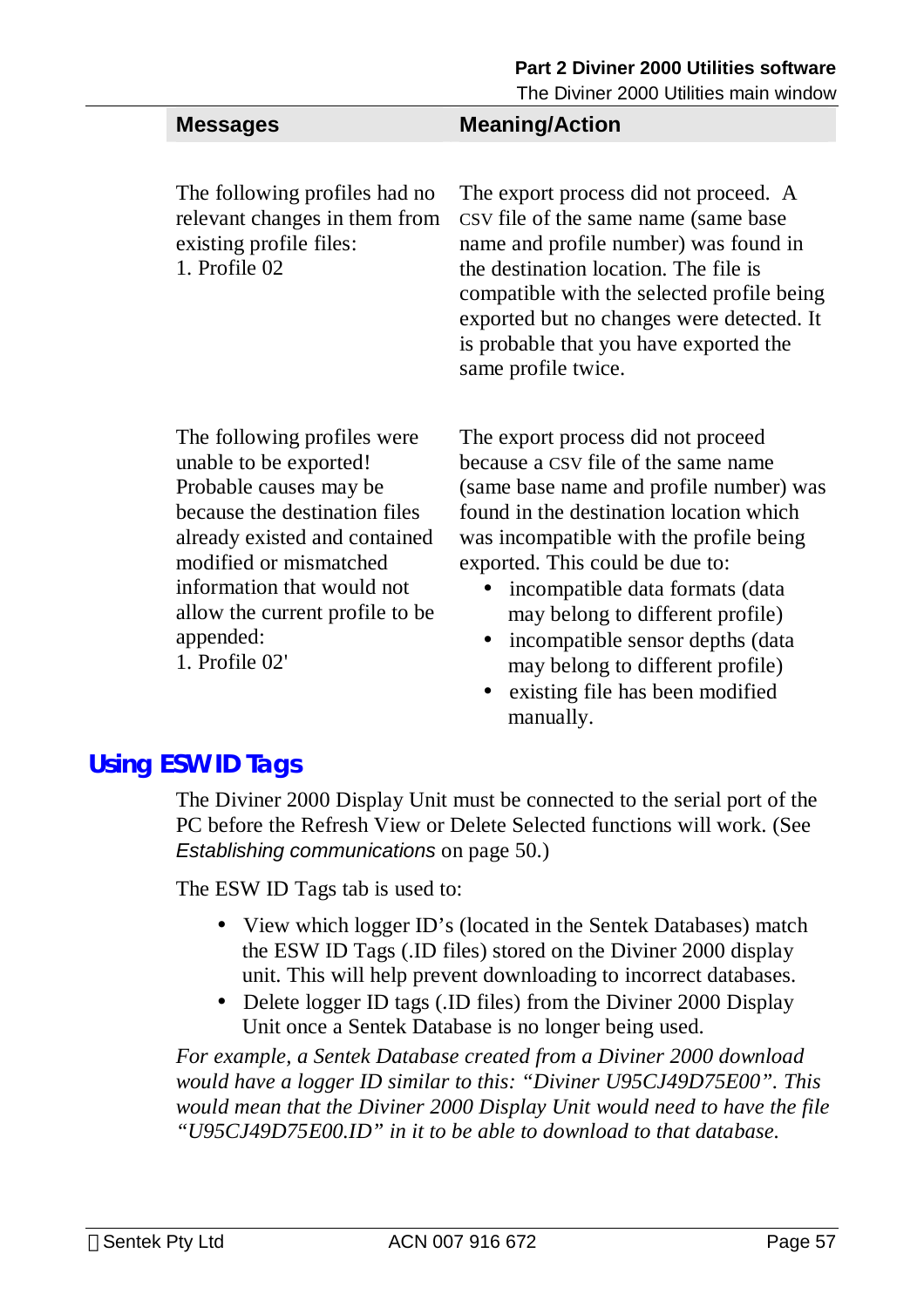The Diviner 2000 Utilities main window

- Ø **Finding the ESW ID Tag** 
	- 1. Open the **IrriMAX** software. (Go to **Start All Programs Sentek IrriMAX**)
	- 2. From a Workspace page in the IrriMAX software, select **File**, then **Open**, then **Database**, and browse for a database (.sdb file) that you wish match with the Diviner Display Unit.
	- 3. Once you have identified the database, select it and click **Open**.
	- 4. Record the Logger ID (which appears in the top row of the "Logger Tree" column).

| Logger Configuration - C: Wiviner Data Databases Wiviner_1#01.sdb |                |            |          |       |       |                            |                             |
|-------------------------------------------------------------------|----------------|------------|----------|-------|-------|----------------------------|-----------------------------|
| Logger Type:<br>RT6<br>Sé.                                        |                |            |          |       |       |                            | Add Site                    |
| Logger Tree                                                       | Address        | Depth (cm) | Type     | Air   | Water | Calibration                | Delete Sites                |
| Diviner U95CJ49D7SE00<br>$-1$ $\infty$                            |                |            |          |       |       |                            |                             |
| 自守<br>Tube#01                                                     |                |            |          |       |       |                            | Properties                  |
| 自骨 #01                                                            |                |            |          |       |       |                            | Read Sensor                 |
| E                                                                 | A1             | 10         | Moisture | 38651 | 24773 | Diviner Calibration        |                             |
| ₿                                                                 | A <sub>2</sub> | 20         | Moisture | 38651 | 24773 | Diviner Calibration        | Calibrations                |
| B                                                                 | A <sub>3</sub> | 30         | Moisture | 38651 | 24773 | Diviner Calibration        |                             |
| E                                                                 | A4             | 40         | Moisture | 38651 | 24773 | Diviner Calibration        | Send to RT6                 |
| ₿                                                                 | A <sub>5</sub> | 50         | Moisture | 38651 | 24773 | <b>Diviner Calibration</b> |                             |
| E                                                                 | A6             | 60         | Moisture | 38651 | 24773 | Diviner Calibration        | Create I&R DB               |
| Ë                                                                 | A7             | 70         | Moisture | 38651 | 24773 | Diviner Calibration        | Help                        |
|                                                                   |                |            |          |       |       |                            |                             |
| $\left  \cdot \right $                                            | <b>TITLE</b>   |            |          |       |       | $\,$                       | Save<br>Save New As<br>Quit |

- 5. Prepare the Diviner 2000 Display Unit and the Diviner 2000 Utilities software for communications as described in *Establishing communications* on page 50.
- 6. From the **ESW ID Tags** page of the Diver 2000 Utilities software, click on refresh.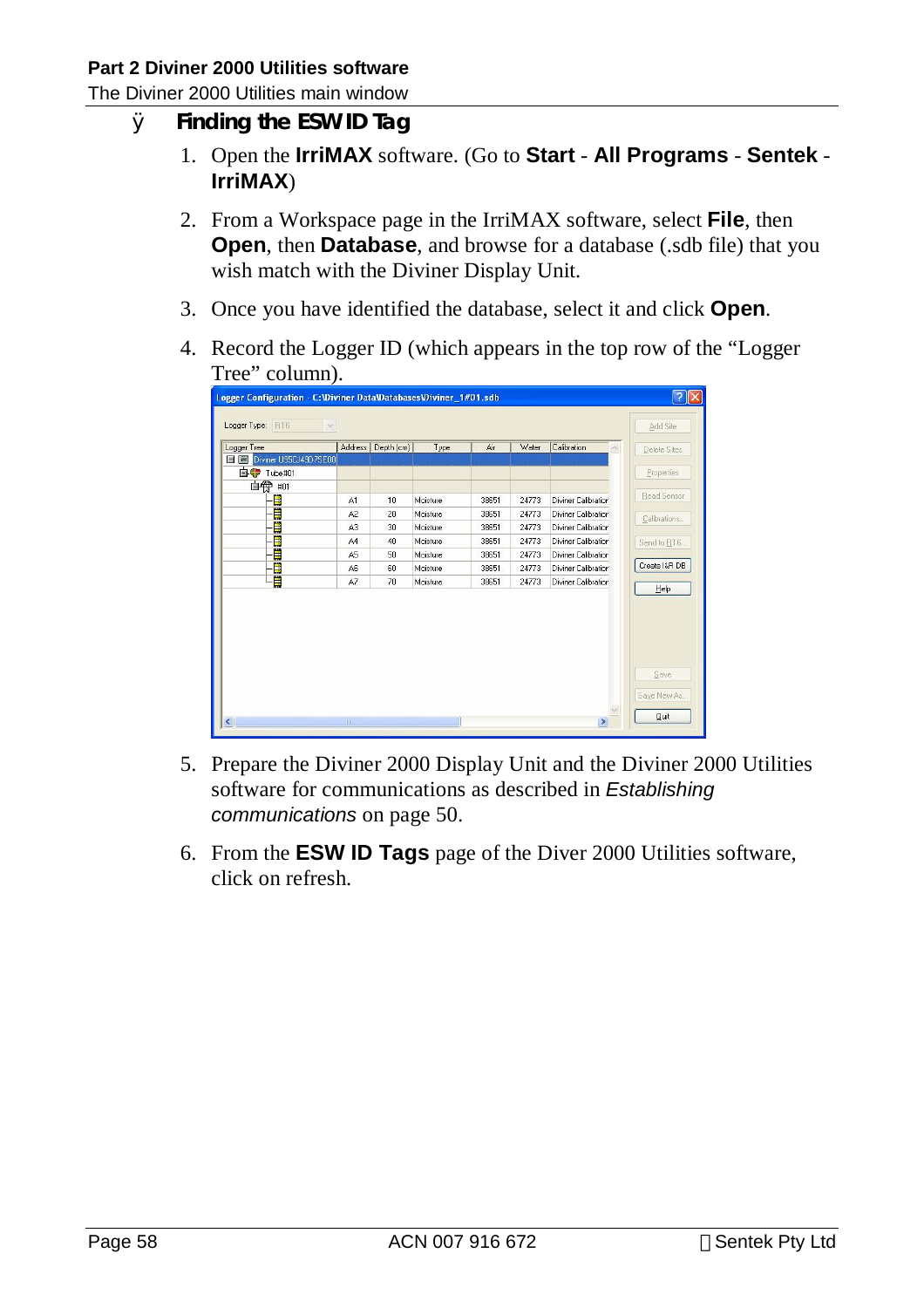The Diviner 2000 Utilities main window

7. One of the ID Tags (.ID files) that appears should match the Logger ID that was identified in step 4.

| <b>Diviner 2000 Utilities</b>                                       |      |
|---------------------------------------------------------------------|------|
| D Backup D Restore / Export D Settings D ESW ID Tags                |      |
| Name<br>C3FCJ4REQ5P20.ID<br>U95CJ49D7SE00.ID                        |      |
|                                                                     |      |
| <b>Connection Status</b><br>Refresh View<br>Idle<br>Delete Selected |      |
| Close                                                               | Help |

#### Ø **Deleting ID Tags from a Diviner**

- 1. Identify the ID Tag (.ID file) to be deleted from the Diviner 2000 Display Unit as described in *Finding the ESW ID Tag* on page 58.
- 2. From the ESW ID Tags tab of Diviner 2000 Utilities, highlight the ID Tag you wish to delete from the Diviner 2000 Display Unit.
- 3. Click once on **Delete Selected**
- 4. The following warning message will appear.



Click Yes to delete the selected ID Tag.

**Note:** ID files can be added to the Diviner later by following the on-screen instructions when a Diviner download is attempted to a database without a matching ID Tag.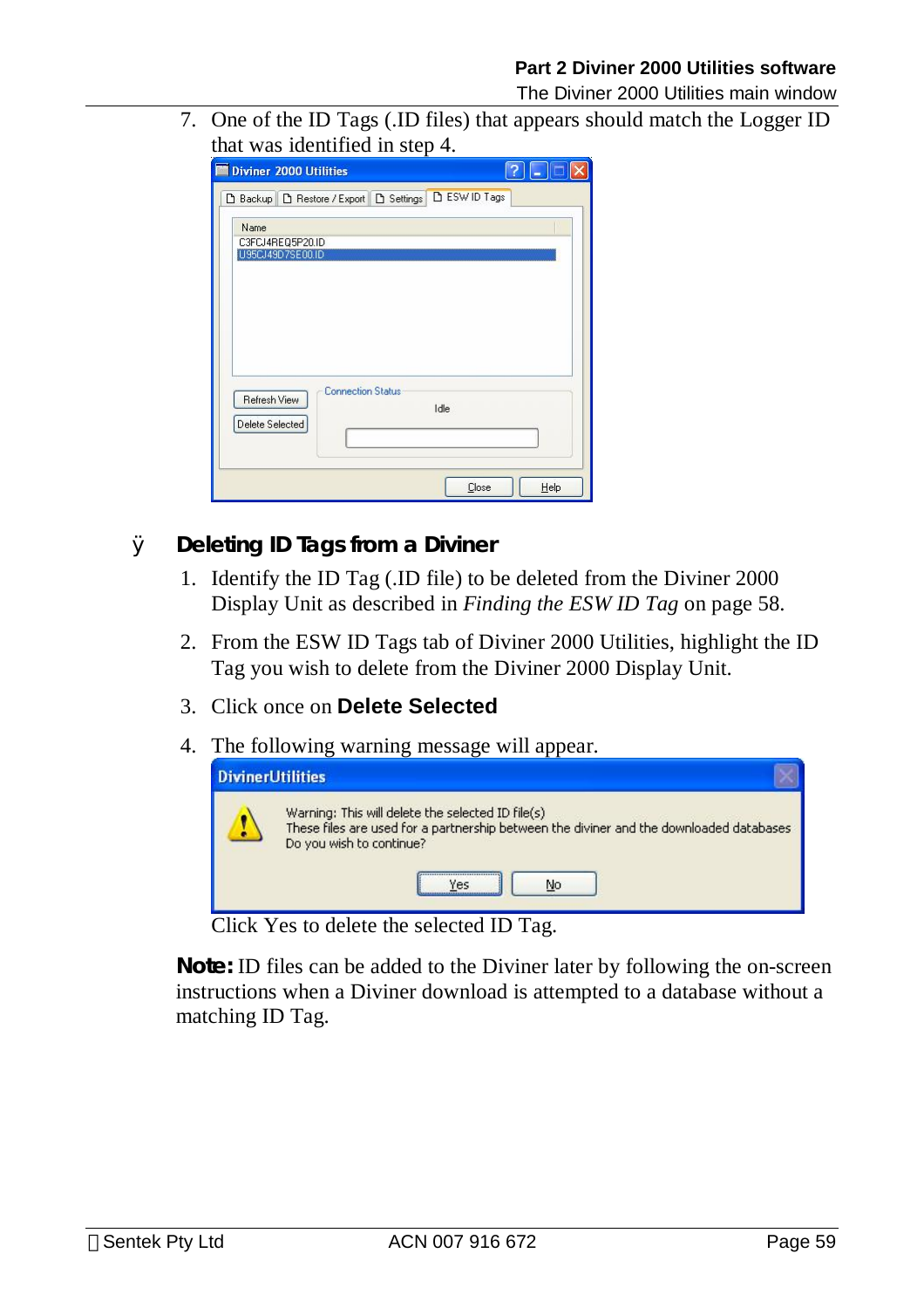# **Troubleshooting**

- Ø **To unlock Diviner 2000** 
	- 1. Press a 'mode' key to move out of and back into current screen.
	- 2. Hold down the **ON/OFF** key for approximately five seconds so that the Diviner 2000 display unit resets.

#### Ø **To ensure compatible communication settings**

If you receive the following error message:

| <b>Error connecting to Diviner</b>                                                                                                                                                                                                                                                                                                                                                                                                    |
|---------------------------------------------------------------------------------------------------------------------------------------------------------------------------------------------------------------------------------------------------------------------------------------------------------------------------------------------------------------------------------------------------------------------------------------|
| Sorry, Could not establish a stable connection.<br>Please check the following then restart the application:<br>1. Your settings are correct on the Settings tab.<br>2. That the port you selected in the settings tab is the same port that you have connected the cable too.<br>3. The serial cable is connected to both the diviner and the PC.<br>4. The diviner is turned on<br>5. The baud rates match on the PC and the Diviner |
|                                                                                                                                                                                                                                                                                                                                                                                                                                       |

- 1. Check that the **Diviner 2000** display unit is turned on.
- 2. Check that the serial cable plugs are properly seated in both sockets.
- 3. Check that the serial cable is not damaged.
- 4. If you have more than one available serial port, check the *Settings* tab of the software and ensure that the port name specified corresponds to the physical connection.
- 5. Make sure that the baud rate for the **Diviner 2000** display unit match the baud rate for the **Diviner 2000 Utilities**.
- 6. Lower the baud rate (keeping the baud rates matched) and try again.
- 7. Turn off the **Diviner 2000** display unit.
- 8. **Reboot your PC, restart the Diviner 2000 Utilities** and try again.
- Ø **To format the Diviner 2000**

This option can be a last resort when operation of the Diviner 2000 is inconsistent. Sentek recommends getting expert advice before proceeding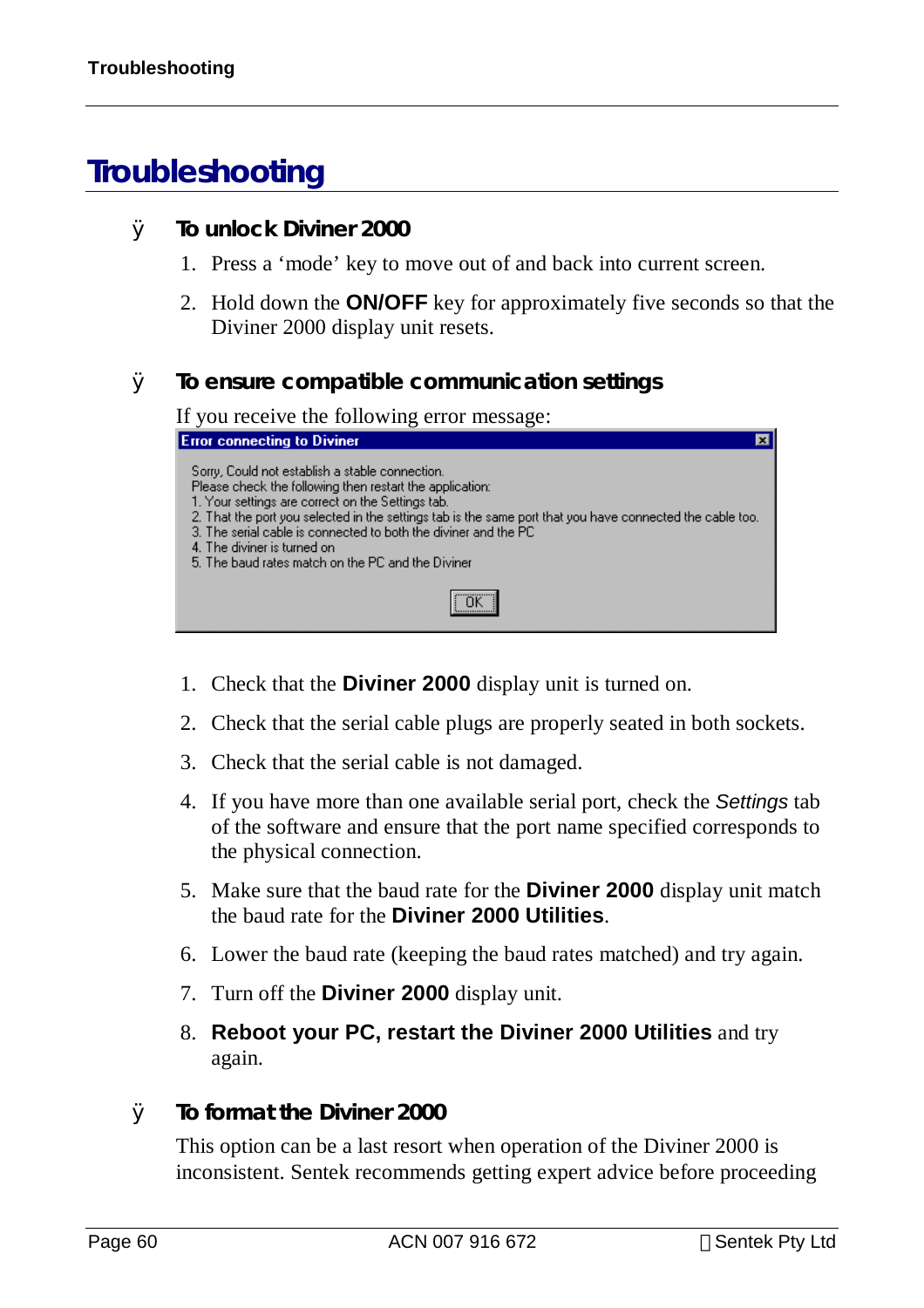with formatting. The Diviner 2000 data should be backed up before formatting.

The steps required are describe in section *Formatting the Diviner 2000* page 28.

| io rectiry originity problems                                                                              |                                                                                                                                                                                                                                                                                                                          |
|------------------------------------------------------------------------------------------------------------|--------------------------------------------------------------------------------------------------------------------------------------------------------------------------------------------------------------------------------------------------------------------------------------------------------------------------|
| <b>Symptom</b>                                                                                             | <b>Remedy</b>                                                                                                                                                                                                                                                                                                            |
| Diviner 2000 display unit fails to<br>switch on or flashes on momentarily<br>showing a low battery message | Plug a power pack into the charging<br>socket and leave on charge for at<br>least 4 hours. If the Diviner 2000<br>unit still fails to switch on, unplug<br>and refit the charger for a second<br>(and third, if required) 4 hour<br>charging cycle. If the unit still fails<br>to charge, see your local<br>Distributor. |
| Diviner 2000 display unit fails to<br>report a full battery status after a 4<br>hour charging cycle.       | Remove the charger plug from the<br>unit, refit the plug and leave for an<br>additional 4 hour charging cycle. If<br>the unit does not report a full<br>battery status after three 4 hour<br>charging cycles, it is recommended<br>the unit and the charger be returned<br>to your local Distributor for service.        |

#### Ø **To rectify charging problems**

#### Ø **To undo fatal key errors**

A fatal key error may occur if the Diviner unit is not powered off correctly.

- 1. Turn on the Diviner 2000.
- 2. At the start up screen, press #9990.
- 3. This will perform a reset/reboot of the display unit. No data will be lost

#### Ø **Diagnosing scan failures**

A failed scan can be caused by a number of things.

When a scan fails, verify that the soil profile is correct and ensure that the full depth of the profile is reached during the scan. Read *To scan (swipe and go)* on page 19.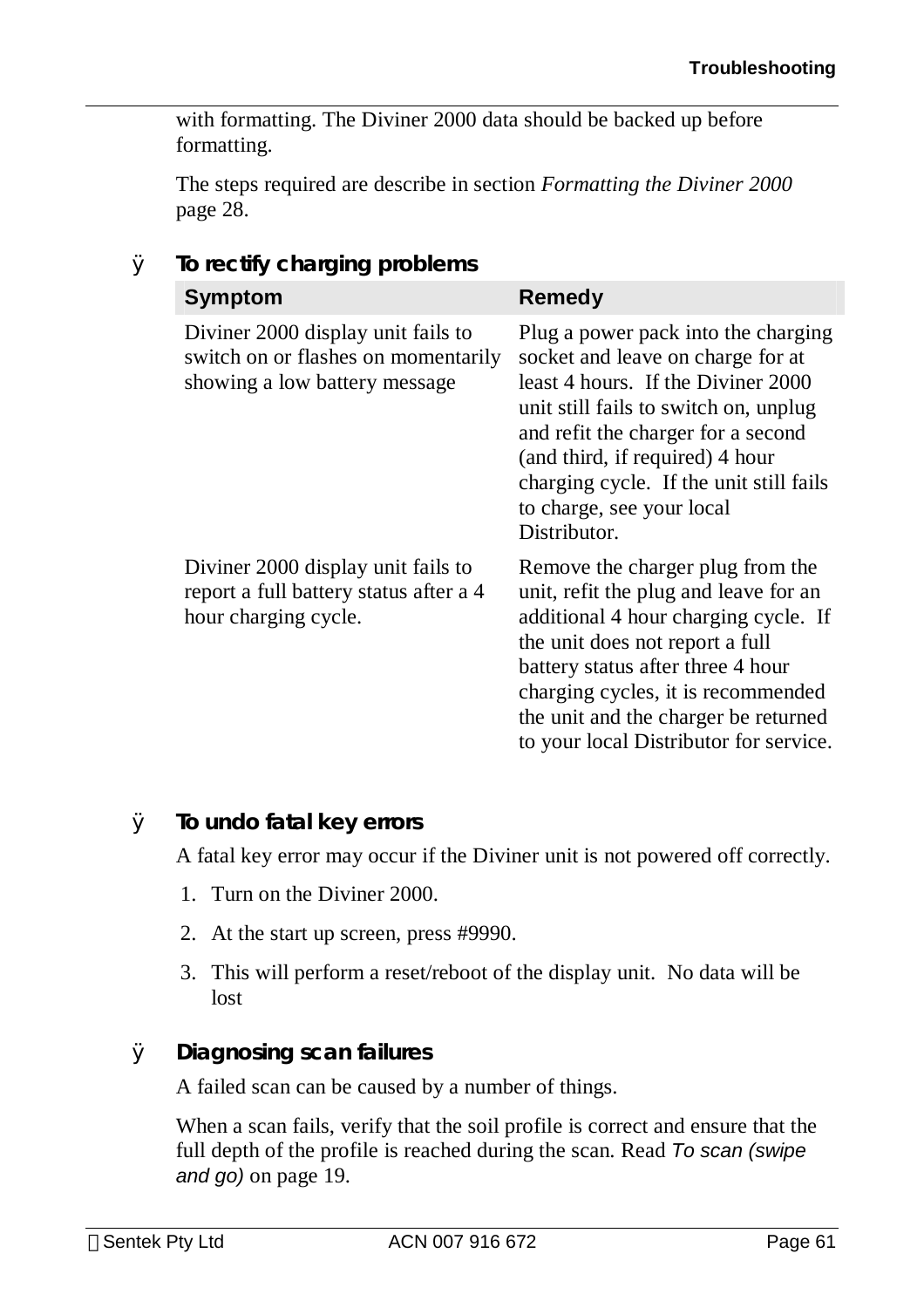A successful scan will never occur if the probe length is shorter than the length of the profile. You must either create a new profile or use a probe of the correct length.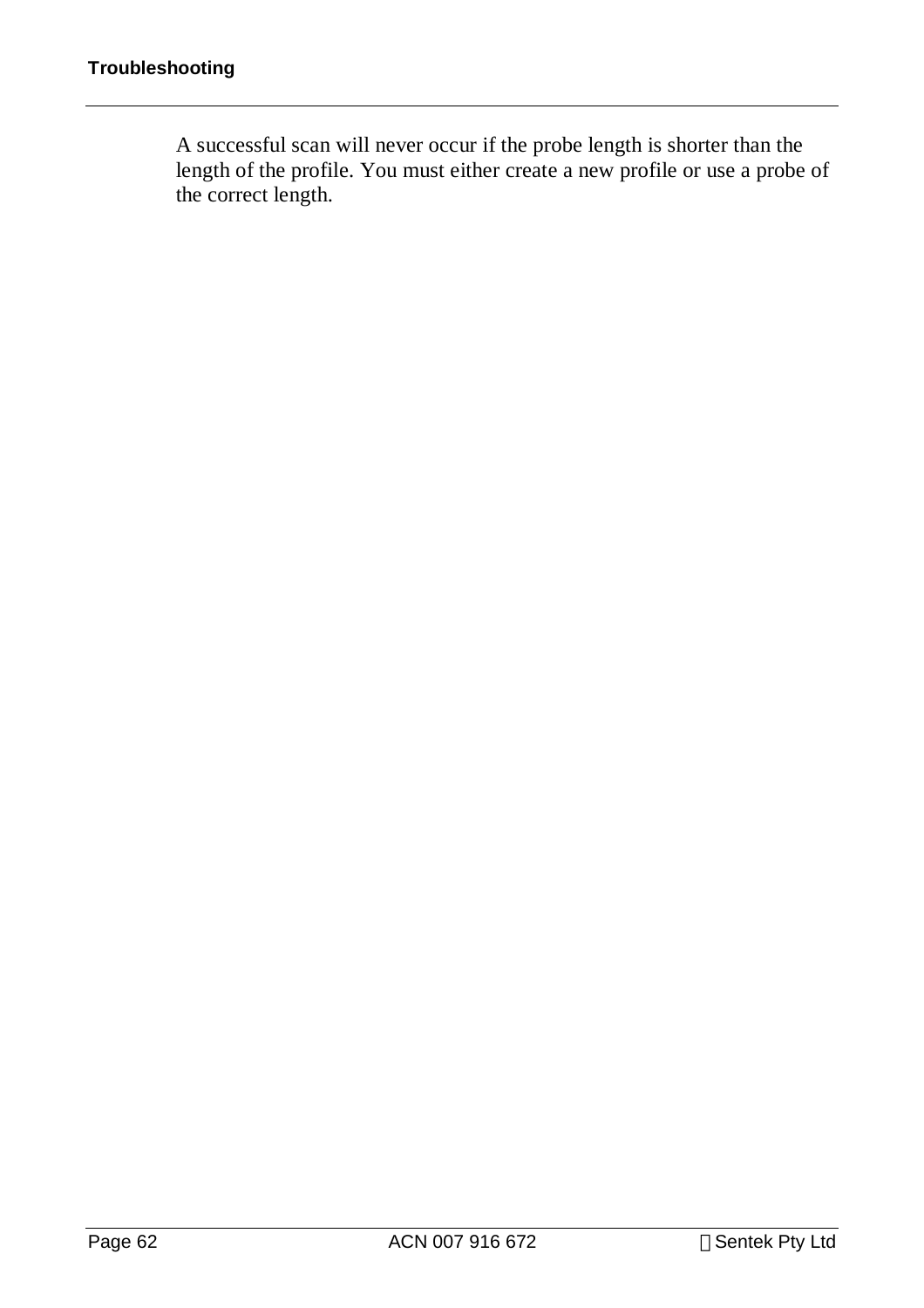# **Recommended reading**

Greacen, E L (1981); *Soil Water Assessment by the Neutron*; CSIRO, East Melbourne, Victoria, Australia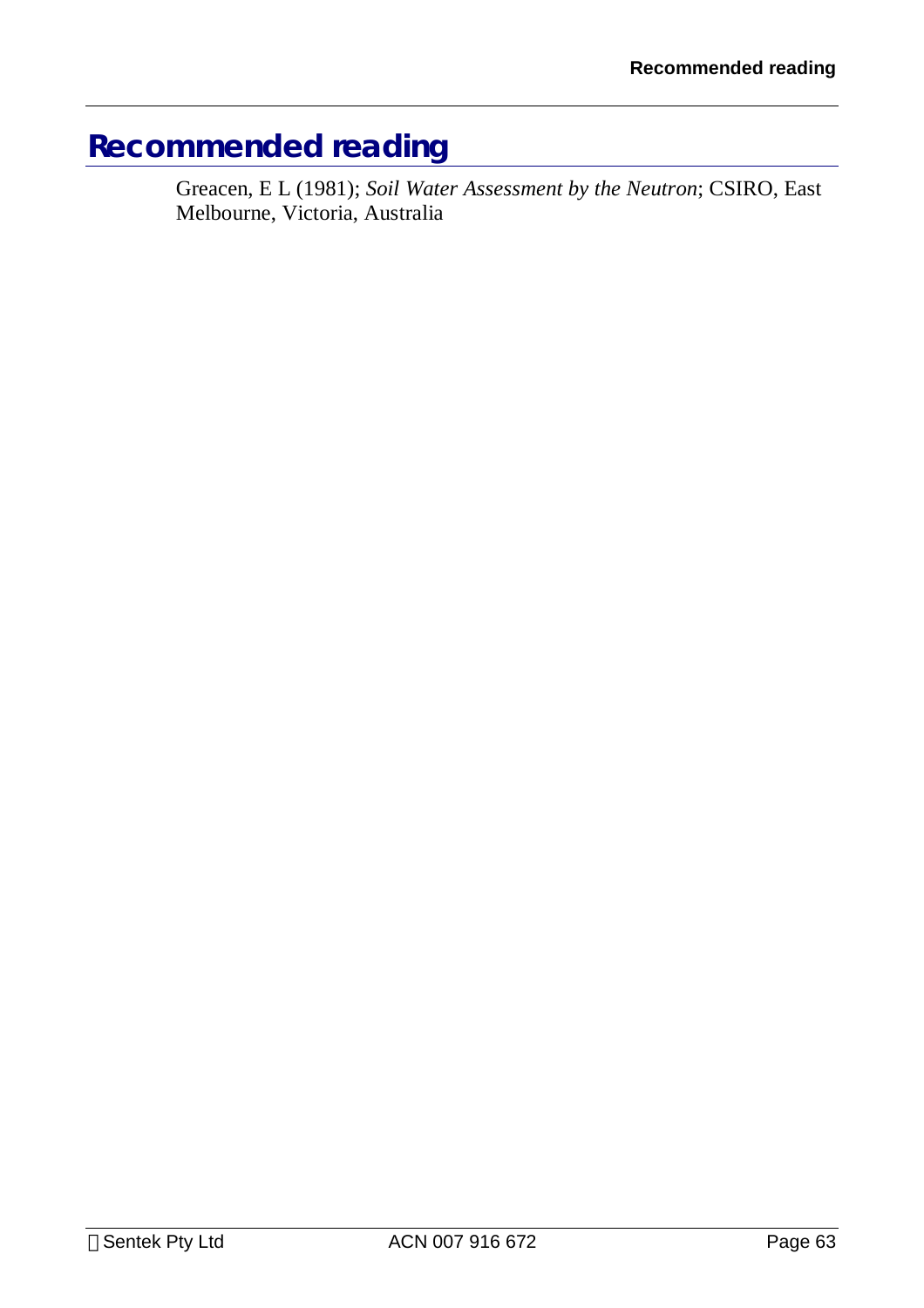# **Appendix A—Theory of Operation**

## **Raw counts**

**Raw counts** are the raw frequency readings by the sensor inside an access tube exposed to the air-water-soil medium to be measured. Raw counts range between 120 000 counts (taken in 100% water) and 160 000 counts (taken in 100% air).

The sensor operates at a very high frequency (in excess of 100 Mhz). It is not possible to tune all Diviner 2000 sensors to exactly the same raw count response when measuring a particular standard, e.g. in a water bucket. Therefore we have chosen not to work with raw data directly, but with frequency ratios or normalized counts. This allows you to use different Diviner sensors during the monitoring season and ensures meaningful data continuity.

# **Normalized counts or SF (Scaled Frequency)**

**Normalized counts** represent the ratio of individual probe frequency reading responses (inside the access tube) in soil  $(F<sub>S</sub>)$  compared with probe responses in air  $(F_A)$  and in water  $(F_W)$ . SF readings usually range between the values 0 and 1. The frequencies in air, water and soil are passed through a normalization equation to determine a normalized count or scaled frequency (SF), defined as:

$$
SF = (F_A - F_S) (F_A - F_W)^{-1}
$$

*Where*:

- $F_A$  is the frequency reading in the access tube while suspended in air
- $F<sub>S</sub>$  is the frequency reading in the access tube in soil
- $F_W$  is the frequency reading in the access tube in the water bath.

## **Measurement technique**

**Volumetric soil moisture content** is measured by responses to changes in the dielectric constant of the soil. The capacitance of a soil increases considerably with an increase in the number of soil water molecules, which are free to relax as their electric dipoles respond to the capacitor sensors field reversal. This measurement is proportional to capacitance and is also called specific polarization or electric dipole moment per unit volume. With the advent of microelectronics it is possible to measure the responses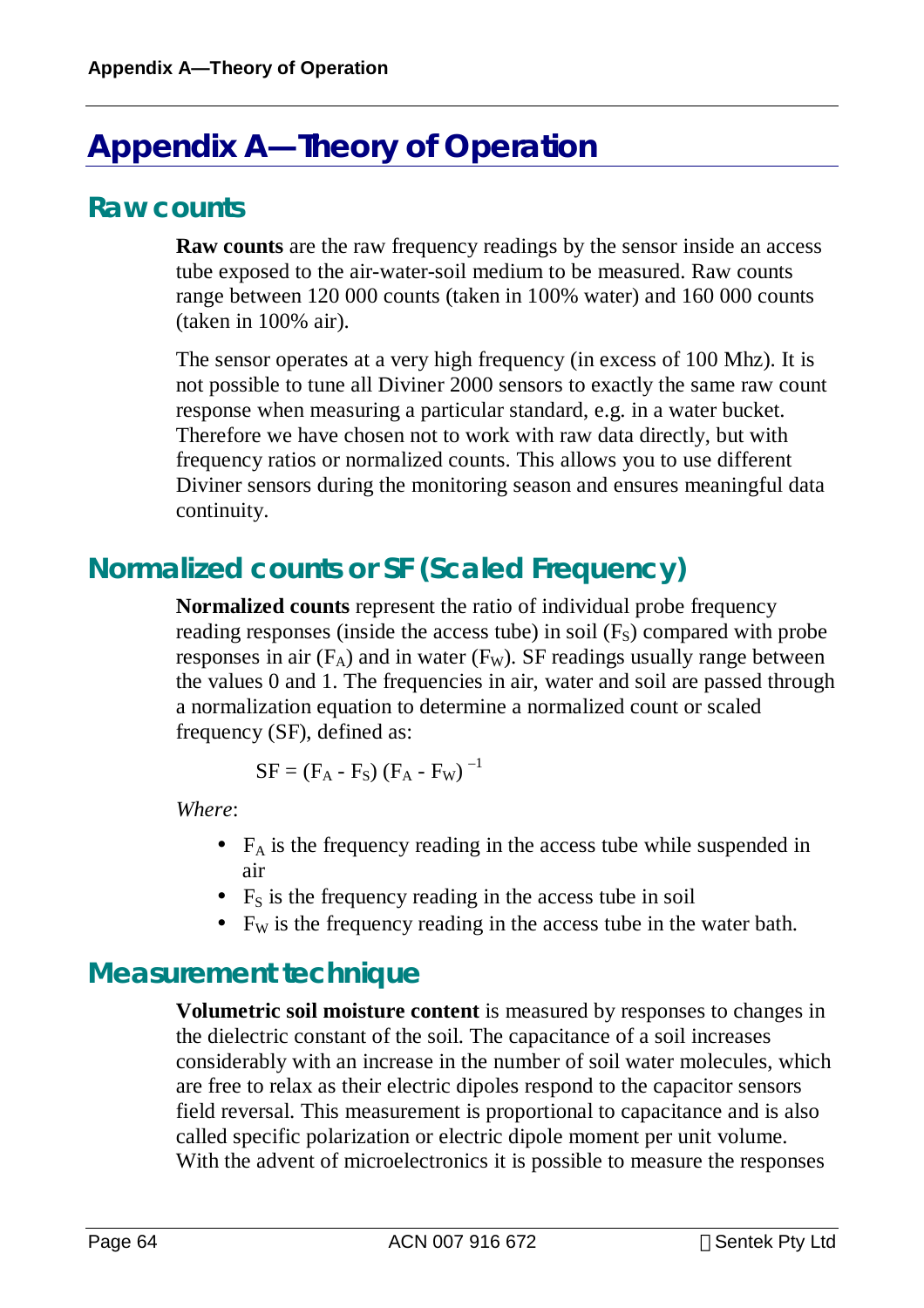of capacitance sensors within a soil profile and correlate it very highly to the dynamics of volumetric soil moisture content.

The capacitance technique in general has potential advantages over traditional nuclear soil moisture monitoring techniques such as the lack of random counting error, lighter equipment weights, quick responsive readings and no radioactive hazards.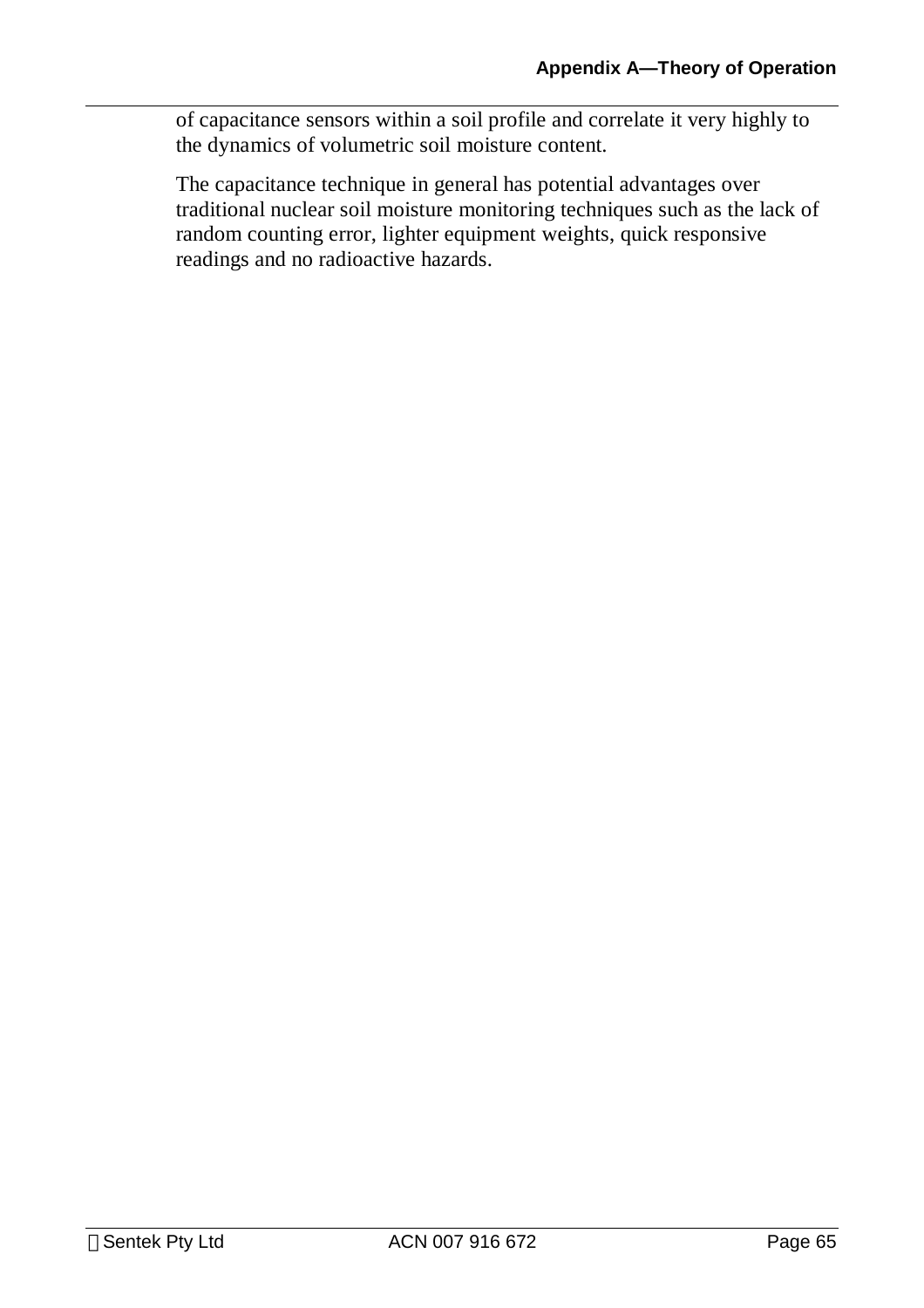# **Appendix B—Soil Moisture Management**

## **What soil volume does the Diviner probe measure at a single depth level?**

At a single depth level, the probe records moisture from a soil volume outside the access tube, which has a sphere of influence of:

- 10 cm vertical height
- 5–10cm radial distance from the outer wall of the access tube.

See xx

### **What are the water units?**

For example, if the probe (provided it has been calibrated) reads one millimeter that means there is one millimeter of water content in a 100 mm thick soil slice on a volume basis. For that layer (and only that layer), this amounts to a volumetric soil moisture content of 1%.

What does 1% or 1 mm volumetric soil moisture content/10 cm or 100 mm soil depth mean?

You require one liter of water to cover one square meter  $(m<sup>2</sup>)$  to a soil depth of one millimeter.

#### **Metric units:**

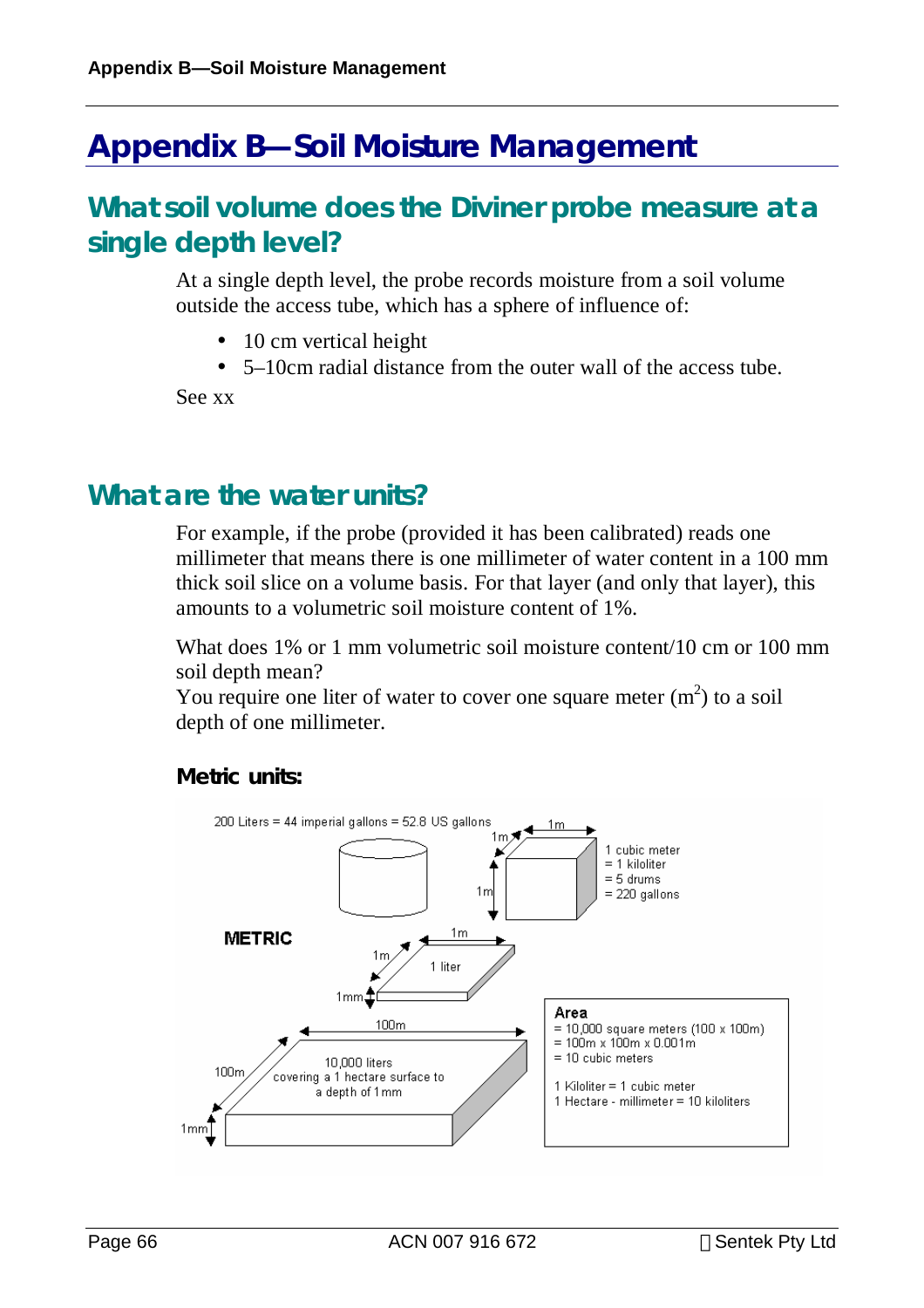#### **Imperial measurement units:**



# **What part of the soil profile does the Diviner 2000 measure?**

The first depth level is located at a soil depth of 10 cm (if the datum plate of the top cap sits on ground level) measuring effectively the soil profile slice of 5–15 cm depth. The next depth level is located at 20 cm measuring effectively 15–25cm soil depths. With further depth level at 10 cm intervals on the probe rod, the measurement depth is 25-35 cm, 35-45 cm, etc.

If you raise the datum plate of the top-cap five centimeters above the ground surface and place the center of the first measuring depth level effectively at five centimeters soil depth, the sphere of influence of the depth level measures a soil slice from 0–10 cm. For the other depth levels at 10 cm intervals on the probe rod, the measurement depth is 20–30 cm, 30-40 cm, etc.

# **What will be summed?**

The moisture content on incremental 10 cm thick soil slices are summed in any given soil profile. For example, your probe measures at the following depth levels giving respective readings in mm:

| <b>Profile 1</b> |                  | <b>Profile 2</b> |        |
|------------------|------------------|------------------|--------|
| Depth            | H <sub>2</sub> O | Depth            | $H_2O$ |
| 10cm             | 13mm             | 10cm             | 13mm   |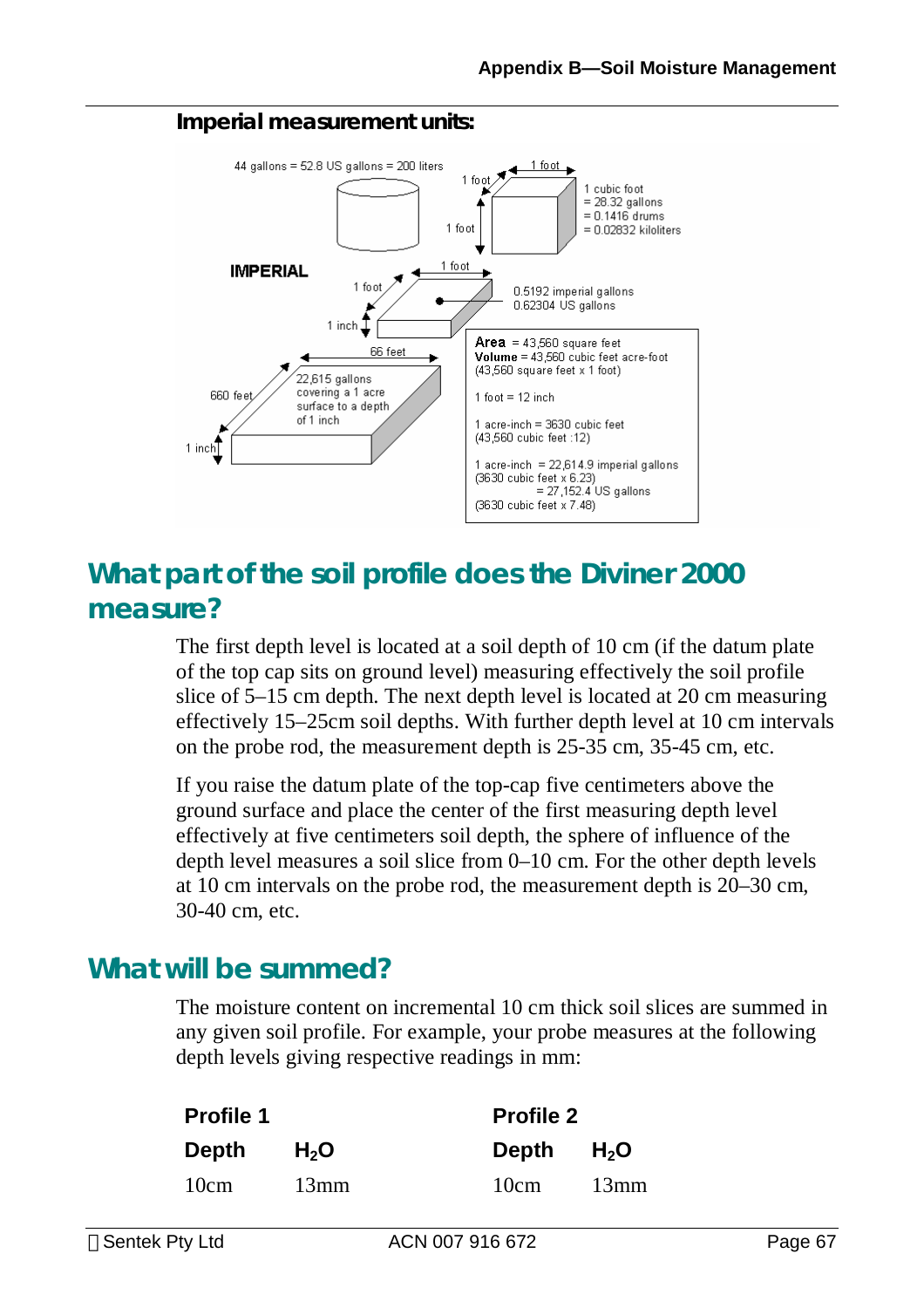| <b>Profile 1</b> |                  | <b>Profile 2</b> |                  |
|------------------|------------------|------------------|------------------|
| <b>Depth</b>     | H <sub>2</sub> O | <b>Depth</b>     | H <sub>2</sub> O |
| 20cm             | 22mm             | 20cm             | 22mm             |
| 30cm             | 25 <sub>mm</sub> | <b>Total</b>     | 35 <sub>mm</sub> |
| 40cm             | $27 \text{mm}$   |                  |                  |
| 50cm             | 28 <sub>mm</sub> |                  |                  |
| <b>Total</b>     | <b>115mm</b>     |                  |                  |

Where:

- The total soil moisture content from 10 to 50 cm is 115 mm (Profile 1).
- The total soil moisture content from 10 to 20 cm is 35 mm (Profile 2).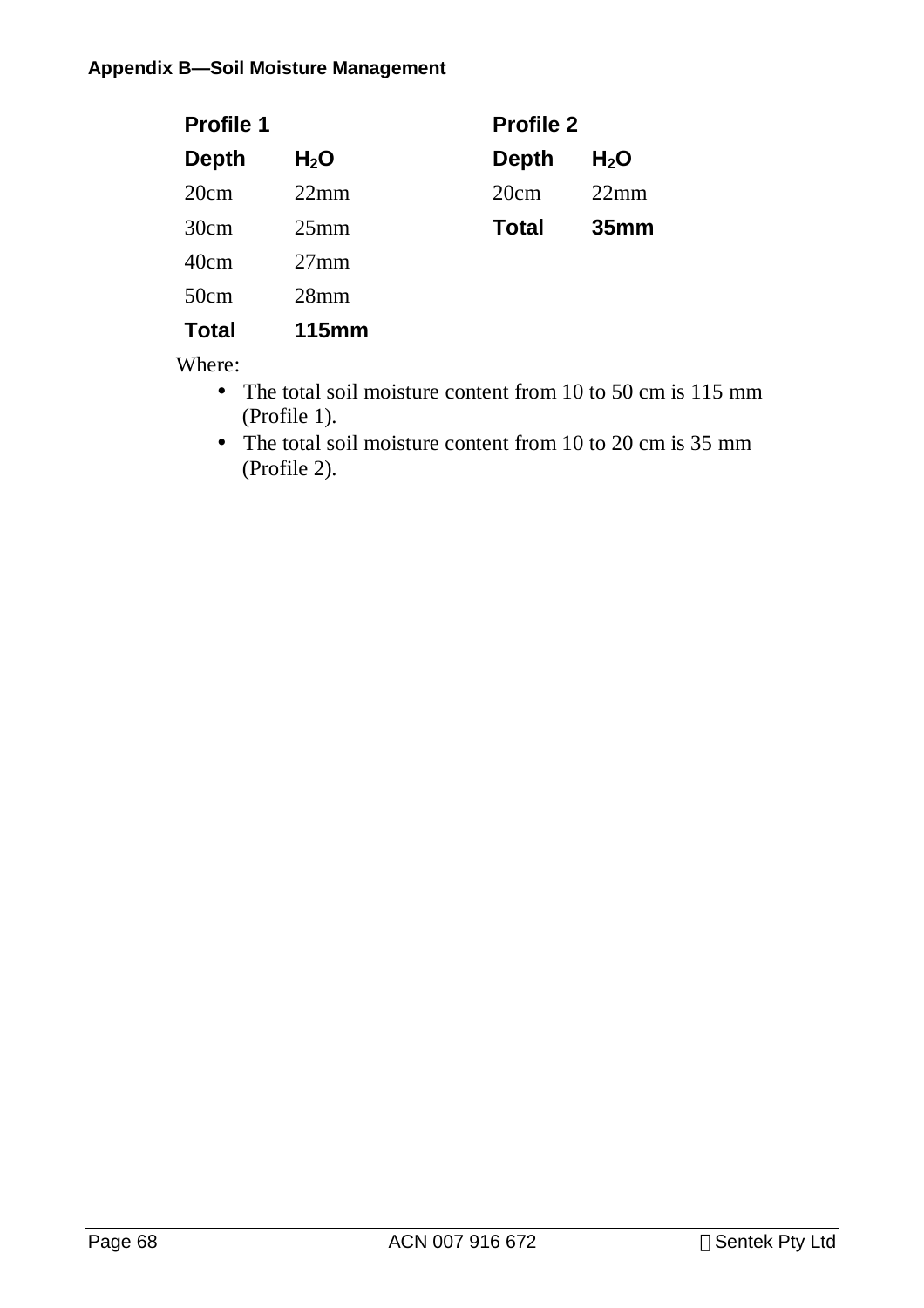# **Appendix C—Creating a customized calibration equation**

- Ø **To calibrate using the gravimetric/volumetric technique** 
	- 1. Install six access tubes, two in wet soil, two in moist soil and two in dry soil, using the appropriate installation method.

**Note:** The wet site may need artificial ponding with water. The dry site may need the establishment of a fast growing deep-rooted crop to dry out the soil profile. The distinctions must be clear. Refer to installation diagram below.



- *2.* At each depth on the probe take three Diviner 2000 raw count readings e.g. 10cm, 20 cm, 30cm.
- *3.* Calculate the scaled frequency for each sample.  $SF = (F_A - F_S) (F_A - F_W)^{-1}$ *Where:* 
	- $\bullet$  F<sub>A</sub> is the frequency reading in the access tube while suspended in air
	- $F<sub>S</sub>$  is the reading frequency in the access tube in soil at a particular depth level
	- $F_w$  is the reading frequency in the access tube in the water bath.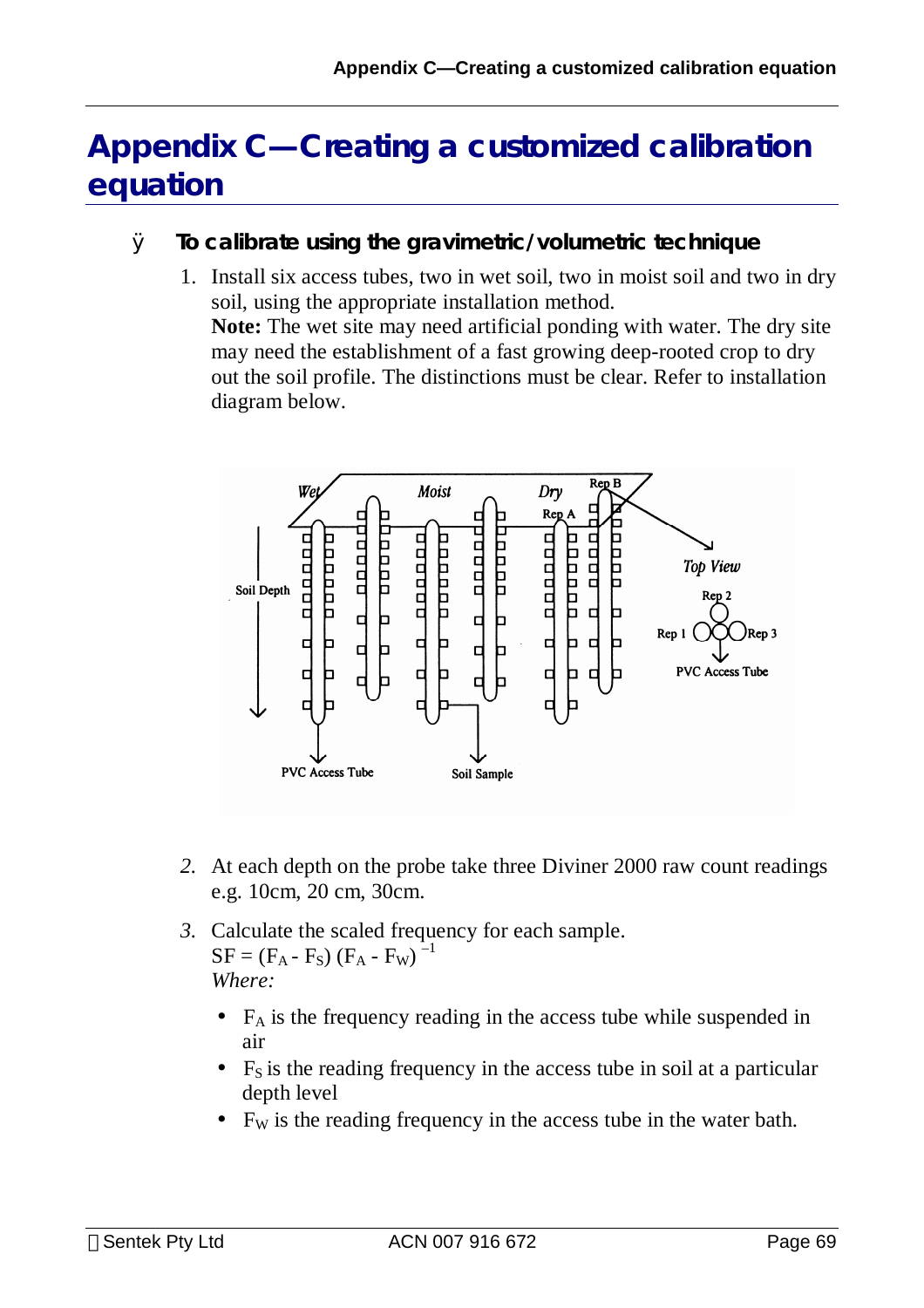4. Prepare a table to record the SF readings per depth plane. Do not average your readings. Record them separately.

| <b>Depth</b> | SF Sample 1 | SF Sample 2 | SF Sample 3 |
|--------------|-------------|-------------|-------------|
| 10 cm        |             |             |             |
| 20 cm        |             |             |             |
| 30 cm        |             |             |             |
|              |             |             |             |
|              |             |             |             |

- 5. Dig a trench beside the access tubes (approx. 30 cm).
- 6. Use three thin walled stainless steel rings to sample soil water and bulk density.

**Notes:**

- Make sure that the area ratio of the cylinder is less than 0.1, i.e. the area of the cross section of metal to that of soil.
- For a 75 x 75 mm cylinder, 16 gauge tubing gives maximum wall thickness.
- The area ratio for these samplers is 0.09.
- 7. Drive the rings in so that they just touch the access tube.
- 8. Stop driving when the centre of the ring matches the centre of the sphere of influence of the sensor field.
- 9. Use a series of platforms to sample at each depth. **Notes:**
	- Each sample point has sampling rings driven in by a sledgehammer via a sampling ring tube extension.
	- Remove the soil above the sampling depth without compressing the layer to be volume sampled.
- 10. Remove soil samples with sufficient over burden (excess soil) and trim each core with care using a spatula **Note:** Record any loss of soil from the sample ring.
- 11. Store samples in sealed plastic bags.
- 12. Conduct the gravimetric soil moisture content and bulk density determination using the standard technique as soon as possible. **Note**: The bulk density is defined as the ratio of the mass of a given sample to its bulk volume. The mass is obtained by drying the sample at  $105^{\circ}$ C to constant weight, and the volume is the volume of the core sampler.
- 13. Calculate as follows:
	- If:
		- $Mw = wet mass of soil core (g)$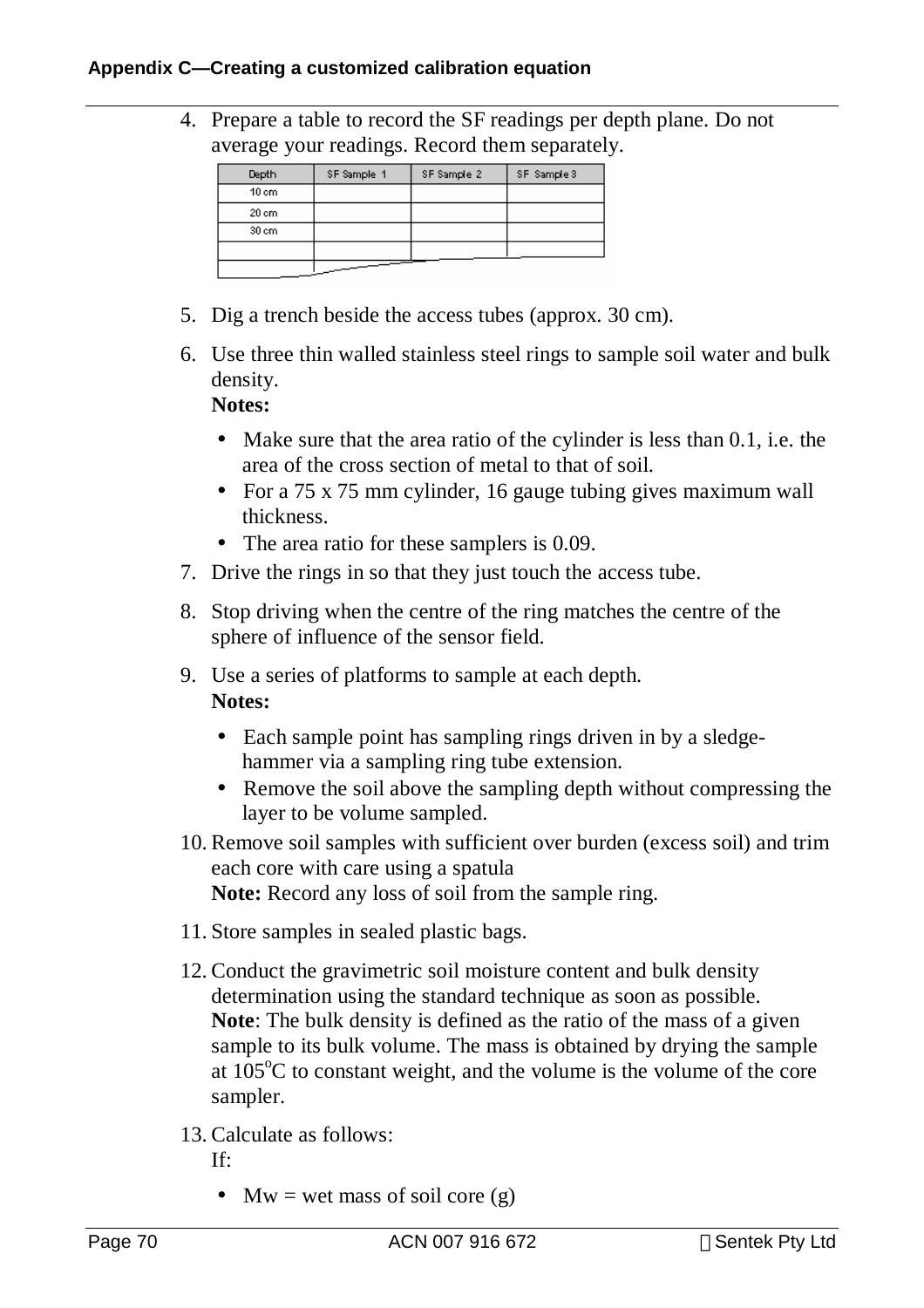- Md = dry mass of soil core  $(g)$
- $V = \text{bulk volume (cm3)}$
- Bulk density  $p = Md/V$  cm-3
- Gravimetric water content  $W = (Mw-Md)/Md$  (g g-1)
- Volumetric water content  $\theta = Wp^1$ .
- 14. Prepare a table to record the determined values of volumetric soil moisture content readings per depth plane. Do not average. Keep the samples separate.

| Depth | Vol% Sample 1 | Vol% Sample 2 | Vol% Sample 3 |
|-------|---------------|---------------|---------------|
| 10 cm |               |               |               |
| 20 cm |               |               |               |
| 30 cm |               |               |               |
|       |               |               |               |
|       |               |               |               |

15. Plot SF on the Y-axis and Vol % on the X-axis in replicate pairs per depth level and fit appropriate calibration curve.

**Note:** Calibration equations may not fit all points adequately on a single calibration for that profile. This is particularly relevant for soil profiles with different textural layers. You may wish to generate separate calibration equations for individual soil layers at a particular depth level. The Diviner 2000 can process data using a different calibration equation for each 10 cm depth level increment.

16. Type new calibration equation(s) into the Diviner 2000 display unit using the procedure on page.

### **Errors to avoid**

Calibration for absolute data may incorporate the following errors. They must be corrected.

### **1. In soil sampling:**

- sampling wrong depth plane in relation to sensor reading
- sampling outside the sphere of influence of the sensor
- soil drying process, i.e. insufficient temperature, insufficient drying time.

### **2. In the timing**:

• between sensor reading and soil sampling especially in coarse sand with a relatively high soil moisture content, where changes occur in seconds and in minutes.

### **3. In volumetric measurement:**

 $\overline{a}$ <sup>1</sup> Source: Soil water assessment by the neutron method – E.L. Greacen, CSIRO Australia, 1981, CSIRO Division of Soils – Adelaide)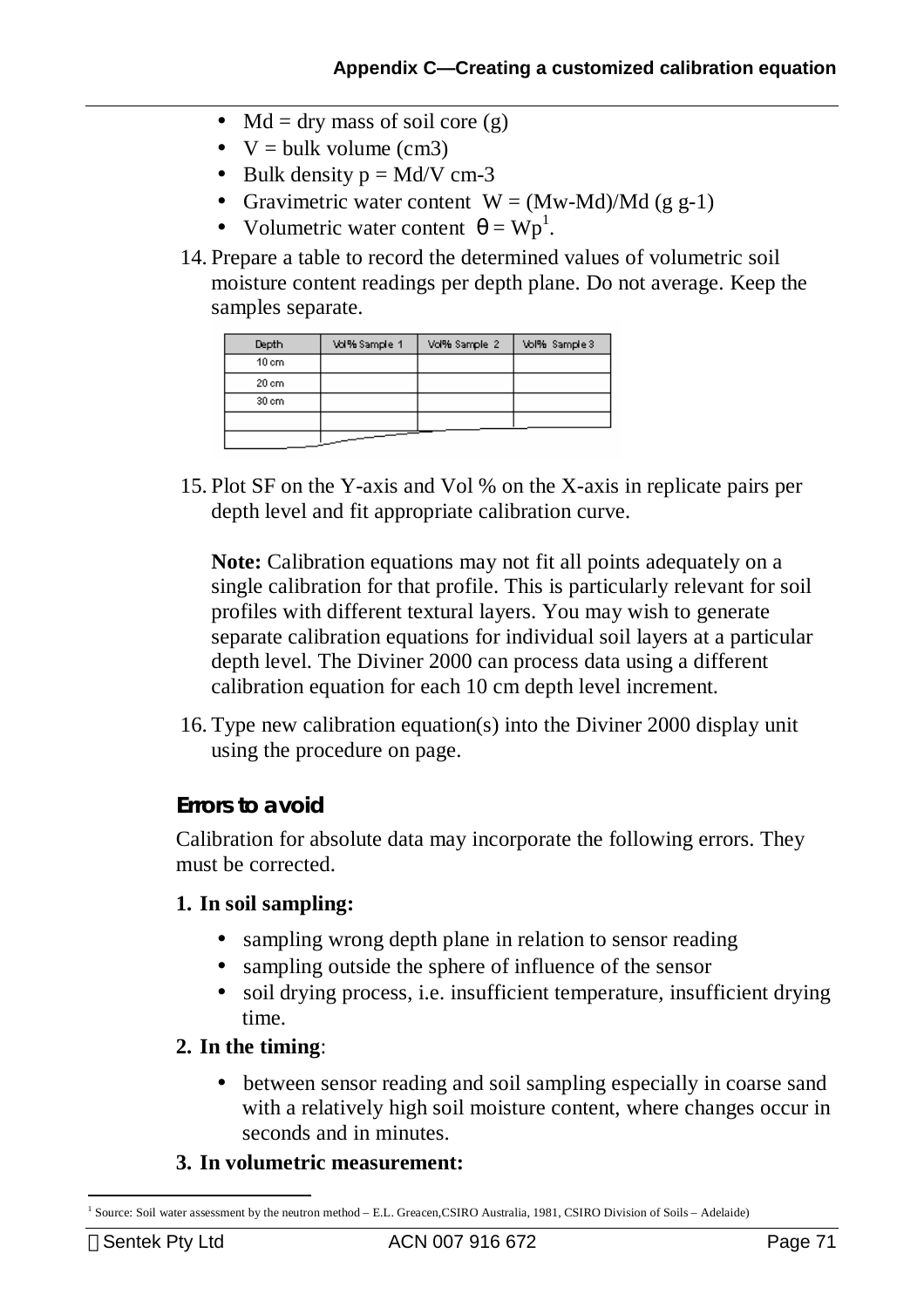• sample weight, bulk density.

# **4. In site selection:**

- insufficient spread of moisture content between wet, moist and dry sampling site to yield data for a suitable calibration curve
- access tube installation with air gaps and soil compactions.

### **4. In mathematical and statistical procedures:**

- errors in calculations
- using unsuitable curves for the equation.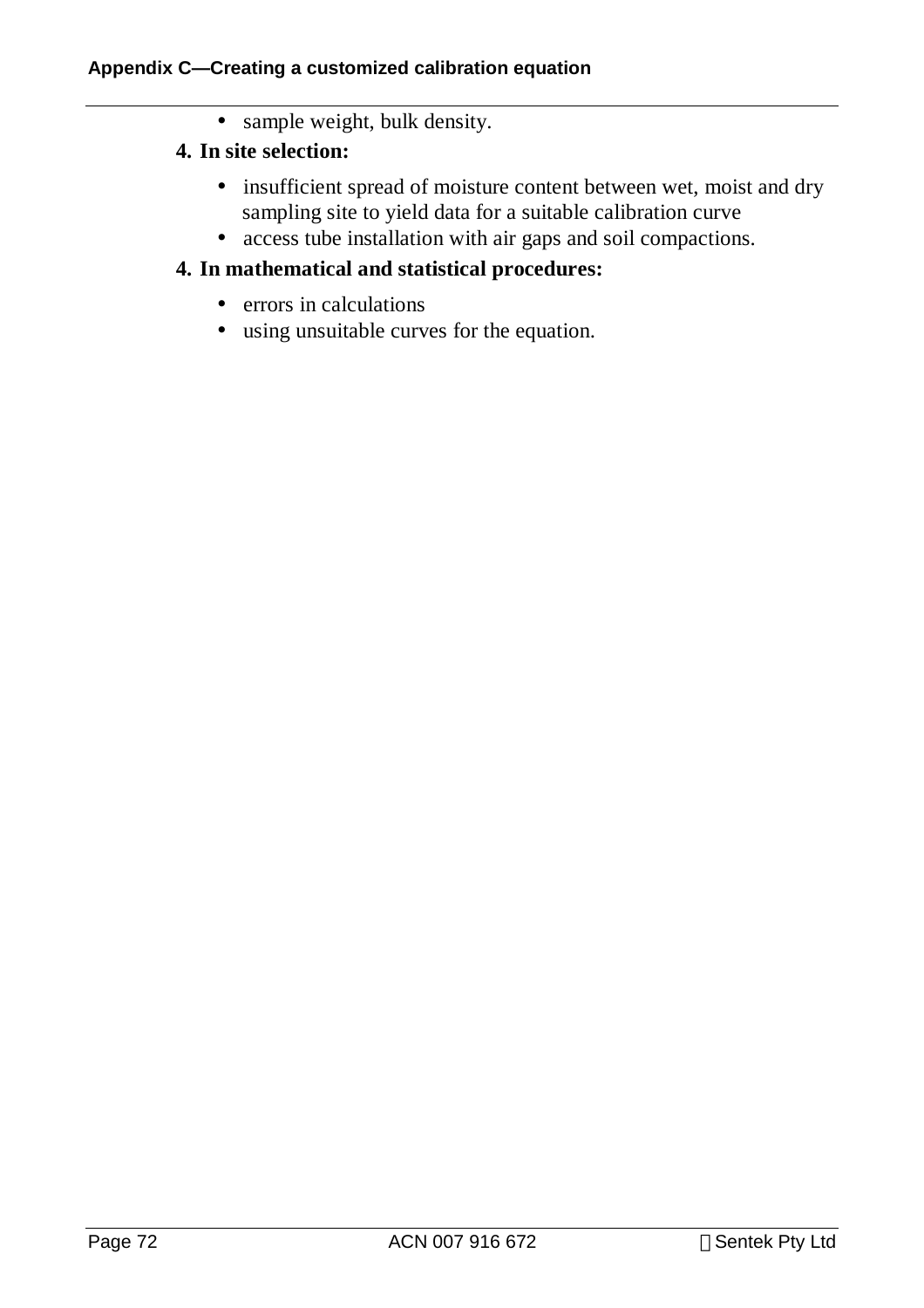# **Appendix D—Software License Agreement**

# **Software License Agreement**

PLEASE CAREFULLY READ THE FOLLOWING TERMS AND CONDITIONS, SIGN THE REGISTRATION CARD WHERE INDICATED, AND RETURN TO SENTEK.

# **SOFTWARE LICENSE AGREEMENT (Single User)**

#### **I. LICENSE**

- **1.1** Sentek Pty Ltd. ('Sentek') grants you, the Licensee, a limited nonexclusive license to use the software program Diviner 2000 Utilities ('Software') and accompanying user manual under the terms and conditions of this License. Licensee shall not use, copy, modify, sublicense, sell or transfer the Software or user manual or any portion thereof except as provided in this License.
- **1.2** Licensee may: **i)** install and use the Software in machine-readable, compiled Object Code form on a single computer terminal; and **ii)** copy the Software only for the purposes of installing and using the Software on a single computer as described above. Licensee may make only one copy of the Software and user manual for backup or archival purposes.
- **1.3** Licensee shall not: **i)** sublicense the Software; **ii)** reverse engineer, decompile or disassemble the Software; **iii)** make derivatives, modifications, or translations of the Software or user manual; or **iv)** copy the Software or user manual, in whole or in part, except as provided in this License.

#### **II. OWNERSHIP AND COPYRIGHT OF SOFTWARE**

**2.1** Licensee acknowledges that all rights, title and interest to the Software and user manual remain with Sentek. The Software and user manual are copyrighted and protected by the laws of Australia and other countries, and international treaty provisions. Copyrighted material includes all forms and matters of copyrightable material and information now allowed by statutory or common law or hereinafter granted, including without limitation, material generated from the Software that is displayed on the screen such as icons and screen displays. Any backup and archival copies made by Licensee shall be the sole and exclusive property of Sentek. Licensee shall not remove any proprietary or copyright notice from the Software or user manual. With respect to installation and backup copies, Licensee will reproduce and include all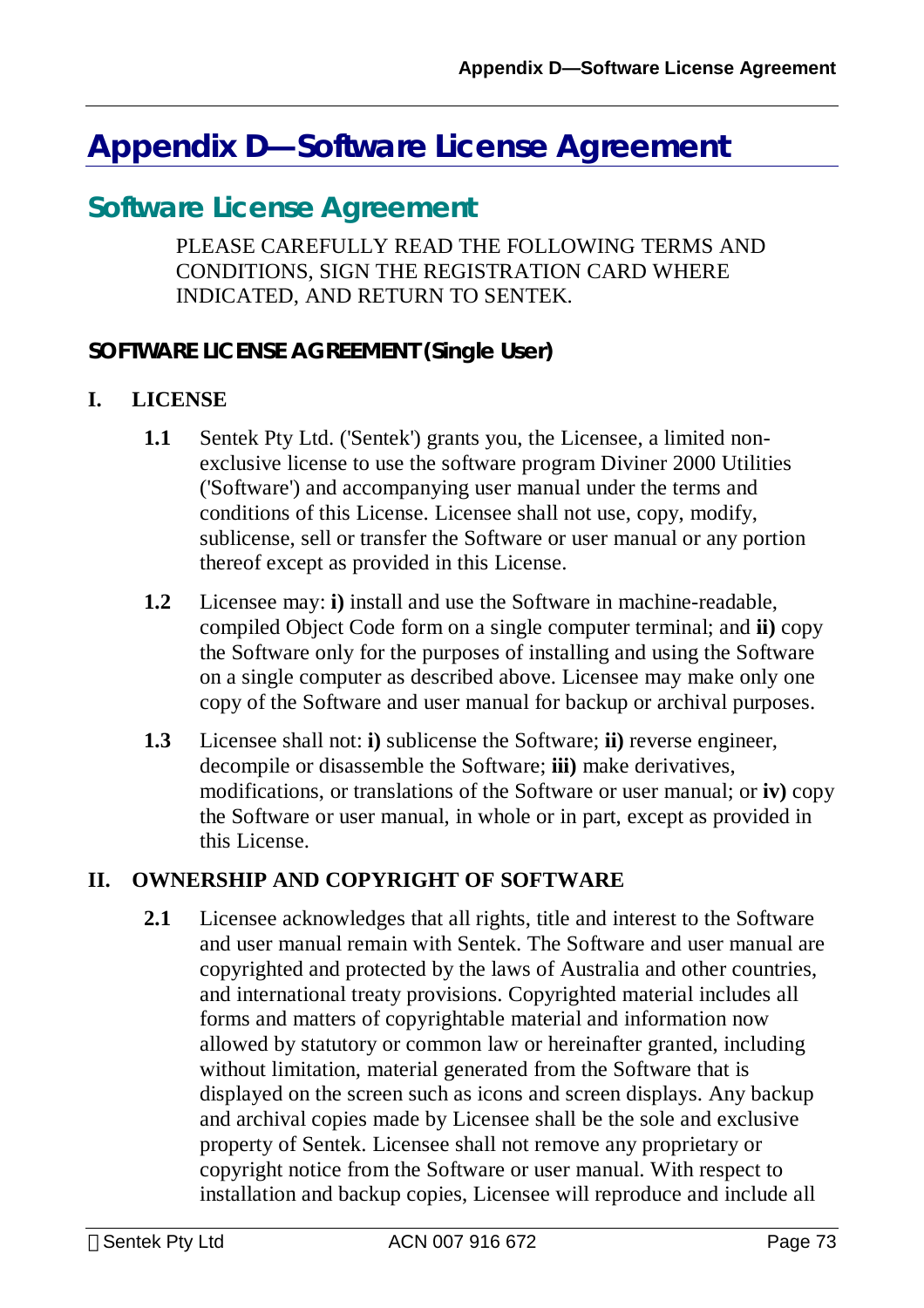Sentek proprietary and copyright notices and other legends in the same manner that Sentek provides such notices and legends, both in and on every copy of the Software and user manual in any form. Except as otherwise provided, Sentek grants no express or implied right under Sentek patents, copyrights, trademarks, or other intellectual property rights.

- **2.2** Licensee agrees to prevent any unauthorized copying or use of the Software and user manual. Licensee will notify Sentek of any instances where it knows or has reason to believe that any person or entity intends to copy or use the Software and user manual in an unauthorized manner.
- **2.3** Licensee shall not use the Software and user manual in the performance of a contract or subcontract with any Government in a manner so as to affect Sentek's rights to the Software and user manual. If Licensee desires to use the Software or user manual in the performance of a contract or subcontract with a Government, prior to such use, Licensee shall consult with Sentek as to the procedures and use of restrictive markings required to protect the ownership interest of Sentek.

# **III. LIMITED WARRANTY**

- **3.1** Sentek warrants that the media on which the Software is furnished will be free from defects in materials and workmanship under normal use for a period of thirty (30) days from the date of purchase ('Warranty Period'). Licensee must notify Sentek in writing of the nonconformance of the Software within the warranty period and return the Software to Sentek within thirty (30) days after such discovery. Upon Licensee's return of any media that proves to be defective in materials or workmanship, shipping prepaid, Sentek will replace the Software without charge. Such replacement shall be Licensee's sole and exclusive remedy.
- **3.2** Sentek does not warrant that the Software will meet Licensee's requirements or that operation of the Software will be uninterrupted or error-free. Sentek does not warrant or assume responsibility for the accuracy or completeness of any information, text, graphics, links or other items contained within the Software.
- **3.3** THE SOFTWARE AND USER MANUAL ARE PROVIDED 'AS IS' WITHOUT WARRANTY OF ANY KIND, EXPRESS OR IMPLIED, CONCERNING THE SOFTWARE OR USER MANUAL, OR THE USE OR OPERATION THEREOF, OR THE DATA GENERATED BY THE OPERATION OR USE THEREOF. SENTEK HEREBY EXCLUDES AND DISCLAIMS ALL IMPLIED WARRANTIES, INCLUDING, BUT NOT LIMITED TO, ANY IMPLIED WARRANTY OF MERCHANTABILITY OR FITNESS FOR A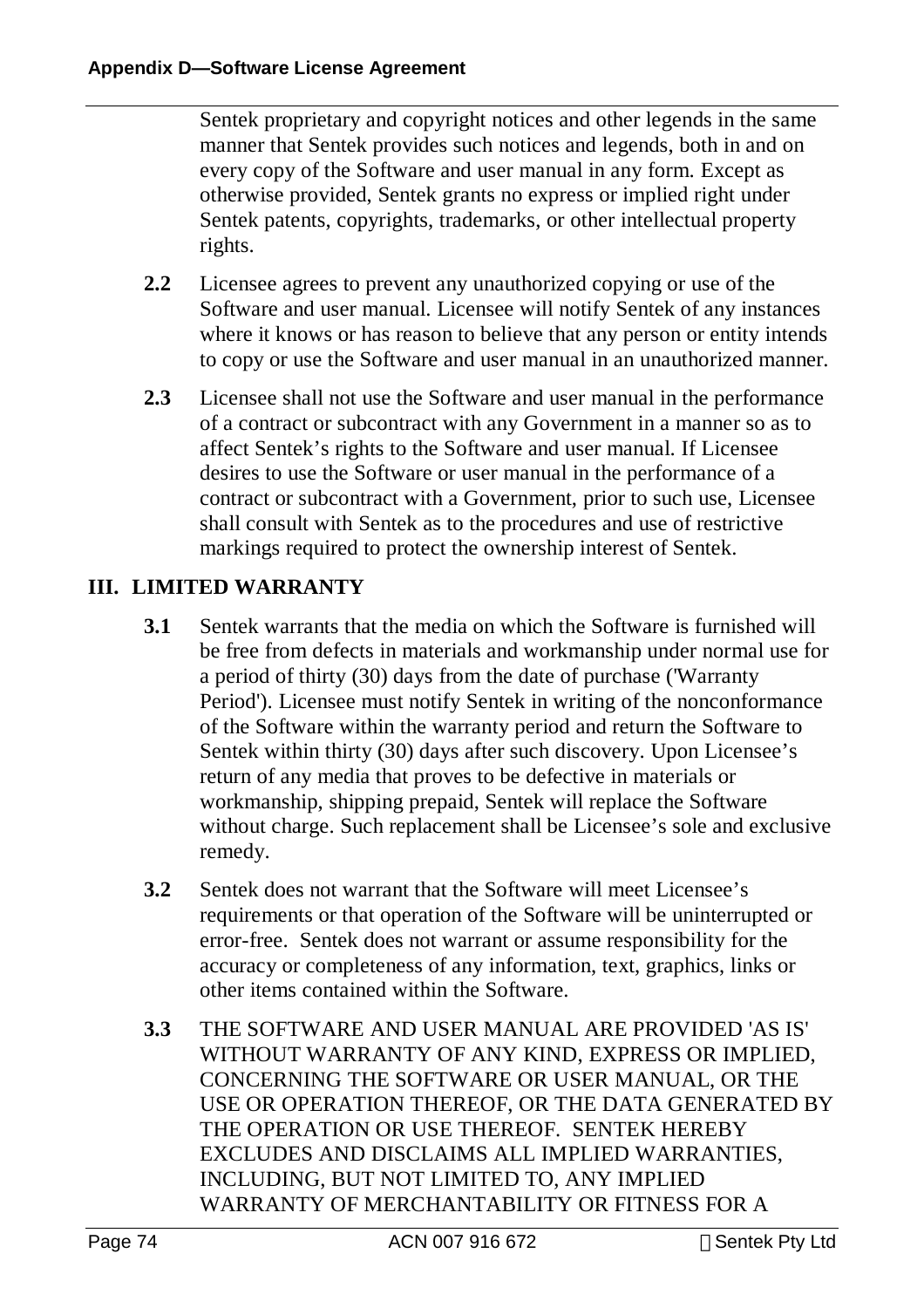PARTICULAR PURPOSE, ANY WARRANTY OF NON-INFRINGEMENT OF INTELLECTUAL PROPERTY, OR ANY IMPLIED WARRANTY FROM A COURSE OF DEALING OR USAGE OF TRADE.

# **IV. LIMITATION OF LIABILITY**

IN NO EVENT SHALL SENTEK HAVE ANY LIABILITY FOR ANY INDIRECT, INCIDENTAL, CONSEQUENTIAL AND SPECIAL DAMAGES, INCLUDING BUT NOT LIMITED TO, LOSS OF USE, BUSINESS INTERRUPTIONS, LOSS OF PROFITS, INFRINGEMENT OF INTELLECTUAL PROPERTY OR REPROCUREMENT COSTS, REGARDLESS OF WHETHER SENTEK HAS BEEN ADVISED OF THE POSSIBILITY OF ANY SUCH DAMAGE OR LOSS. IN NO EVENT SHALL SENTEK'S LIABILITY FOR DAMAGES EXCEED THE LICENSE FEE PAID TO SENTEK FOR THE RIGHT TO USE THE SOFTWARE UNDER THIS LICENSE.

## **V. NO OTHER AGREEMENTS**

The distributors and dealers of Sentek, including their agents and employees, are not authorized to modify this License nor to make statements, representations or terms binding on Sentek. Any statements, representations or terms not made or given directly and expressly by Sentek, whether written or oral, are not binding on Sentek.

### **VI. AUDIT**

Sentek reserves the right to conduct audits to verify Licensee's compliance with this License.

### **VII. TERM AND TERMINATION**

Sentek may terminate this License at any time if Licensee is in breach of any of its terms and conditions. Upon termination, Licensee will immediately destroy the Software and user manual or return all copies of the Software and user manual to Sentek.

### **VIII. COMPLIANCE WITH LAWS**

Licensee will at all times comply with all applicable laws, rules and regulations of Australia and of any other jurisdiction in which Licensee uses the Software and user manual.

## **IX. EXPORT**

Licensee agrees that the distribution and export/re-export of the Software and user manual is in compliance with the laws, regulations, orders or other restrictions of the Australian Government. Additionally, imports and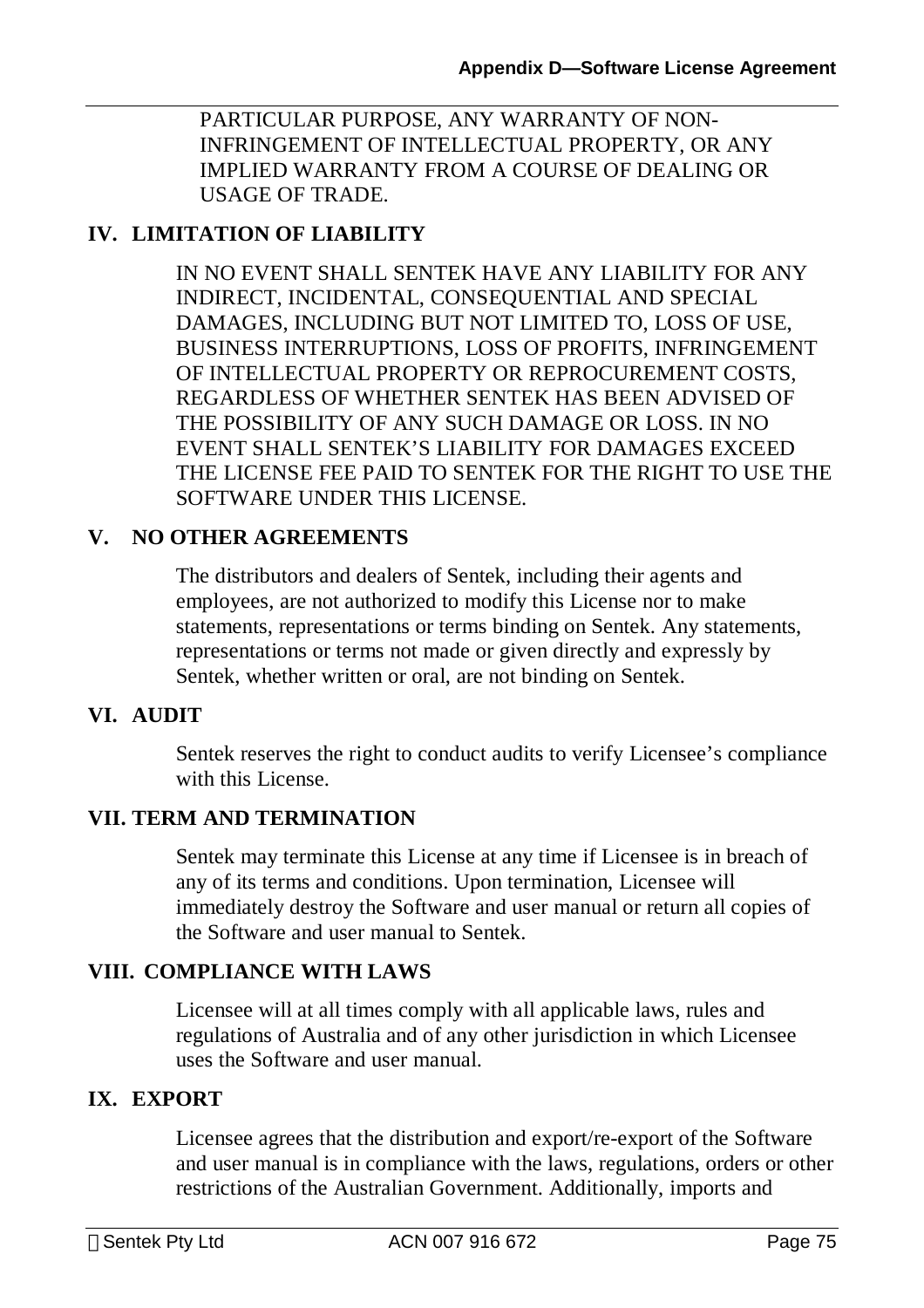exports may be regulated by government agencies in other countries. Intracountry restrictions may be applicable regarding use of the Software and user manual. Licensee agrees that the distribution and import, export and re-export of the Software is in compliance with all applicable laws, regulations, orders or other restrictions.

## **X. APPLICABLE LAW**

The validity, interpretation and performance of this License shall be controlled by and construed under the laws of the Australia and South Australia, except for the UN convention on Contracts for the International Sale of Goods, which is expressly rejected. Any claim arising out of this License shall be brought in the state or federal courts in the State of South Australia, Australia and each party consents to the jurisdiction of such courts.

### **XI. SEVERABILITY**

If any of the provisions or portions thereof of this License are determined to be illegal, invalid or unenforceable, for any reason, then such provision shall be deemed to be stricken for the purpose of the dispute in question, and all other provisions shall remain in full force and effect.

### **XII. NOTICES**

Notices required or permitted by this License must be sent to the address set forth in the signature block below, or to such other address as the parties may from time to time by written notice provide. Notice is effective when actually received if sent by any means that leaves a hard copy record in the hands of the recipient. If sent by registered or certified mail, postage prepaid, return-receipt requested, notice shall be deemed effective on the date the return receipt shows the notice was accepted, refused or returned undeliverable.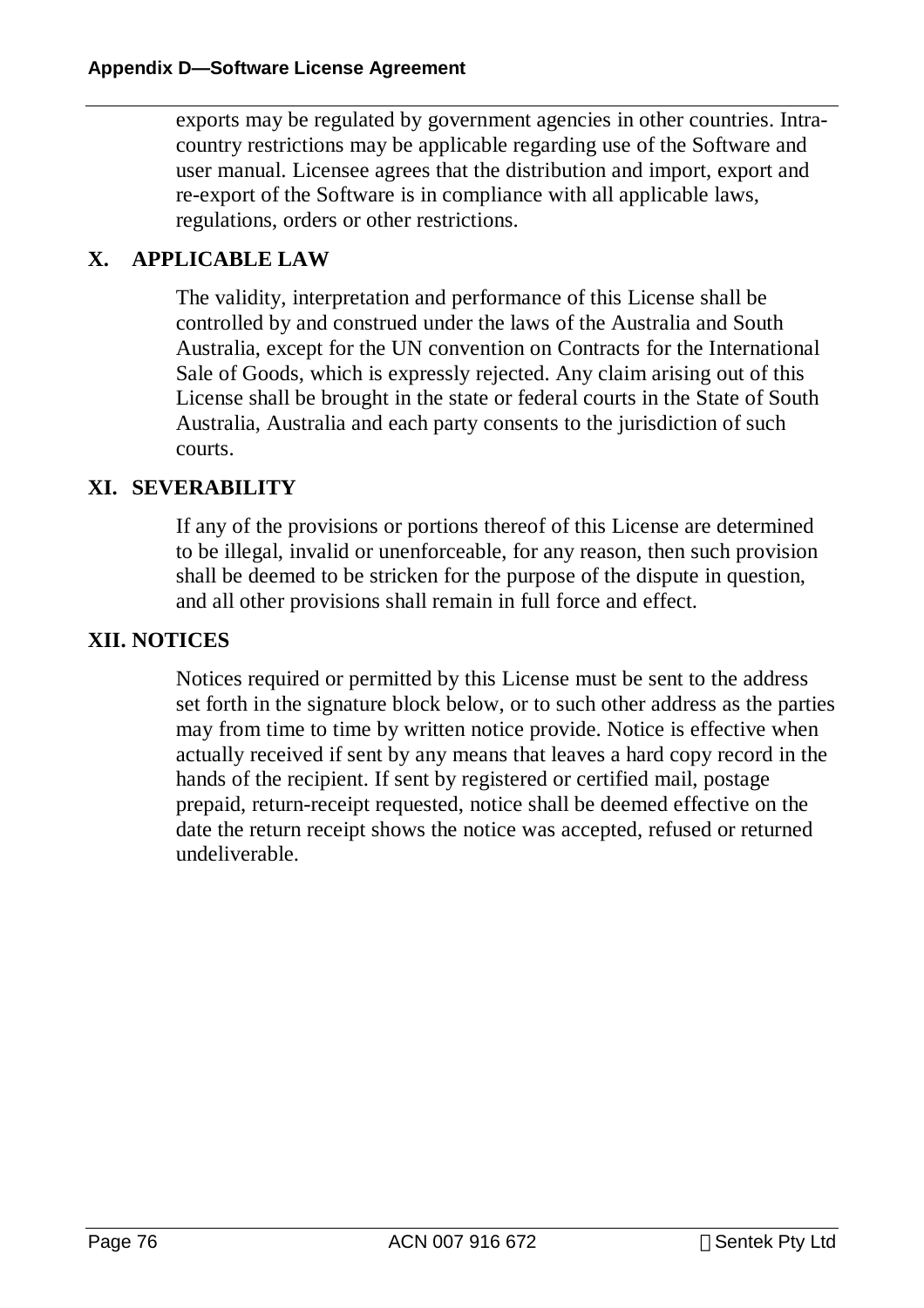# **Software License Agreement (US and other countries)**

PLEASE CAREFULLY READ THE FOLLOWING TERMS AND CONDITIONS, SIGN THE REGISTRATION CARD WHERE INDICATED, AND RETURN TO SENTEK.

# **SOFTWARE LICENSE AGREEMENT (Single User)**

### **I. LICENSE**

- **1.1** Sentek Pty Ltd. ('Sentek') grants you, the Licensee, a limited nonexclusive license to use the software program Diviner 2000 Utilities ('Software') and accompanying user manual under the terms and conditions of this License. Licensee shall not use, copy, modify, sublicense, sell or transfer the Software or user manual or any portion thereof except as provided in this License.
- **1.2** Licensee may: **i)** install and use the Software in machine-readable, compiled Object Code form on a single computer terminal; and **ii)** copy the Software only for the purposes of installing and using the Software on a single computer as described above. Licensee may make only one copy of the Software and user manual for backup or archival purposes.
- **1.3** Licensee shall not: **i)** sublicense the Software; **ii)** reverse engineer, decompile or disassemble the Software; **iii)** make derivatives, modifications, or translations of the Software or user manual; or **iv)** copy the Software or user manual, in whole or in part, except as provided in this License.

### **II. OWNERSHIP AND COPYRIGHT OF SOFTWARE**

**2.1** Licensee acknowledges that all rights, title and interest to the Software and user manual remain with Sentek. The Software and user manual are copyrighted and protected by laws of the United States and other countries, and international treaty provisions. Copyrighted material includes all forms and matters of copyrightable material and information now allowed by statutory or common law or hereinafter granted, including without limitation, material generated from the Software that is displayed on the screen such as icons and screen displays. Any backup and archival copies made by Licensee shall be the sole and exclusive property of Sentek. Licensee shall not remove any proprietary or copyright notice from the Software or user manual. With respect to installation and backup copies, Licensee will reproduce and include all Sentek proprietary and copyright notices and other legends in the same manner that Sentek provides such notices and legends, both in and on every copy of the Software and user manual in any form. Except as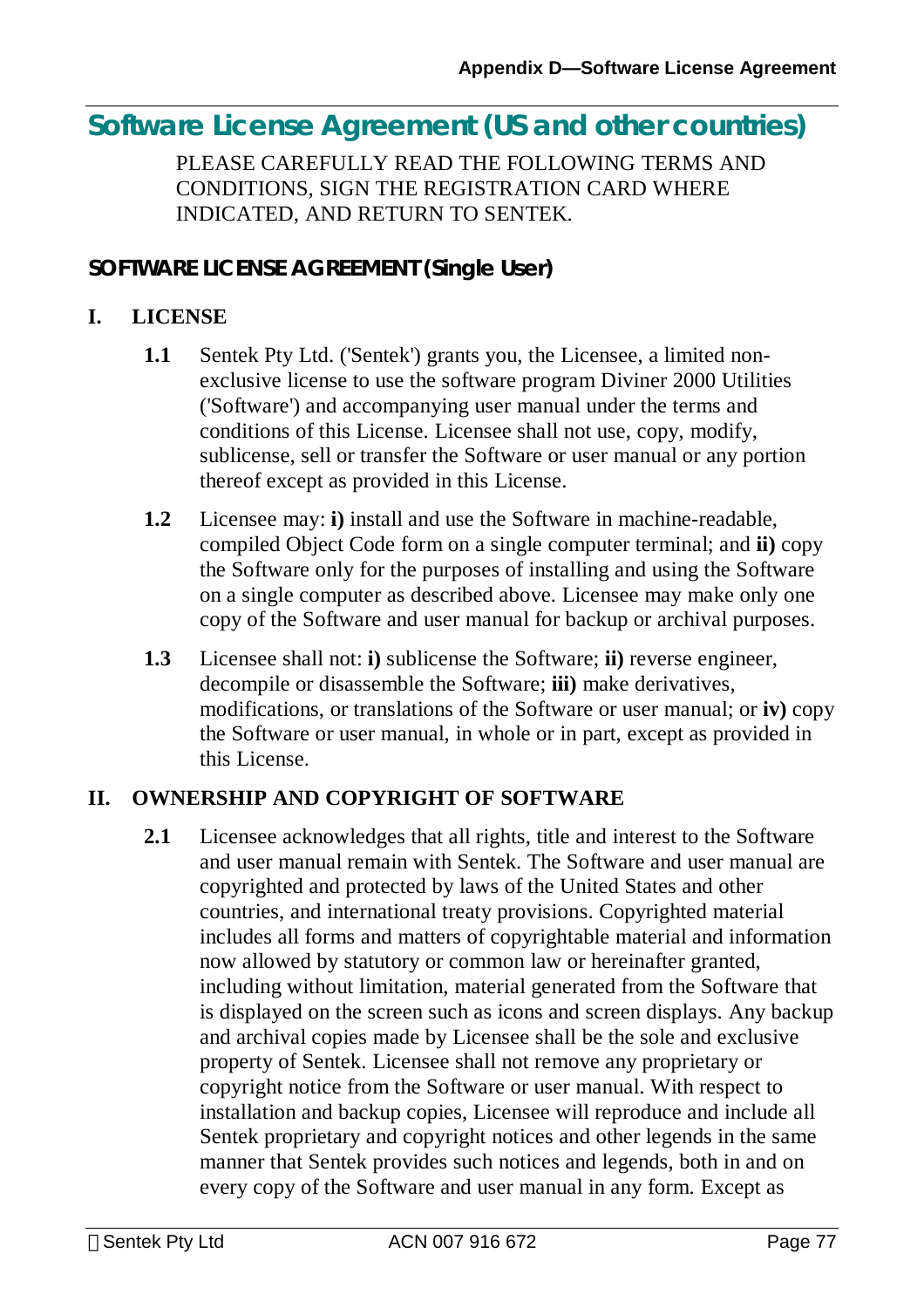otherwise provided, Sentek grants no express or implied right under Sentek patents, copyrights, trademarks, or other intellectual property rights.

- **2.2** Licensee agrees to prevent any unauthorized copying or use of the Software and user manual. Licensee will notify Sentek of any instances where it knows or has reason to believe that any person or entity intends to copy or use the Software and user manual in an unauthorized manner.
- **2.3** Licensee shall not use the Software and user manual in the performance of a contract or subcontract with any Government in a manner so as to affect Sentek's rights to the Software and user manual. If Licensee desires to use the Software or user manual in the performance of a contract or subcontract with a Government, prior to such use, Licensee shall consult with Sentek as to the procedures and use of restrictive markings required to protect the ownership interest of Sentek.

## **III. LIMITED WARRANTY**

- **3.1** Sentek warrants that the media on which the Software is furnished will be free from defects in materials and workmanship under normal use for a period of thirty (30) days from the date of purchase ('Warranty Period'). Licensee must notify Sentek in writing of the nonconformance of the Software within the warranty period and return the Software to Sentek within thirty (30) days after such discovery. Upon Licensee's return of any media that proves to be defective in materials or workmanship, shipping prepaid, Sentek will replace the Software without charge. Such replacement shall be Licensee's sole and exclusive remedy.
- **3.2** Sentek does not warrant that the Software will meet Licensee's requirements or that operation of the Software will be uninterrupted or error-free. Sentek does not warrant or assume responsibility for the accuracy or completeness of any information, text, graphics, links or other items contained within the Software.
- **3.3** THE SOFTWARE AND USER MANUAL ARE PROVIDED 'AS IS' WITHOUT WARRANTY OF ANY KIND, EXPRESS OR IMPLIED, CONCERNING THE SOFTWARE OR USER MANUAL, OR THE USE OR OPERATION THEREOF, OR THE DATA GENERATED BY THE OPERATION OR USE THEREOF. SENTEK HEREBY EXCLUDES AND DISCLAIMS ALL IMPLIED WARRANTIES, INCLUDING, BUT NOT LIMITED TO, ANY IMPLIED WARRANTY OF MERCHANTABILITY OR FITNESS FOR A PARTICULAR PURPOSE, ANY WARRANTY OF NON-INFRINGEMENT OF INTELLECTUAL PROPERTY, OR ANY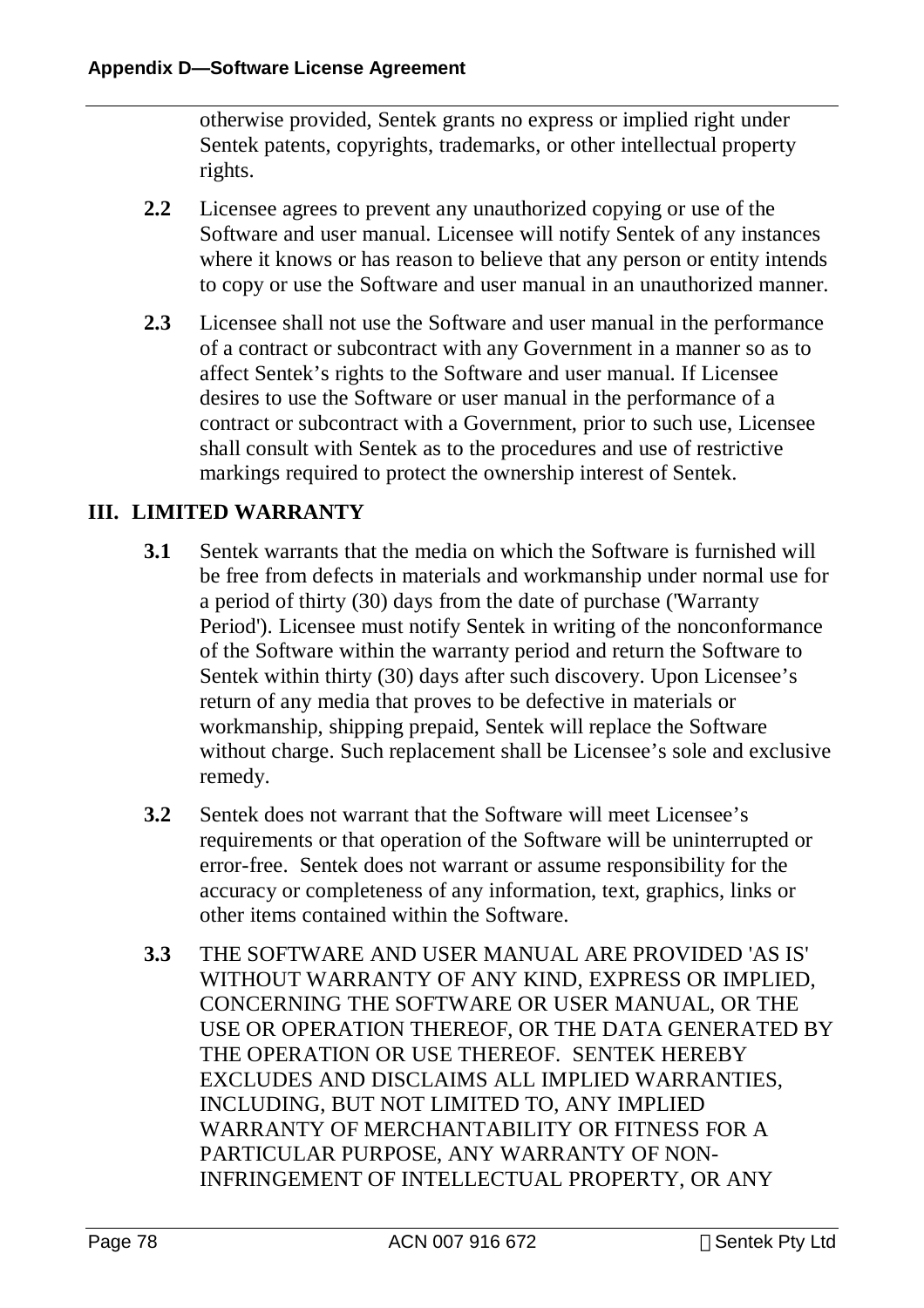IMPLIED WARRANTY FROM A COURSE OF DEALING OR USAGE OF TRADE.

### **IV. LIMITATION OF LIABILITY**

IN NO EVENT SHALL SENTEK HAVE ANY LIABILITY FOR ANY INDIRECT, INCIDENTAL, CONSEQUENTIAL AND SPECIAL DAMAGES, INCLUDING BUT NOT LIMITED TO, LOSS OF USE, BUSINESS INTERRUPTIONS, LOSS OF PROFITS, INFRINGEMENT OF INTELLECTUAL PROPERTY OR REPROCUREMENT COSTS, REGARDLESS OF WHETHER SENTEK HAS BEEN ADVISED OF THE POSSIBILITY OF ANY SUCH DAMAGE OR LOSS. IN NO EVENT SHALL SENTEK'S LIABILITY FOR DAMAGES EXCEED THE LICENSE FEE PAID TO SENTEK FOR THE RIGHT TO USE THE SOFTWARE UNDER THIS LICENSE.

### **V. NO OTHER AGREEMENTS**

The distributors and dealers of Sentek, including their agents and employees, are not authorized to modify this License nor to make statements, representations or terms binding on Sentek. Any statements, representations or terms not made or given directly and expressly by Sentek, whether written or oral, are not binding on Sentek.

#### **VI. AUDIT**

Sentek reserves the right to conduct audits to verify Licensee's compliance with this License.

#### **VII. TERM AND TERMINATION**

Sentek may terminate this License at any time if Licensee is in breach of any of its terms and conditions. Upon termination, Licensee will immediately destroy the Software and user manual or return all copies of the Software and user manual to Sentek.

#### **VIII. COMPLIANCE WITH LAWS**

Licensee will at all times comply with all applicable laws, rules and regulations of the United States and of any other jurisdiction in which Licensee uses the Software and user manual.

#### **IX. EXPORT**

Licensee agrees that the distribution and export/re-export of the Software and user manual is in compliance with the laws, regulations, orders or other restrictions of the U.S. Government. Additionally, imports and exports may be regulated by government agencies in other countries. Intra-country restrictions may be applicable regarding use of the Software and user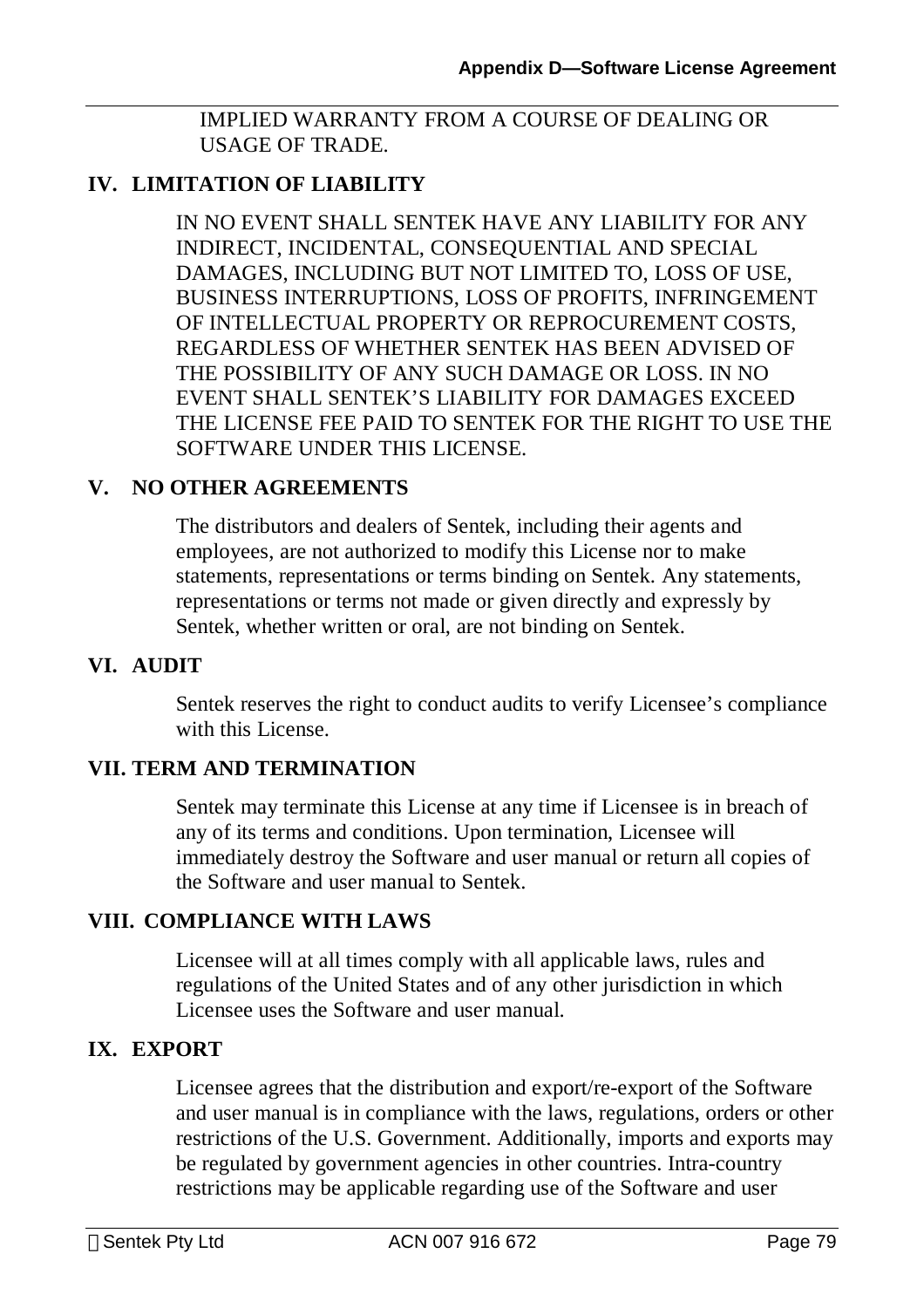manual. Licensee agrees that the distribution and import, export and reexport of the Software is in compliance with all applicable laws, regulations, orders or other restrictions.

#### **X. APPLICABLE LAW**

The validity, interpretation and performance of this License shall be controlled by and construed under the laws of the United States of America and the state of Oregon, U.S.A., except for the UN convention on Contracts for the International Sale of Goods, which is expressly rejected. Any claim arising out of this License shall be brought in the state or federal courts in the state of Oregon, U.S.A., and each party consents to the jurisdiction of such courts.

#### **XI. SEVERABILITY**

If any of the provisions or portions thereof of this License are determined to be illegal, invalid or unenforceable, for any reason, then such provision shall be deemed to be stricken for the purpose of the dispute in question, and all other provisions shall remain in full force and effect.

#### **XII. NOTICES**

Notices required or permitted by this License must be sent to the address set forth in the signature block below, or to such other address as the parties may from time to time by written notice provide. Notice is effective when actually received if sent by any means that leaves a hard copy record in the hands of the recipient. If sent by registered or certified mail, postage prepaid, return-receipt requested, notice shall be deemed effective on the date the return receipt shows the notice was accepted, refused or returned undeliverable.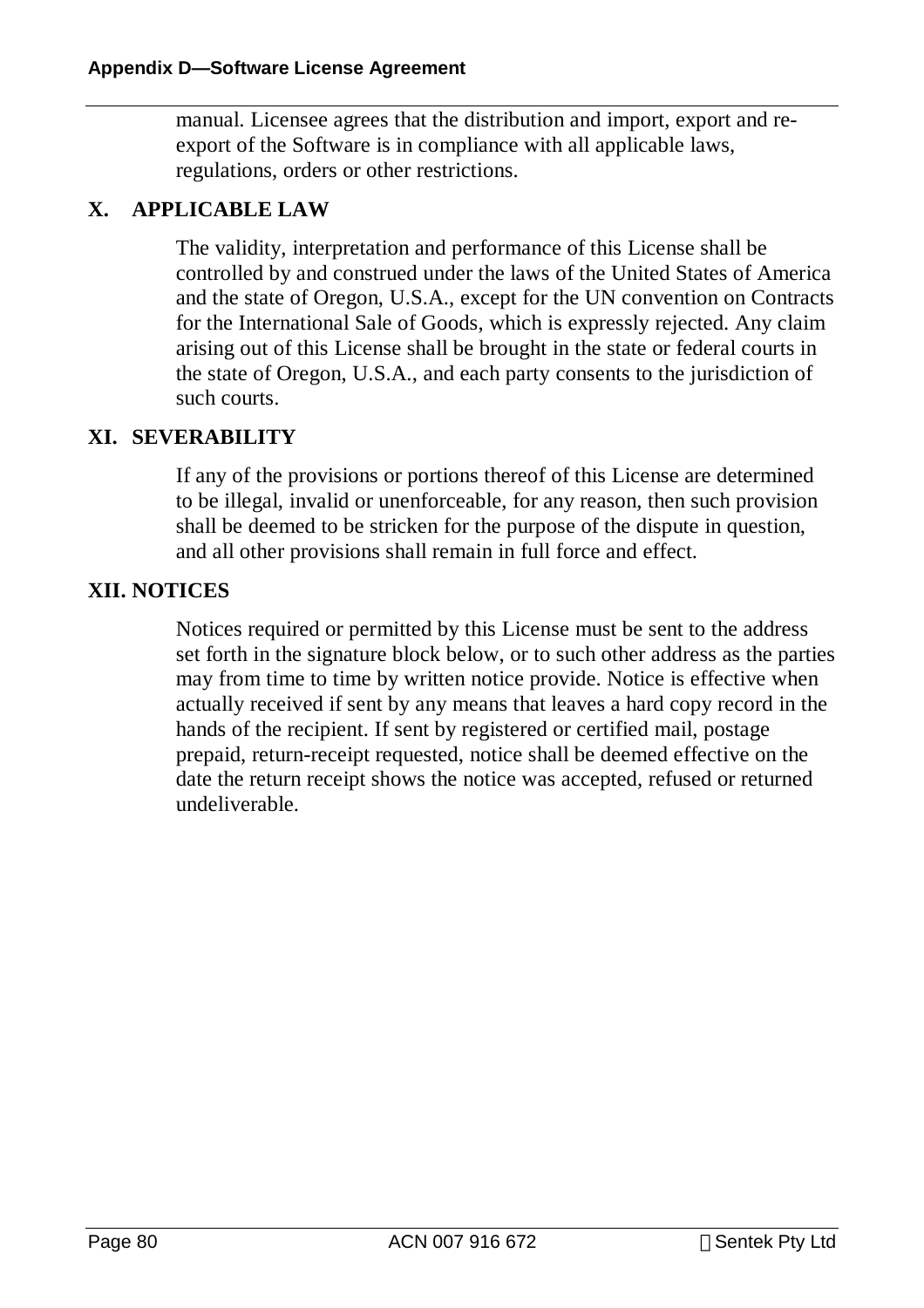# Index

# $\boldsymbol{A}$

#### $\boldsymbol{B}$

| <b>Battery</b> |  |
|----------------|--|
|                |  |
|                |  |
|                |  |
|                |  |
|                |  |
|                |  |

# $\boldsymbol{C}$

| calibration equation |
|----------------------|
|                      |
|                      |
|                      |
|                      |
|                      |
|                      |
| Connecting           |
|                      |
|                      |
| connector            |
|                      |
|                      |
|                      |
| crop                 |

# $\boldsymbol{D}$

| Datum        |  |
|--------------|--|
|              |  |
|              |  |
|              |  |
|              |  |
| Deleting     |  |
|              |  |
|              |  |
|              |  |
| Diviner 2000 |  |
|              |  |
|              |  |
|              |  |
|              |  |
|              |  |
|              |  |
|              |  |
|              |  |
|              |  |
|              |  |
|              |  |
|              |  |

| Diviner Utilities |  |
|-------------------|--|
|                   |  |
|                   |  |
|                   |  |
|                   |  |
|                   |  |
|                   |  |
|                   |  |
|                   |  |
|                   |  |
|                   |  |
|                   |  |
|                   |  |

## $\boldsymbol{E}$

#### $\boldsymbol{F}$

| definition 43 |  |
|---------------|--|

## $\boldsymbol{G}$

#### $\boldsymbol{I}$

| Irrigation chart      |  |
|-----------------------|--|
|                       |  |
| Irrigation management |  |
|                       |  |
|                       |  |
|                       |  |
|                       |  |
|                       |  |

#### $\boldsymbol{K}$